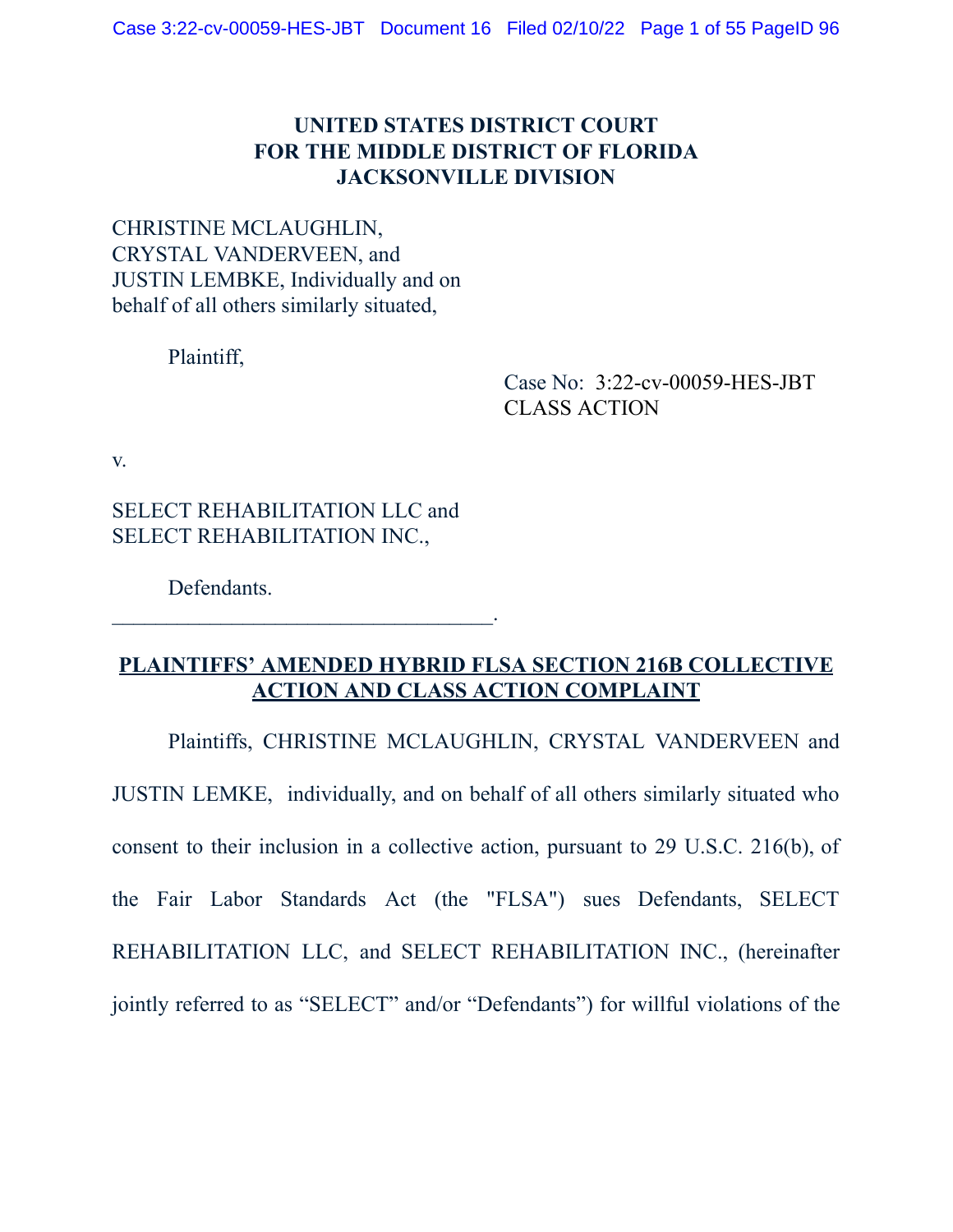FLSA, and violations of the Illinois state overtime wage law at 820 ILCS 105/4a, and state as follows:

#### **INTRODUCTION**

1. Defendants in this case have willfully FAILED to pay overtime wages to hourly-paid, non-exempt **Program Managers (PM) (aka Directors of Rehab), Therapists, Therapy Assistants (COTA and PTA), Speech Language Pathologists (SLP) and other hourly paid employees** working under various job titles who have been permitted to suffer to work off the clock in order to fulfill and handle required job duties and responsibilities in positions where Defendants know such employees working in these positions were working off the clock overtime hours in efforts to meet all company expectations, job requirements and avoid suffering disciplinary action, including but not limited to termination of their employment. All the members of the putative classes proposed herein were paid on an hourly rate of pay and classified by Defendants as non-exempt employees.

2. Plaintiffs herein commence this legal action individually and collectively against Defendants for willful violations of federal wage and hour laws and related regulations on behalf of all similarly situated current and former employees of Defendants who worked anytime in the preceding three (3) years to the present and continuing.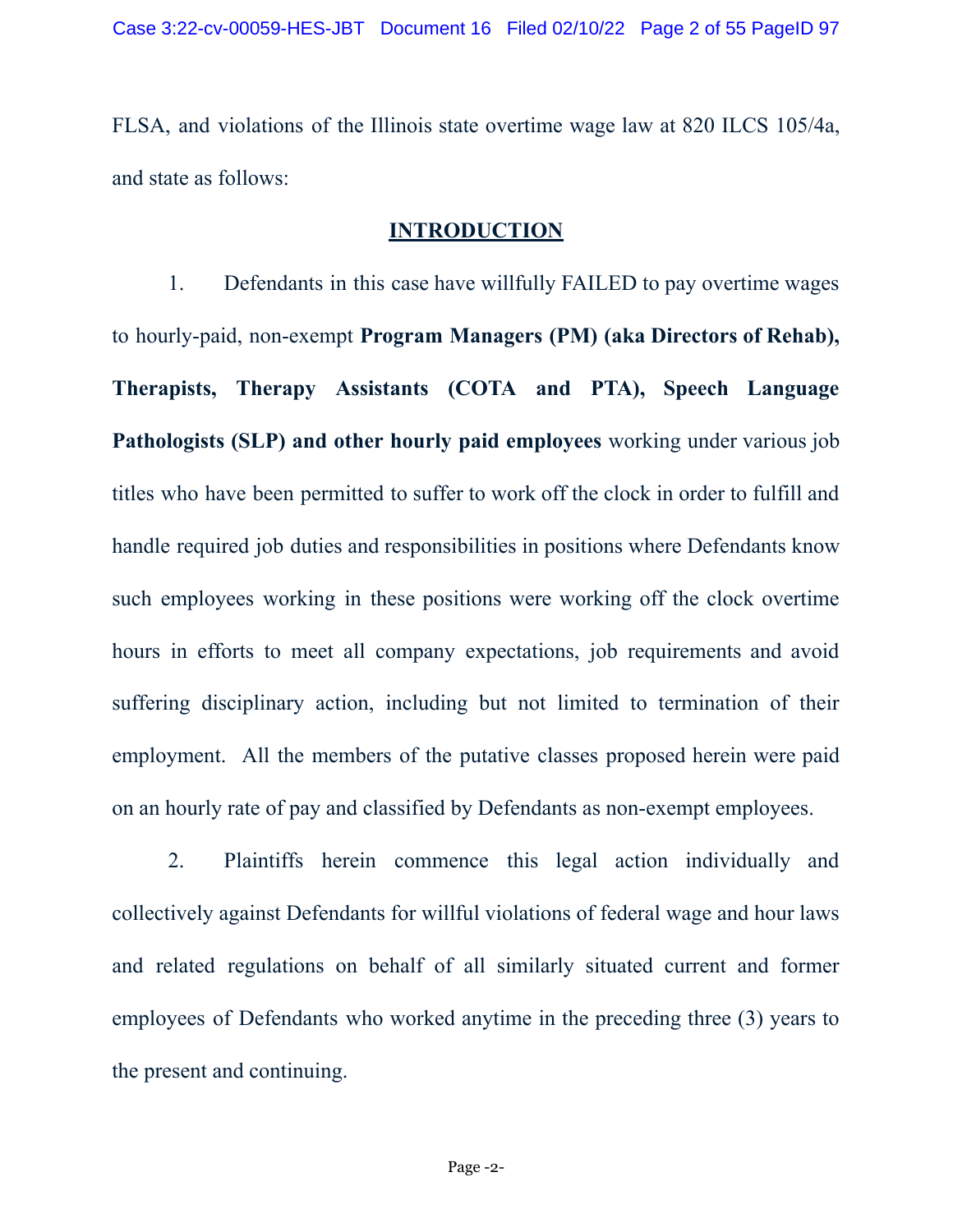3. Plaintiff Crystal Vanderveen likewise commences this related state law class action individually and on behalf of all other similarly situated employees who worked in the state of Illinois, and also asserts her individual claims and those of all opt in Plaintiffs from the state of Illinois for violations of the IMWL and seeks recovery of treble damages and a penalty of 5% for each month such wages are and remain past due.

4. Pursuant to a national, common policy and plan, Plaintiffs and the class or classes of similarly situated current and former employees who worked under the titles of: Program Manager (hereinafter "PM"), Director of Rehab, Physical Therapist (RPT), Physical Therapy Assistant (PTA), Occupational Therapist (OTR), Certified Occupational Therapy Assistant (COTA), Speech Language Pathologist (SLP), Rehab Tech or other job titles used to describe persons performing similar, hourly, non-exempt positions working from approximately 1,827 to 2,300 locations or offices in 43 states in the United States of America and its territories, suffered to work off the clock and without being paid overtime premiums or any pay for such compensable hours Defendants knew were being worked because of a scheme to avoid overtime wages and save many millions of dollars in labor costs; thus maximizing profits.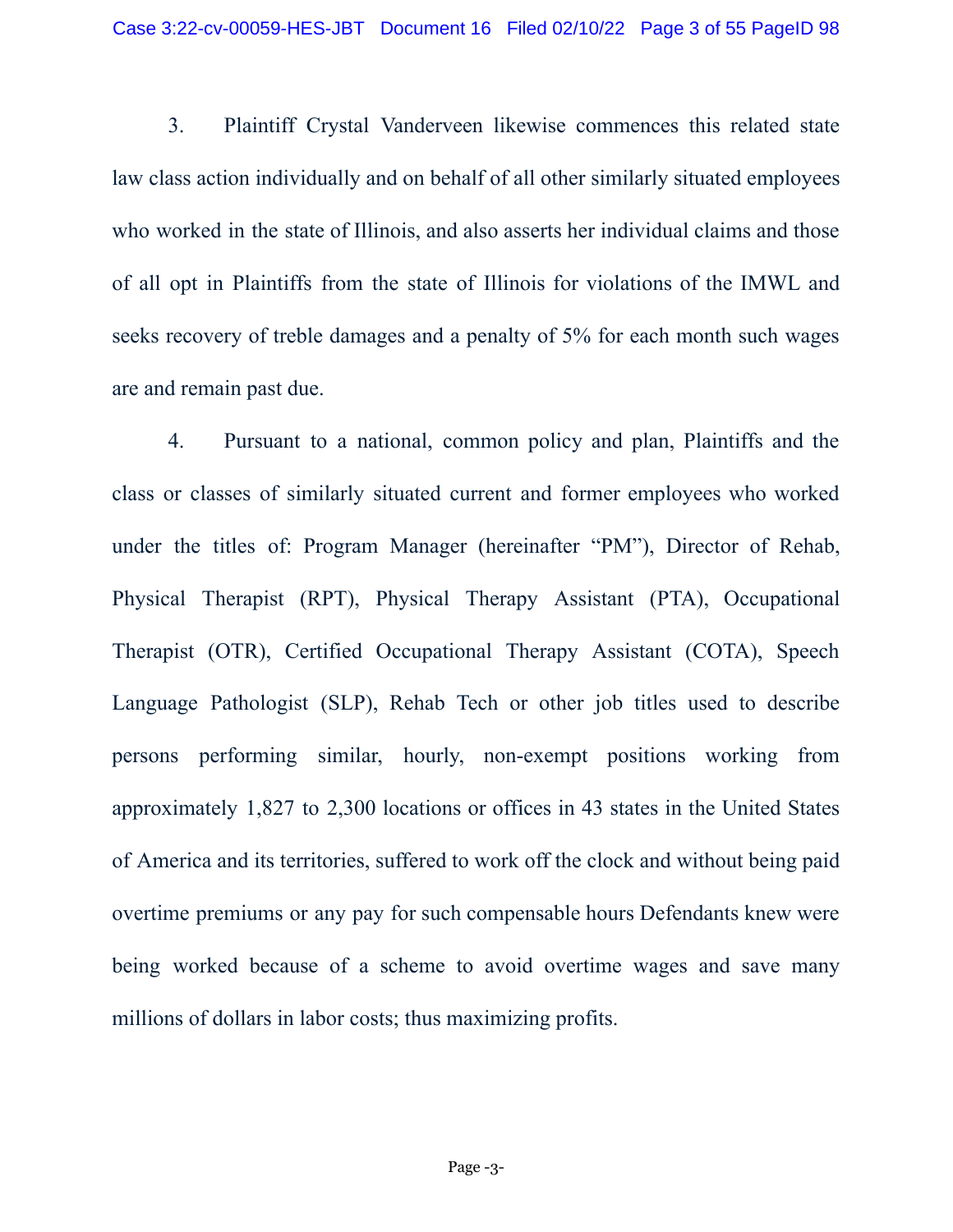5. Defendants are no stranger to the claims of the Plaintiffs and all others who eventually opt into this action and consent to join as party plaintiffs given the related California Class action lawsuit for all hourly non-exempt employees already commenced against it this year, styled: *RATI GANDHALES, V. SELECT REBILATIONS LLC,* Case N0 20CV002240, in the Superior Court of the State of California, County of Monterey.

6. Plaintiffs, and the class of similarly situated employees, were unlawfully not compensated for all hours worked over forty (40) in each and every workweek by a scheme and plan of Defendants to evade the overtime state and federal wage laws and save many millions of dollars in labor costs to the detriment and harm of Plaintiffs and all other similarly situated present and former employees.

7. While Defendants did have some system for hourly employees to clock in and out their work hours, Defendants maintained an unenforced and fictitious policy, as many employers state that "overtime" has to be pre-approved; meanwhile, and simultaneously, maintained a very real De Facto policy that all such employees are to "do whatever it takes to get the job done" and complete all their job duties including specifically, working off the clock overtime hours as needed and required.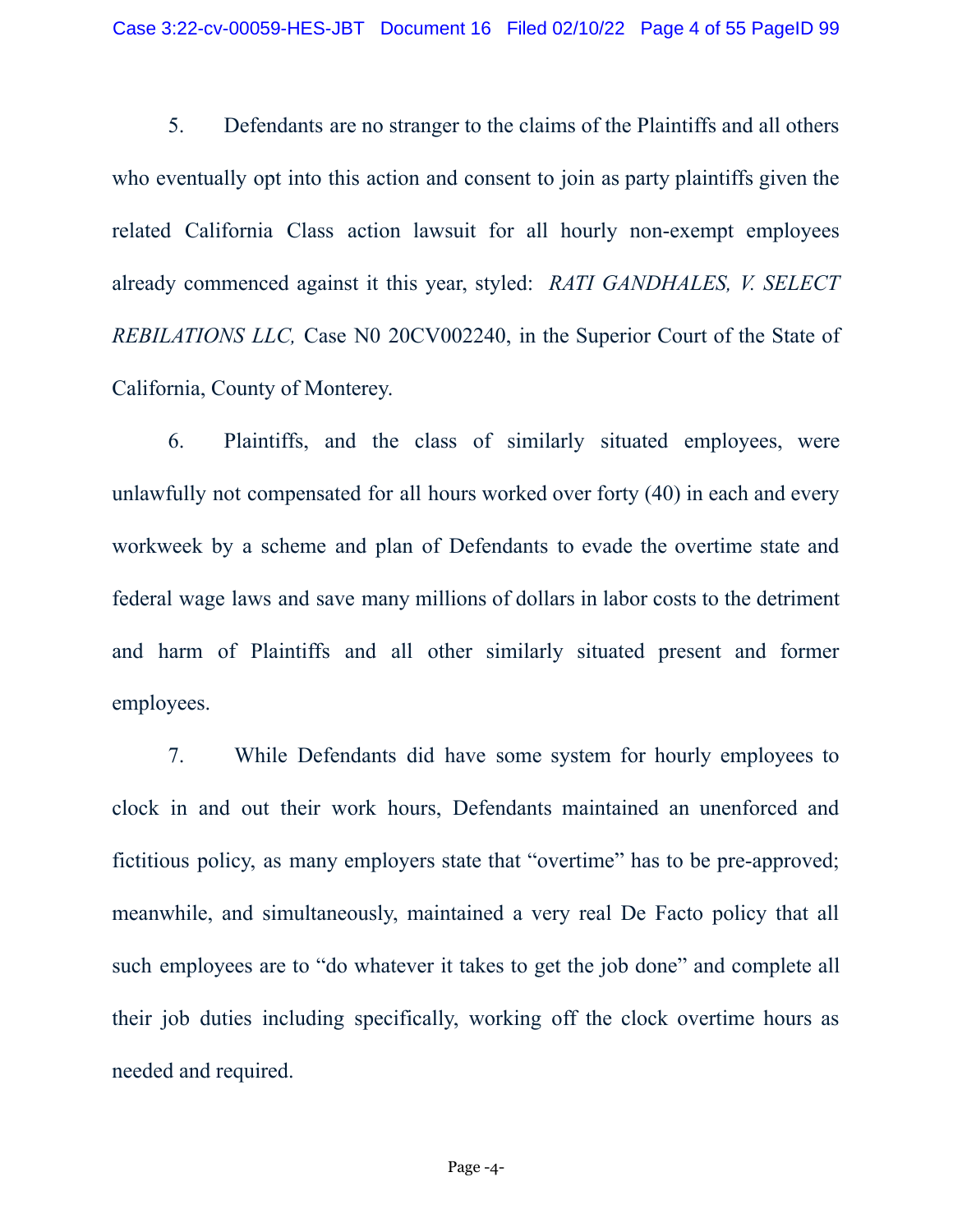8. Defendants absolutely and indisputably know that Program Managers, Therapists, Pathologists and others performing similar duties under various job titles routinely worked overtime hours off the clock.

9. Not only were managers, directors and/or supervisors well informed of these additional off the clock hours being routinely and pervasively performed, and thus Defendants had actual knowledge of same, but managers and/or directors and others in management encouraged and even pressured program managers and therapists to work as many overtime hours as needed off the clock to meet their productivity goals, to complete all their job duties and the required reporting forms and medical notes.

10. Defendants' managers and superiors over the Plaintiffs and those similarly situated in the proposed putative classes who themselves had worked in these same positions, also worked overtime hours off the clock and thus are well aware that working more than 40 hours in the workweek was necessary to complete these job duties and responsibilities and to avoid the risk termination of their employment.

11. Moreover, Defendants here never foreclosed Plaintiffs and all others similarly situated from accessing the office, computer systems and data bases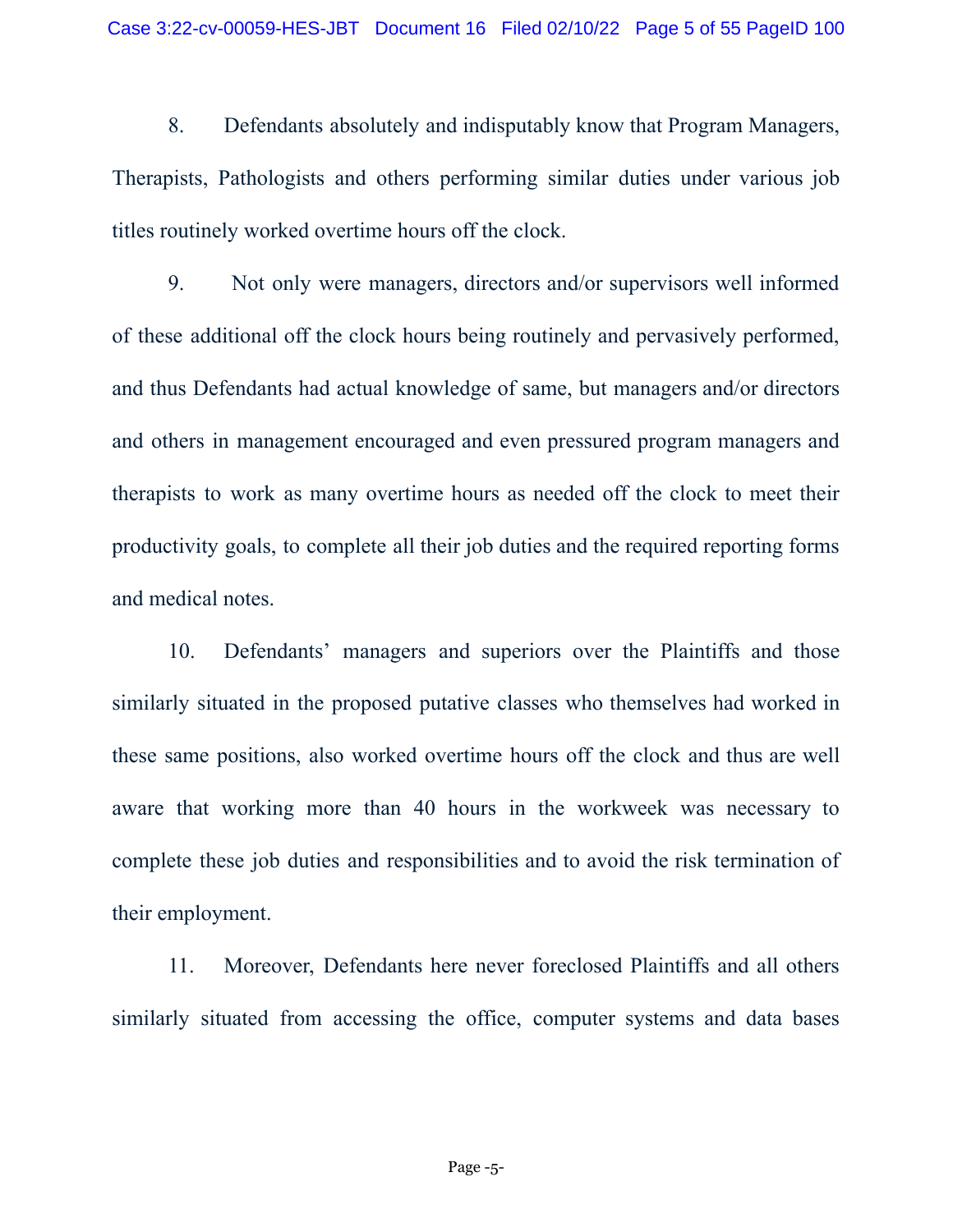outside the standard or regular business hours or on weekends to prevent and preclude off the clock work.

12. Indeed, Defendants knew that Plaintiffs McLaughlin, Vanderveen, and all Program Managers all over the U.S. routinely accessed systems, databases and programs, including emails while off the clock, and while away from the office including on weekends and using a company provided laptop. Defendants similarly knew that Therapists like Plaintiff Lembke, were accessing Defendants' programs, software and systems on office computers and tablets while off the clock and even while on the premises, and management saw them and other Therapists routinely doing the same well after they finished treating their last patients, and even into the evening hours.

13. Defendants openly turned a "blind eye" to all the off the clock work for numerous reasons, while pressuring, coercing, intimidating, and encouraging Program Managers and Therapists to work as many hours as necessary to hit their productivity goals and complete their job duties.

14. Defendants have willfully failed to pay Plaintiffs, and all similarly situated persons, in accordance with the Fair Labor Standards Act (FLSA), and as to all employees in Illinois, pursuant to the Illinois Minimum Wage Law (IMWL). Specifically, Plaintiffs and the similarly situated collective or class members were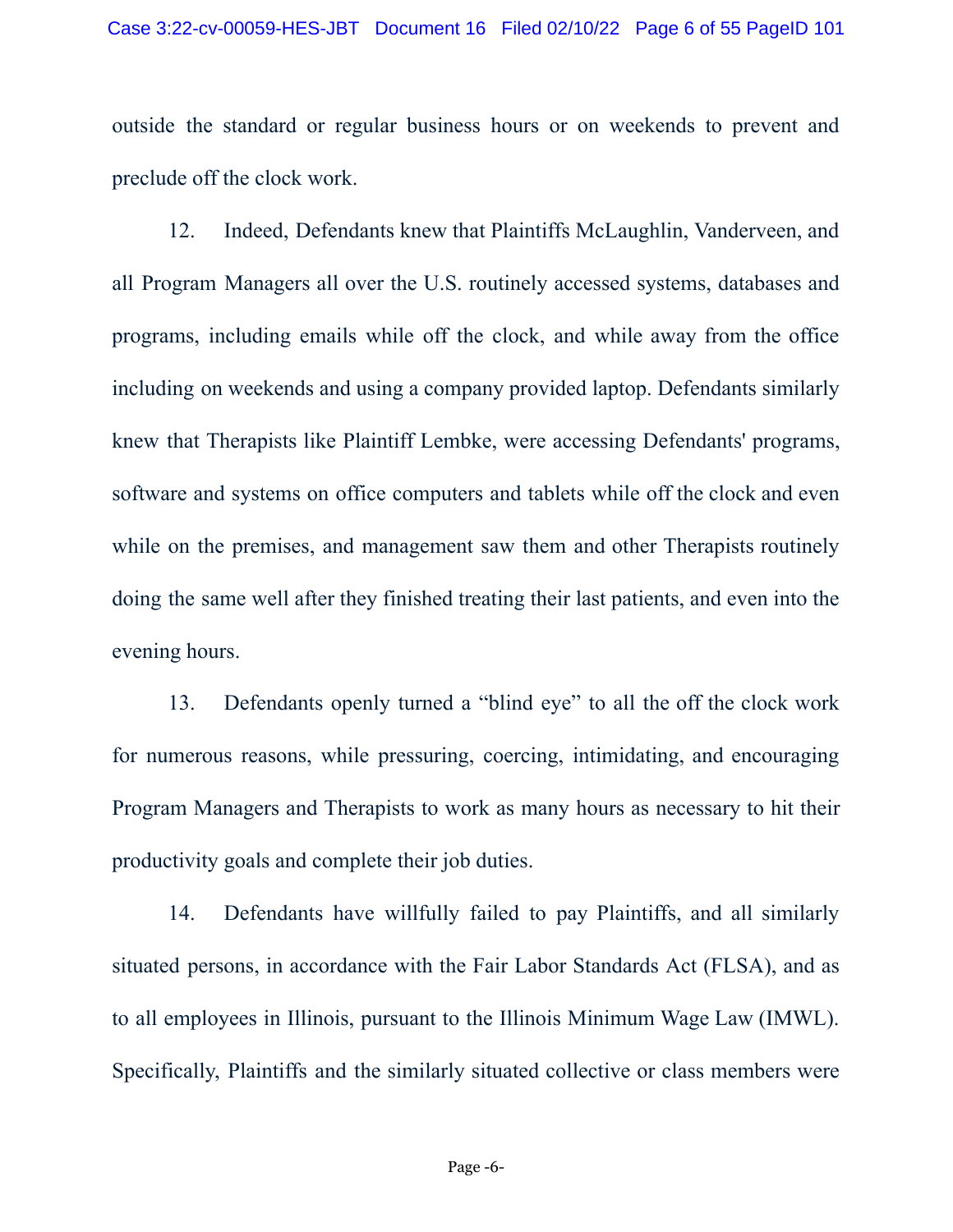not paid time and one half of their regular rate pay for all hours worked in excess of forty (40) hours per week, nor paid a premium for all overtime hours worked.

15. Plaintiffs, and the class of similarly situated employees, did not and currently do not perform work that meets the definition of any exemption under the FLSA and the IMWL (which follows the FLSA), and the Defendants' pay practices are not only intentionally and willfully in clear conflict with these laws and related regulations, but are also grossly UNFAIR such as to be akin to the intentional and willful theft of wages from many thousands of employees across the United States where Defendants maintain offices and operates in upwards of 2,300 locations. See Defendants' Press release at: https://www.selectrehab.com/press-releases/2020-12-01.

16. Regardless, Plaintiffs and all those similarly situated were not paid on a salary basis and thus not subject to the administrative, executive or any exemptions under the FLSA or the IMWL such that Defendants were required to have paid them premiums for all overtime hours they knew or should have known were worked in each and every workweek.

17. In this pleading, "Defendants" means the named Defendants and any other subsidiary or affiliated and wholly owned corporation, related organization,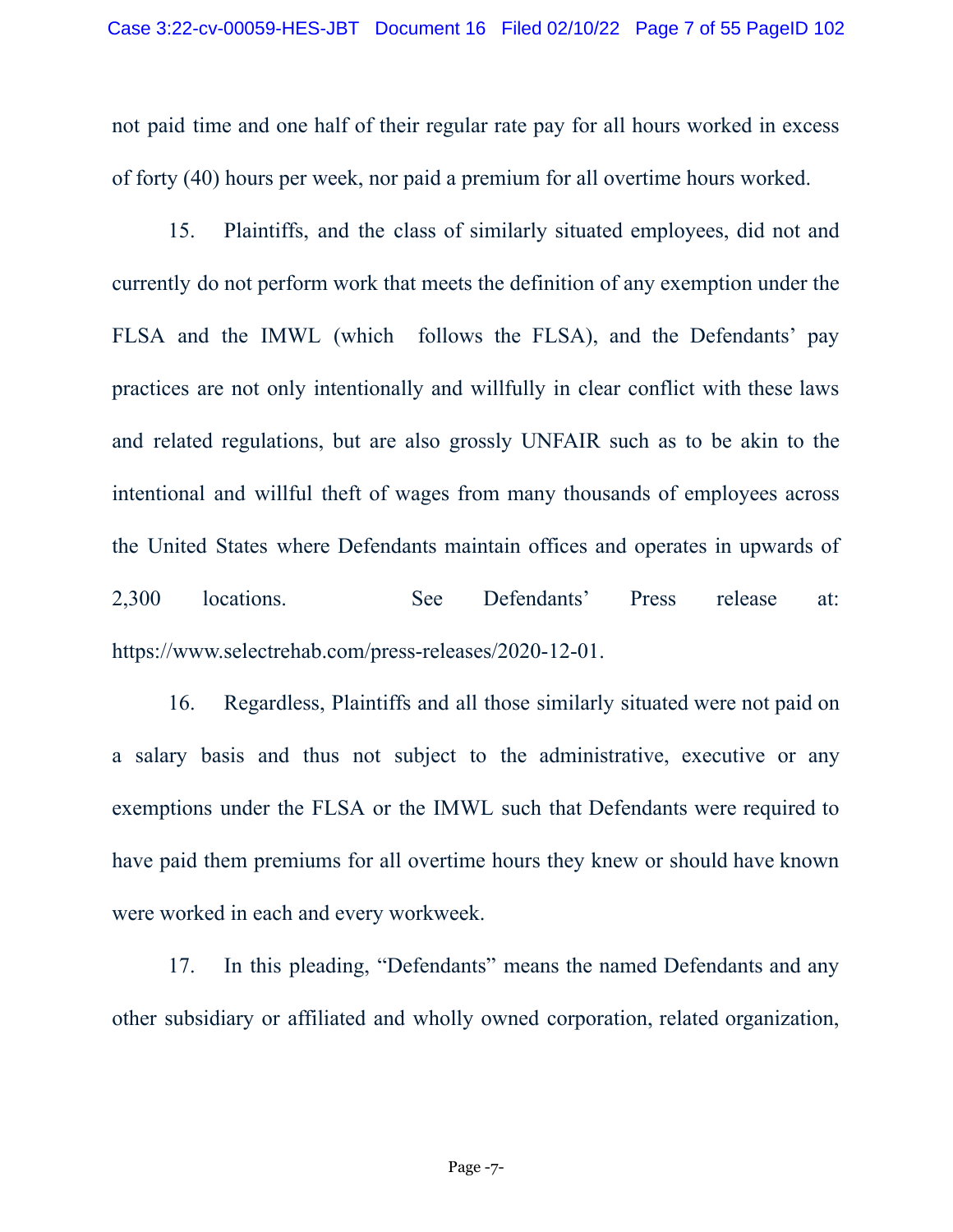parent corporation or entity responsible for the employment practices complained of herein (discovery may reveal additional defendants that should be included).

18. The allegations in this pleading are made without any admission that, as to any particular allegation, Plaintiffs bear the burden of pleading, proof, or persuasion. Plaintiffs reserve all rights to plead in the alternative.

#### **JURISDICTION AND VENUE**

19. This Court has subject matter jurisdiction over this action pursuant to 28 U.S.C. §1331, because this action involves a federal question under the Fair Labor Standards Act ("FLSA"), 29 U.S.C. § 216(b).

20. This Court is empowered to issue a declaratory judgment under 28 U.S.C.§§ 2201 and 2202.

21. This Court has Supplemental Jurisdiction over the Illinois State Law claims wage claims and thus the Rule 23 class action for all others similarly situated pursuant to 28 U.S.C. §1367.

22. The Court has simultaneous jurisdiction over the Collective Action Allegations and the Class Action Allegations. See *Calderone, et. al. v. Scott,* No. 2:14-cv-00519-JES-CM (11th Cir. Sept. 28, 2016) (holding that "a § 216(b) collective action and a state-law Rule 23(b)(3) class action may be maintained in the same proceeding.").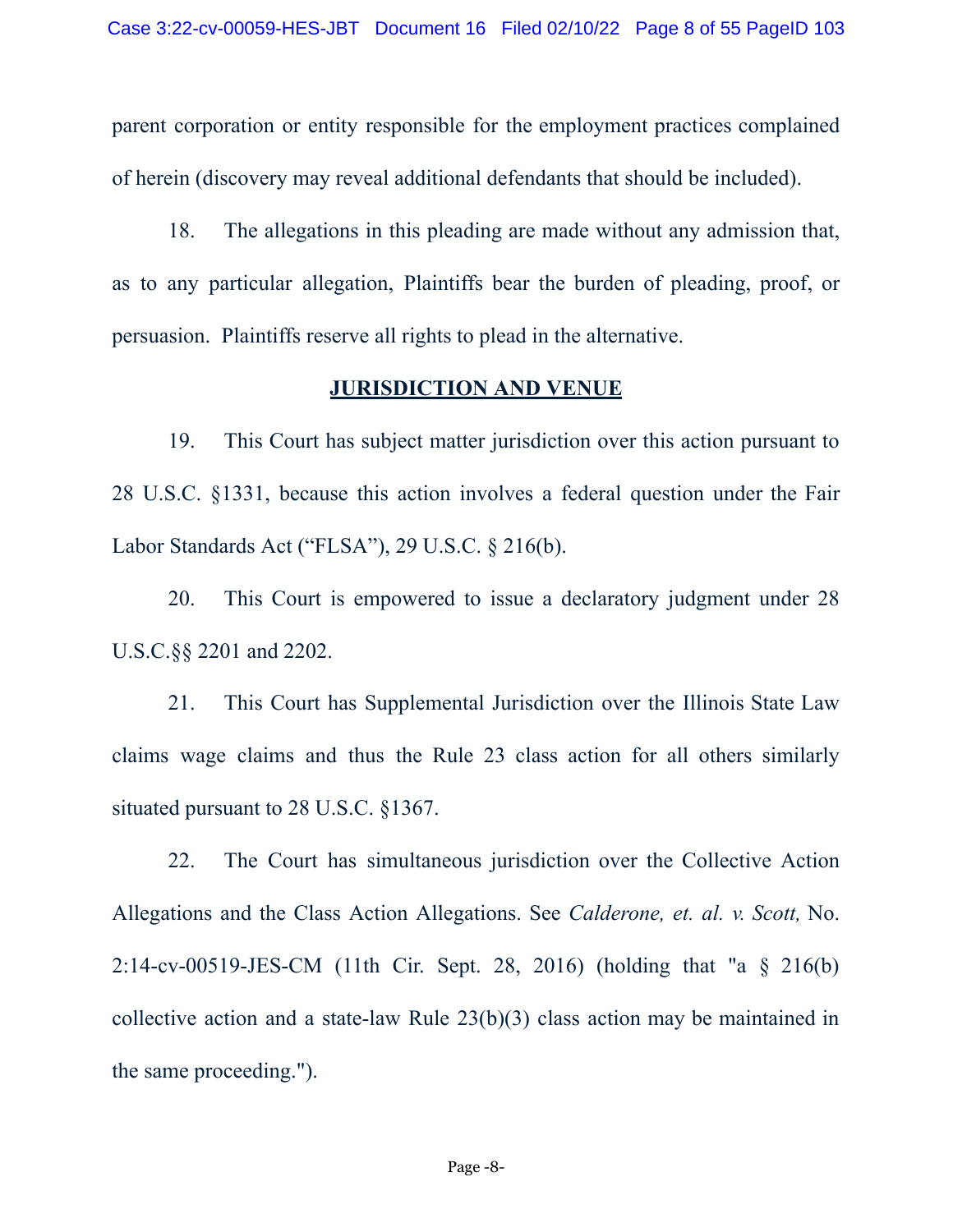23. This Court has personal jurisdiction over this action under Florida's Long Arm Statute F.S. section 48.193(2) because the Defendants continuously conduct substantial business in this District at numerous fixed offices or locations, and the damages at issue occurred in this District. Venue is proper to this Court pursuant to 28 U.S.C. Sec. 1391(b) because Plaintiff McLaughlin resides in this district and because a substantial part of the events giving rise to the claims occurred in this District.

#### **THE PARTIES**

24. Plaintiff, CHRISTINE MCLAUGHLIN resides in Jacksonville, Florida. She was hired by Defendant in October 2019, as dual Physical Therapist and "Program Manager" (also labeled by Defendant as Program Manager- PT) and assigned to work at the Defendant's Jacksonville rehab center or office located at 7723 Jasper Avenue, Jacksonville, FL 32211; location #2209, and called and operated as "First Coast Health & Rehab Center".

25. Plaintiff McLaughlin has been paid on a semi-monthly basis (2 times per month), and strictly on an hourly pay basis, currently at \$46.00 per hour.

26. Plaintiff McLaughlin's primary job duty as a Program Manager, aside from being required to treat patients for upwards of 4 hours per day (40% productivity) was to perform numerous job duties assisting with the performance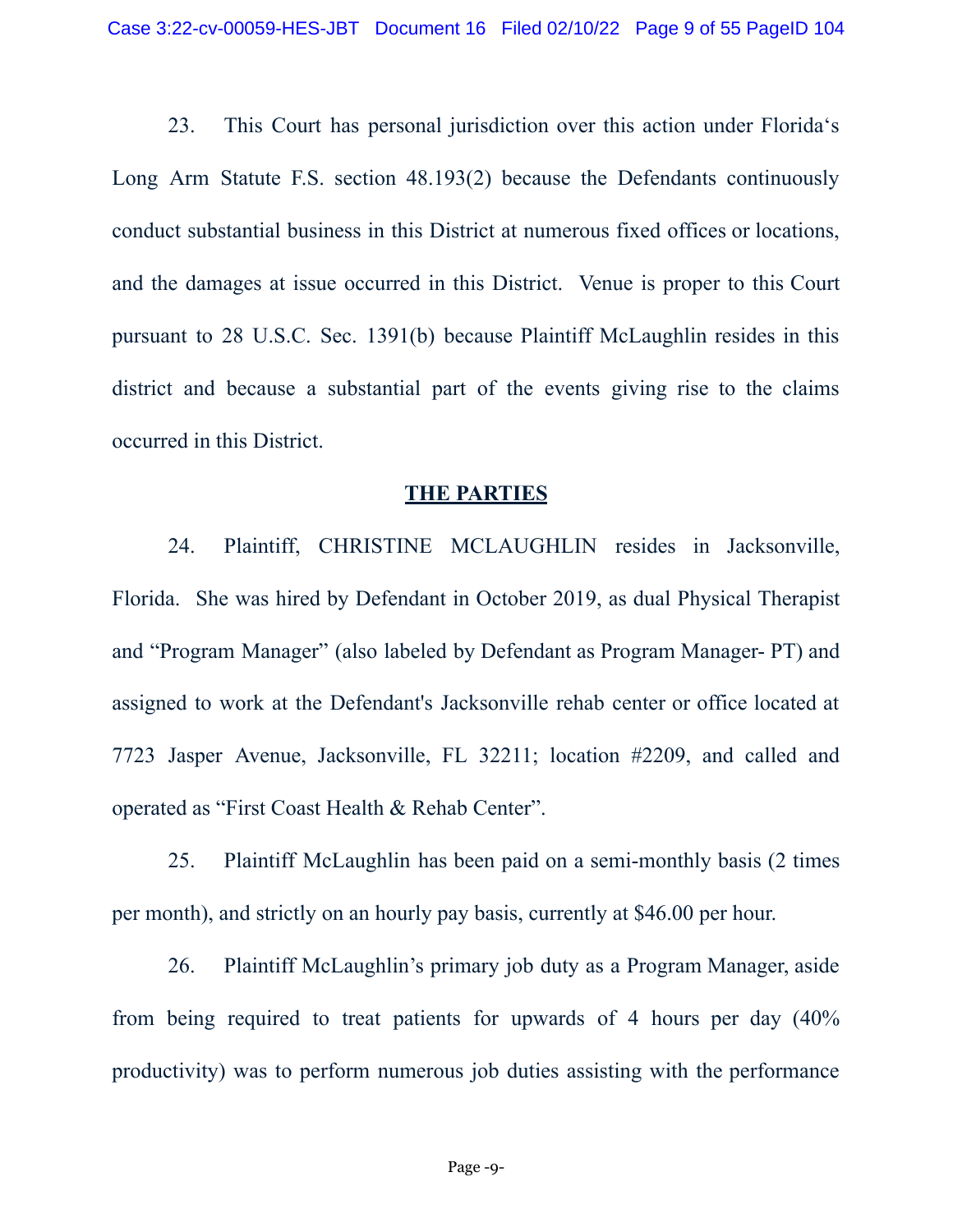of other administrative duties, including any as delegated or required by as assigned by the location and regional manager.

27. Plaintiff McLaughlin and the program manager position did not involve making decisions related to the hiring, firing, and disciplining of employees.

28. Plaintiff McLaughlin, like the other Program Managers, routinely worked overtime hours during the work weeks throughout their employment without regard to whether they should have been paid a premium for all the overtime hours worked.

29. McLaughlin stepped down from the role of the Program Manager in December 2021 and then worked as a staff Physical Therapist until her voluntary departure from the company in February 2022.

30. Plaintiff CRYSTAL VANDERVEEN is a resident of Illinois. VANDERVEEN has worked for Select Rehabilitation since approximately June 2017 to the present as a Program Manager (PM)-Speech Language Pathologist (SLP) working at the South Suburban Rehab Center in Homewood, Illinois.

31. At all times material, Plaintiff Vanderveen worked for Defendants since 2017 as an hourly paid, non-exempt employee performing speech language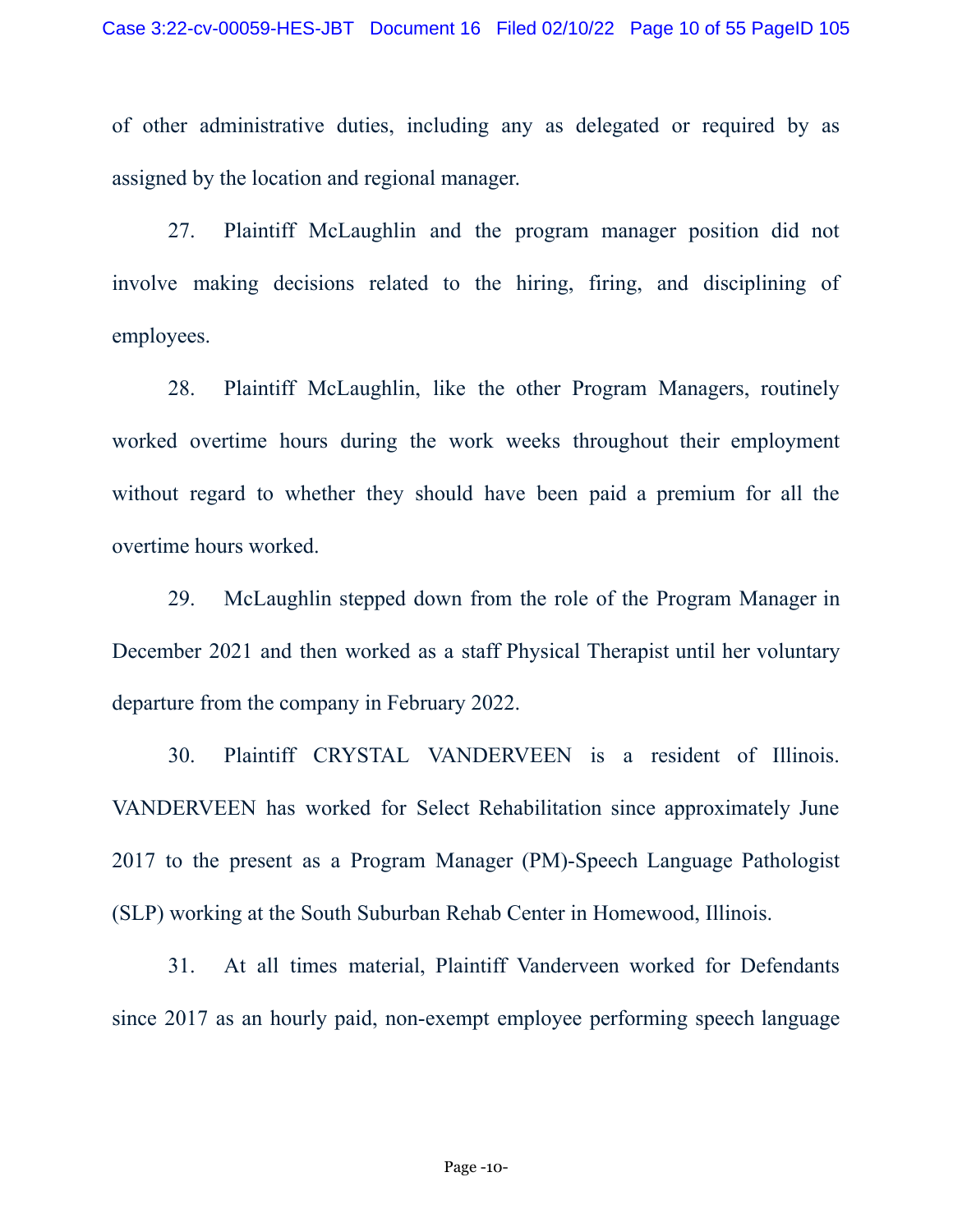therapy at Defendants' facilities, or facilities Defendant staffs, operates and manages, in addition to performing all her job duties as a Program Manager.

32. At all times material, Plaintiffs, and all others similarly situated were employees of Defendants during the term of their employment and within the preceding 3 years to the present as contemplated by 29 U.S.C. § 203.

33. Plaintiff Vanderveen at all times working for Defendants, was an employee as defined by the IMWL.

34. Defendants classified Plaintiffs and all others similarly situated as non-exempt, hourly paid employees.

35. Plaintiffs were paid a base hourly rate of pay, and not a salary, and upon information and belief all other PM's, Therapists and Pathologists were paid as hourly, non-exempt employees during the 3 years preceding the filing of this complaint.

36. Upon information and belief some newly hired PMs hired after January 2021 were paid on a salary basis and classified as exempt employees; but the majority of PM's currently employed remain as hourly, non-exempt employees.

#### **DEFENDANTS SELECT REHABILITATION LLC AND SELECT REHABILITATION INC.**

37. Defendant, SELECT REHABILITATION LLC (hereinafter Defendant and/or "SRLLC"), is a Foreign (Delaware) For Profit Limited Liability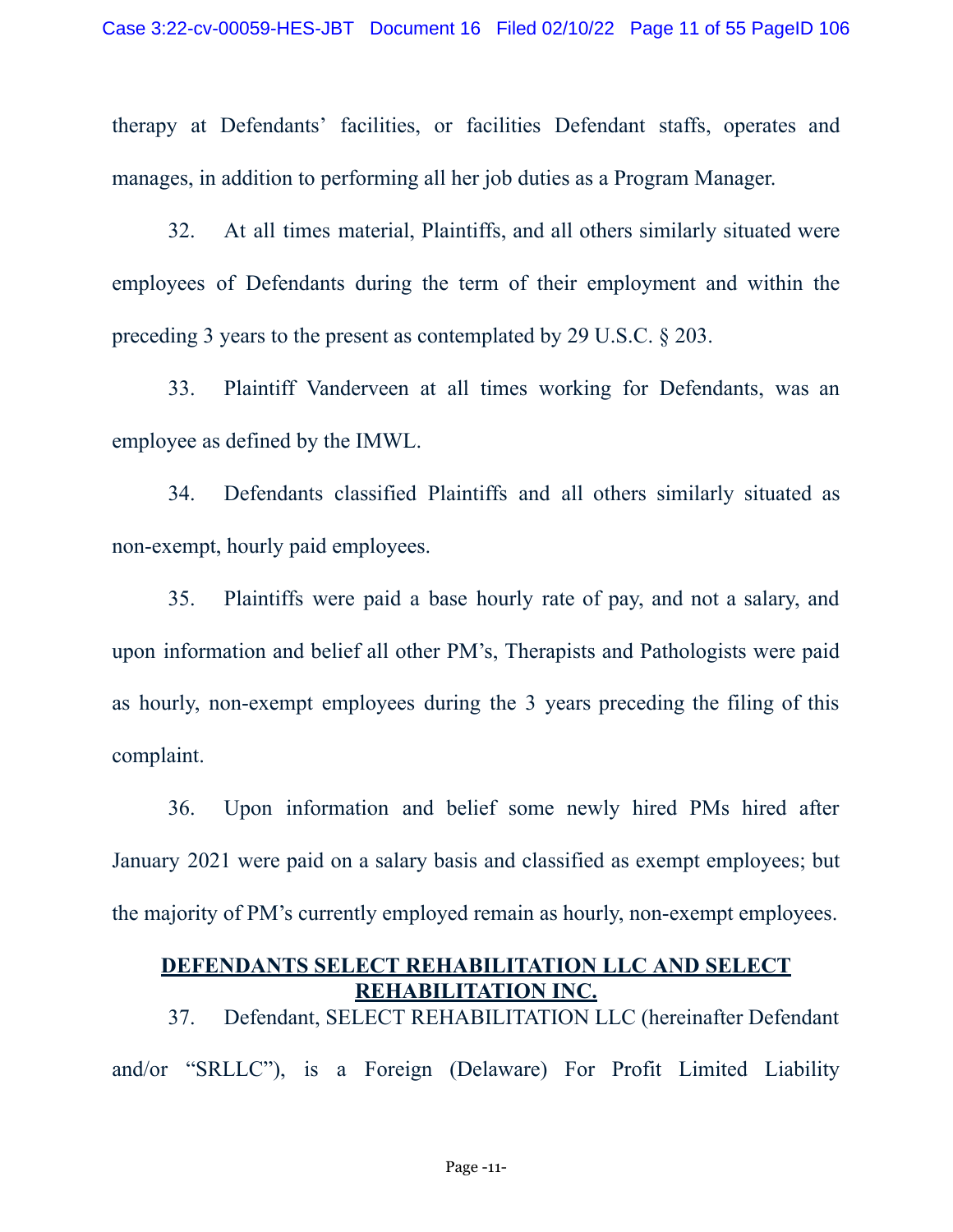Corporation, with its principal place of business located at 2600 Compass Rd, Glenview, IL 60026, and who all times material hereto, has routinely and consistently conducted business in the State of Florida through its fixed numerous offices and locations, including in this district. Defendant may be served through its Registered Agent for service of process, CT Corporation System, at 1200 South Pine Island Road, Plantation, Florida 33324.

38. Defendant Select Rehabilitation Inc. (hereinafter "SRI") is an Illinois for Profit Corporation with the same principal place of business as is the related company SRLLC and has a registered agent at C T CORPORATION SYSTEM, 208 SO LASALLE ST, SUITE 814, CHICAGO, IL 60604.

39. Upon information and belief, SRI is an LLC member, owner and manager of SRLLC; or alternatively, SRI merged all its business and assets, including its contract rehab services with SRLLC in some form or capacity, such that SRI and SRLLC operate as a single integrated enterprise and are effectively a single employer of Plaintiffs and all others similarly situated.

40. Upon information and belief, all unlawful pay practices alleged herein were directed, created and enforced by Defendants jointly from their single corporate office, by the same officers, managers, and owners such that they are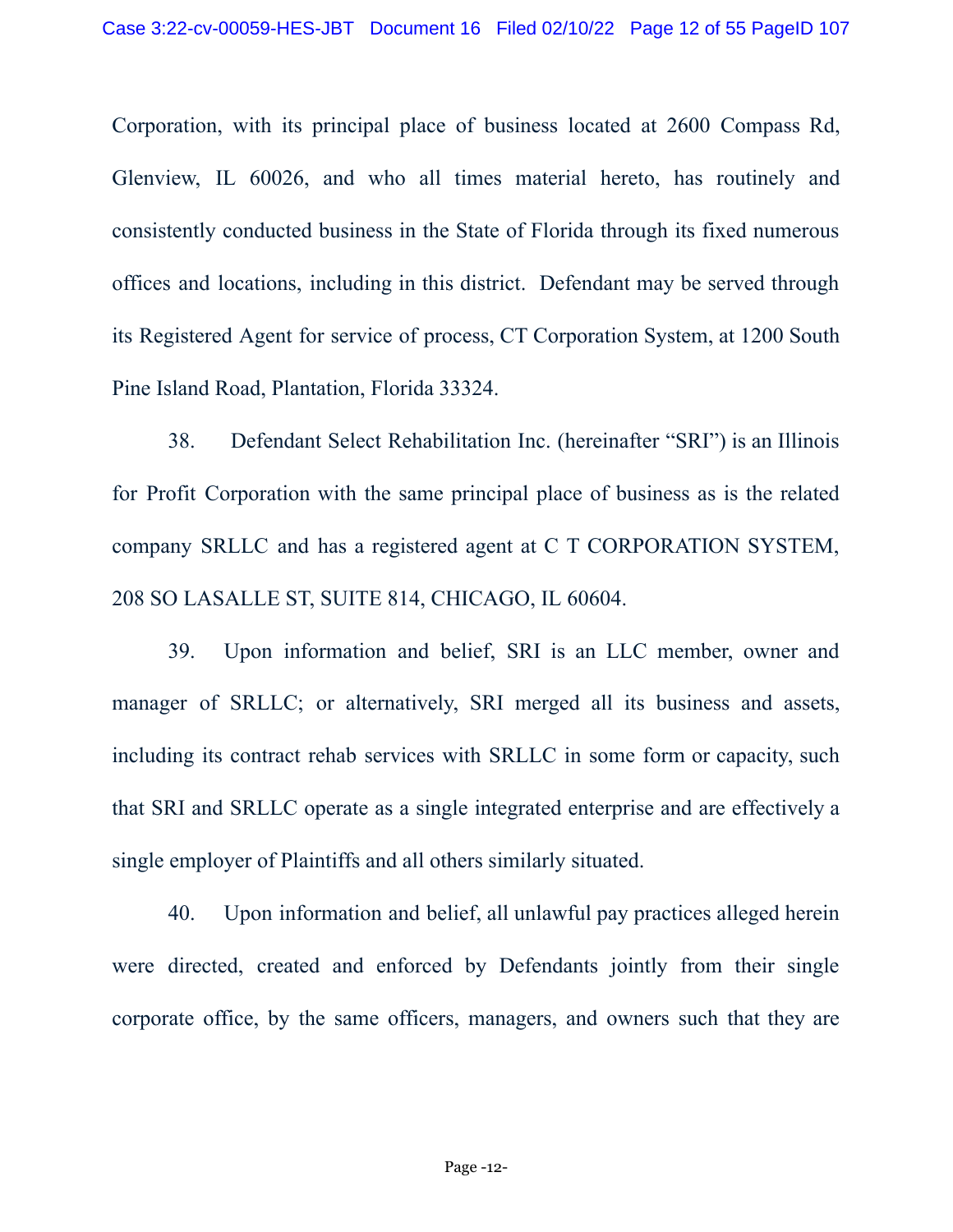joint employers of Plaintiffs and all others similarly situated under the FLSA and the IMWL.

41. Defendants purchased and acquired RehabCare from Kindred Healthcare, and thus is the Employer of all past and present employees of RehabCare and those employed with Kindred Healthcare prior to this purchase. See: https://www.selectrehab.com/press-releases/2020-12-01.

42. As stated by Defendants on their website, Defendant is a company which "The premier provider of contract rehabilitation, as well as for nurse and therapy consulting services" and employs over 17,000 therapists in the U.S.

43. Defendants have 2,300 facilities operating in 43 States in the US, including numerous locations in Florida and within this District. Upon information and belief Defendants employ 1 program manager or more at each location and anywhere from 5 to 20 or more therapists (including pathologists) at these locations, even more if counting per diem therapists, such that Defendants employ nearly 10,000 or more employees whose rights are affected by this case and who are similarly situated to McLaughlin, Vanderveen and Lembke.

44. Defendants are an employer within the definition of the FLSA, has revenues exceeding \$500,000 annually and employs more than 2 persons and thus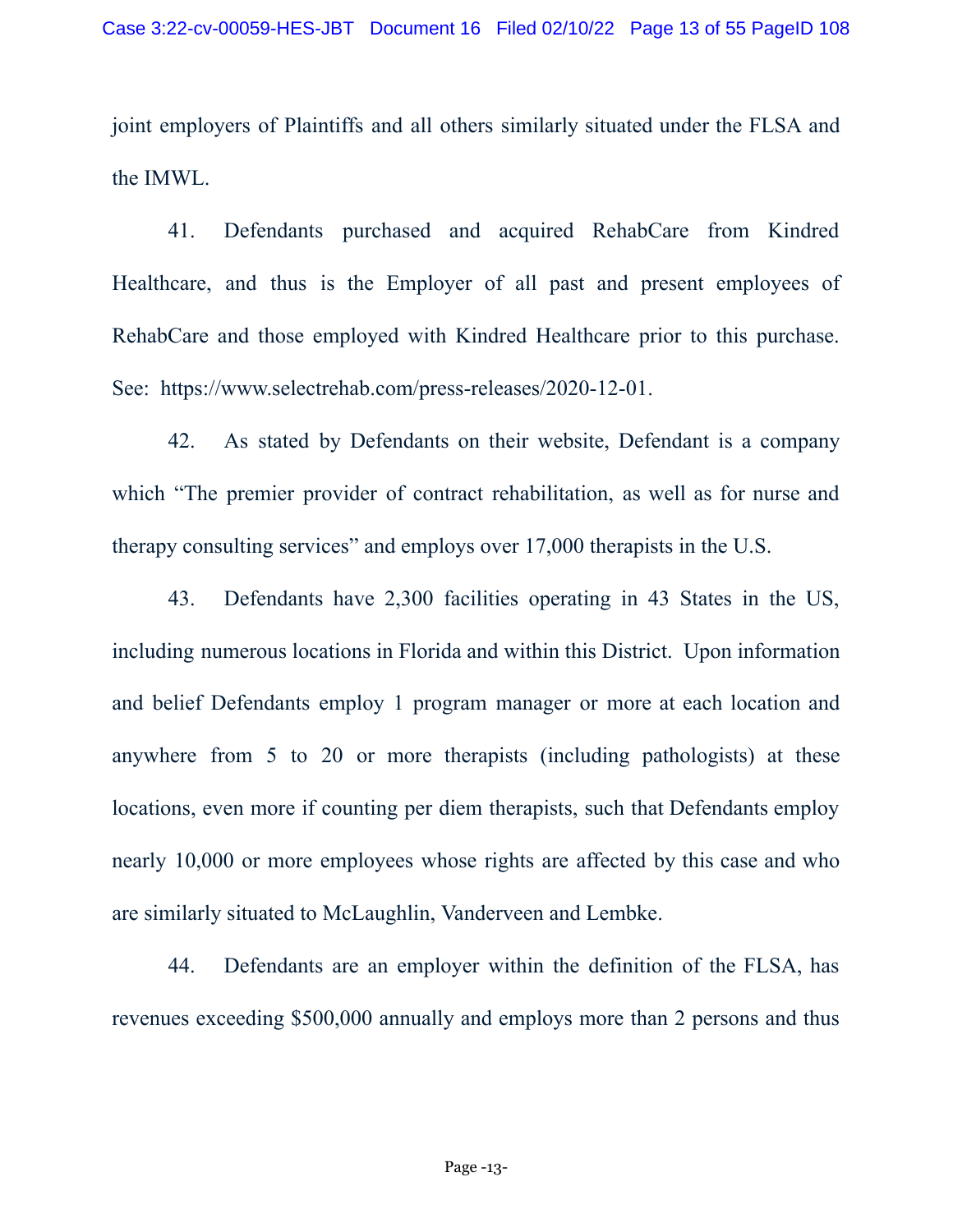is required by the FLSA to pay overtime premiums to Plaintiffs and all those similarly situated.

45. Likewise, Defendants are an employer who is subject to the IMWL and the overtime pay requirements of this Illinois law.

#### **FLSA COLLECTIVE ACTION ALLEGATIONS**

46. This FLSA section 216b collective action arises from a longstanding and continuing wrongful scheme by Defendants to: a) willfully fail to accurately and properly track and record the work hours of Program Managers and Therapists, and b) willfully refuse to pay overtime wages to a large class or classes of non-exempt, hourly paid employees who Defendants know or should have known, were working off the clock and working overtime hours without being paid for all such hours.

47. Plaintiffs bring this suit individually, and on behalf of all similarly situated persons composed of the following Class members in either a single class of similarly situated or 2 classes of similarly situated:

#### **If a Single Class, All hourly paid non-exempt employees:**

**All persons employed as Program Managers, Directors of Rehab, Occupational Therapists (OTR), Physical Therapists (RPT), Certified Occupational Therapy Assistants (COTA), Physical Therapist Assistants (PTA), Speech Language Pathologists (SLP), Rehab Technicians or other persons performing similar hourly, non-exempt positions under various other job titles, and who are**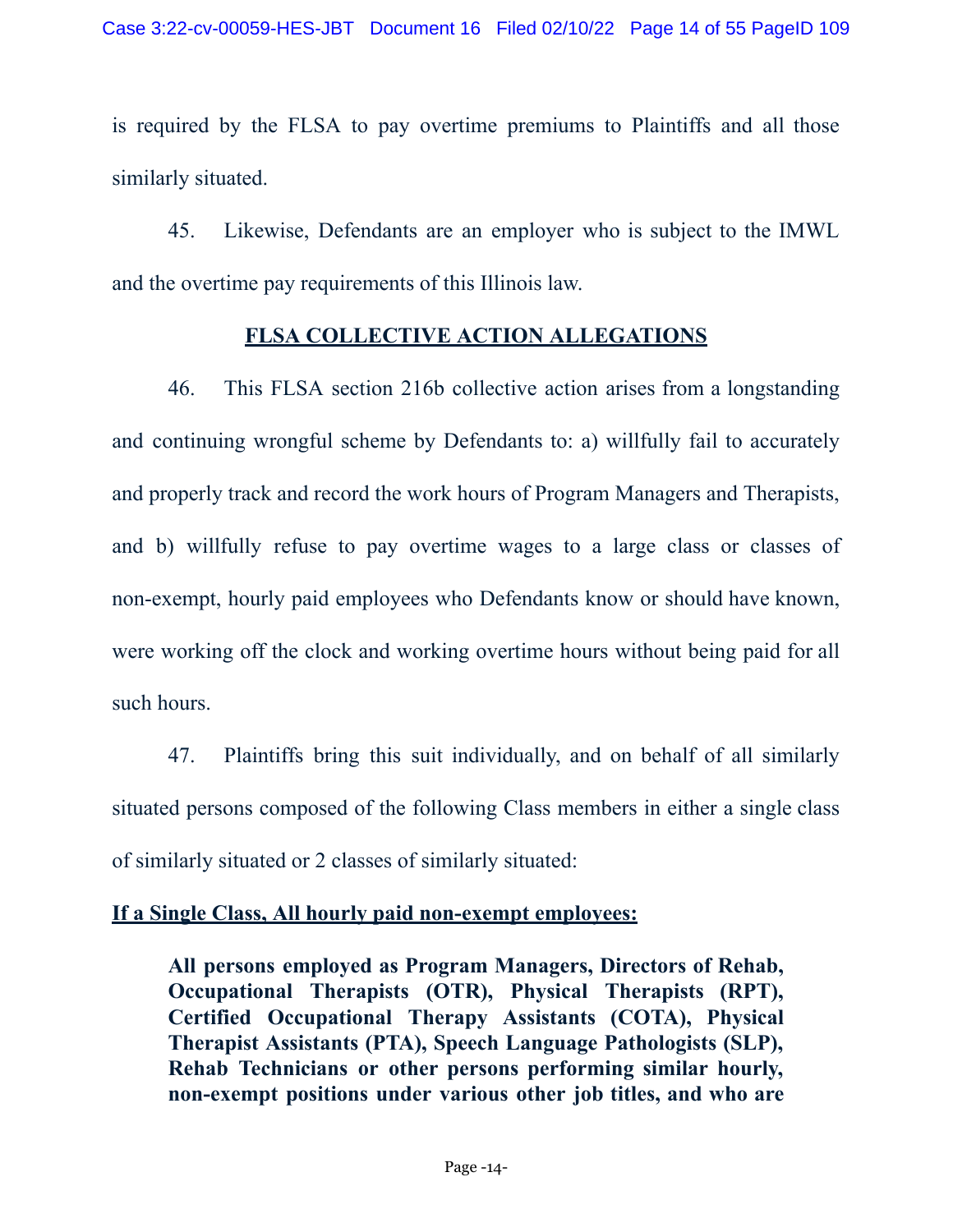**currently employed by, or were previously employed by Select Rehabilitation LLC or Select Rehabilitation Inc. in the U.S. and its territories, within the three years preceding the filing of this lawsuit to the date of trial in this action.**

**If Two Classes or separate groups: (Plaintiffs may proceed with seeking conditional certification of 2 separate classes or groups of similarly situated (CLASS A and CLASS B) as follows:**

## **CLASS A: ALL PROGRAM MANAGERS/DIRECTORS OF REHAB AS FOLLOWS:**

**All persons employed as Program Managers, Directors of Rehab, or other persons performing similar hourly, non-exempt management or supervisory positions under various other job titles, and who are currently employed by, or were previously employed by Select Rehabilitation LLC or Select Rehabilitation Inc. in the U.S. and its territories, within the three years preceding the filing of this lawsuit to date of trial in this action.**

## **CLASS B: ALL THERAPISTS AND TECHS:**

**All persons employed as Occupational Therapists (OTR), Physical Therapists (RPT), Certified Occupational Therapy Assistants (COTA), Physical Therapist Assistants (PTA), Speech Language Pathologists (SLP), Rehab Technicians or other persons performing similar hourly, non-exempt positions under various other job titles, and who are currently employed by, or were previously employed by Select Rehabilitation LLC or Select Rehabilitation Inc. in the U.S. and its territories, within the three years preceding the filing of this lawsuit to date of trial in this action.**

48. Plaintiffs are able to protect and represent the Collective or putative

Class or Classes, and they are willing and able, and herein consent to participating

in this FLSA collective action by the filing of this complaint and as stated herein.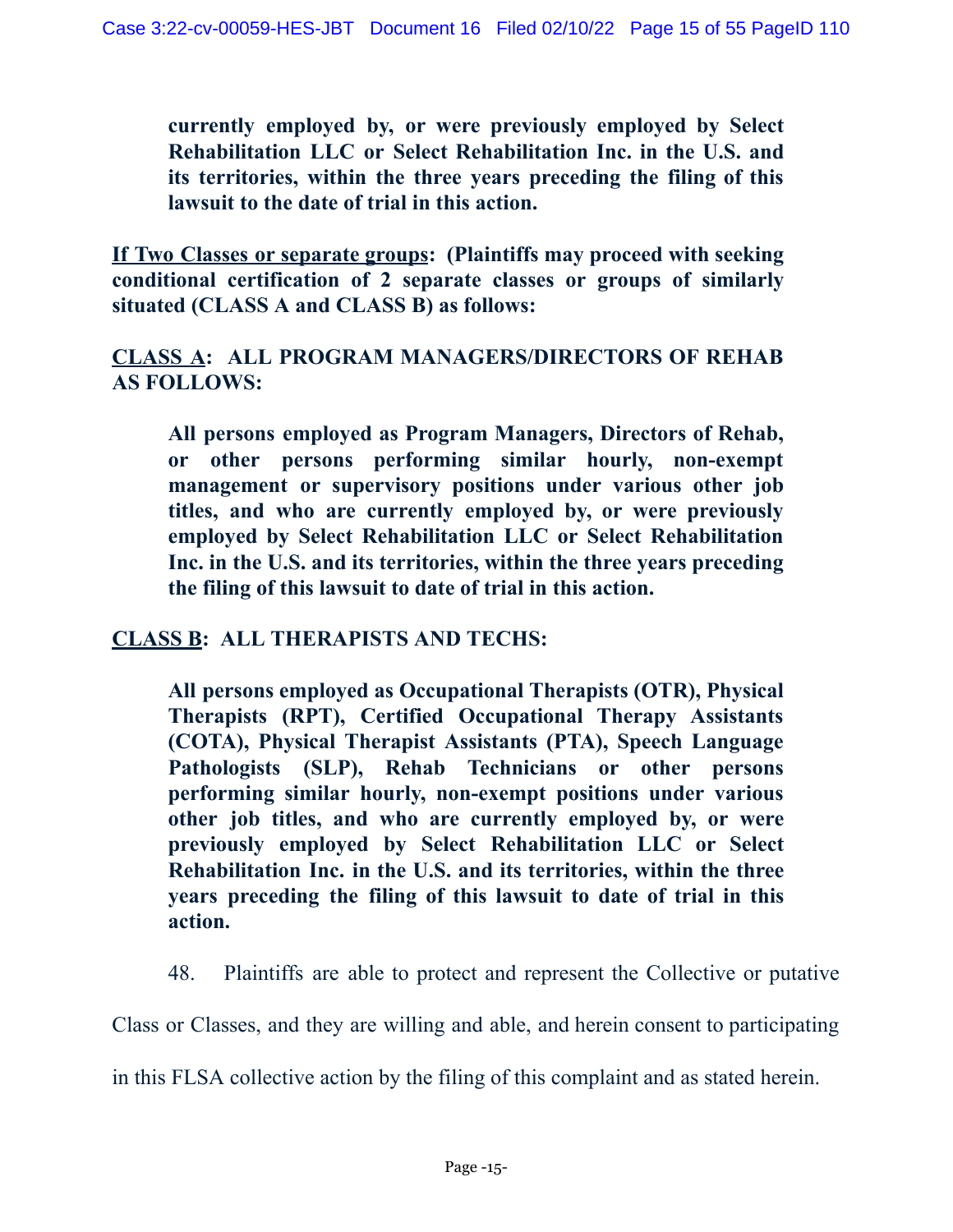49. Plaintiffs McLaughlin, Vanderveen and Lembke are familiar with the pay practices, company policies and procedures going back to 2019 and thus each year within the relevant 3-year class period.

50. Plaintiffs have both routinely worked more than forty (40) hours in their workweeks throughout the term of their employment with Defendant.

51. Each day, in the beginning of the workday at approximately 8:30 am, Plaintiff McLaughlin was required to attend mandatory meetings with the facility administrator and management team.

52. Plaintiff McLaughlin was required to be present in the office at least 40 hours of work per week, Monday to Friday, reporting no later than 8:30 am, and to work these hours at a minimum, not including meal break times.

53. McLaughlin was required to meet productivity expectations for patient treatment for 40% for the week, meaning treating patients each day and 5 days a week, as did all other Program Managers and which took McLaughlin upwards of 20 hours per week.

54. Thus, Plaintiff McLaughlin and all others similarly situated were left with just 20 hours in the workweek in which to attend daily, weekly, and even monthly facility meetings; perform staff scheduling, be present for conference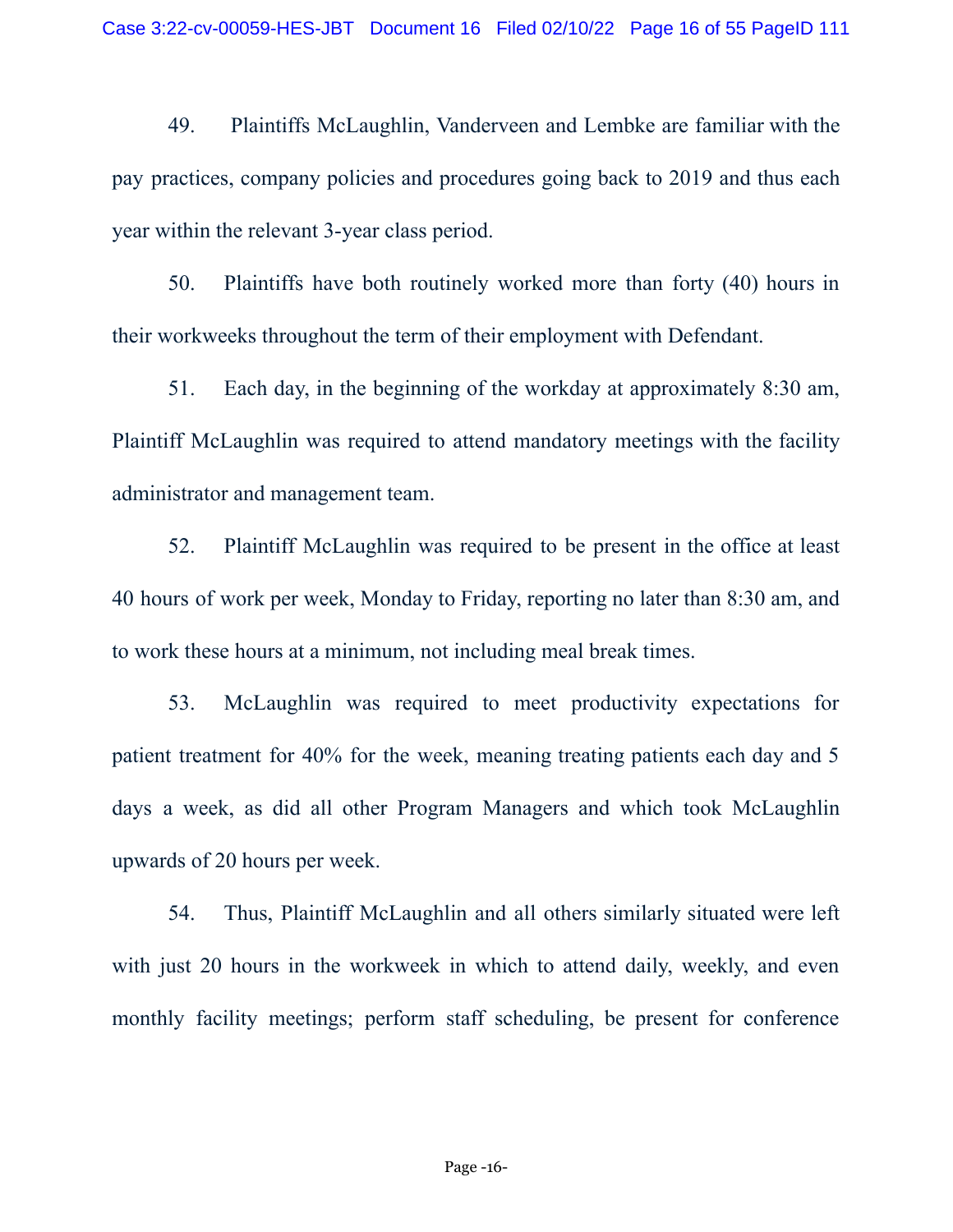calls, partake in training newly hired staff and many other so-called program manager administrative duties.

55. All these program manager job requirements (including others added on by the regional manager) were not possible to be performed and completed within 40 hours of work time per week, and Defendants were aware of this fact.

56. Defendants even required Plaintiff McLaughlin and all other program managers to take company work laptops home 7 days per week, and even while on Paid Time Off (PTO), for the clear purpose of encouraging off the clock work.

57. After Plaintiff McLaughlin stepped down from working as a Program Manager-RPT, she began to work for Defendants as a Physical Therapist on January 1, 2022 and was assigned a productivity requirement of approximately 85% and continued in this capacity until on or about February 10, 2022.

58. Plaintiff Lembke was assigned a productivity requirement of 88-92% meaning that he needed to be billing out, primarily to Medicare, this % of his total weekly work hours or time as treatment, while also handling his administrative responsibilities, notes and reporting.

59. In order to meet this productivity requirement, Plaintiff Lembke was mandated by Defendants to document and bill 8 hours of work and treat patients for 8 hours a day, and thus routinely had to work more than 40 hours in the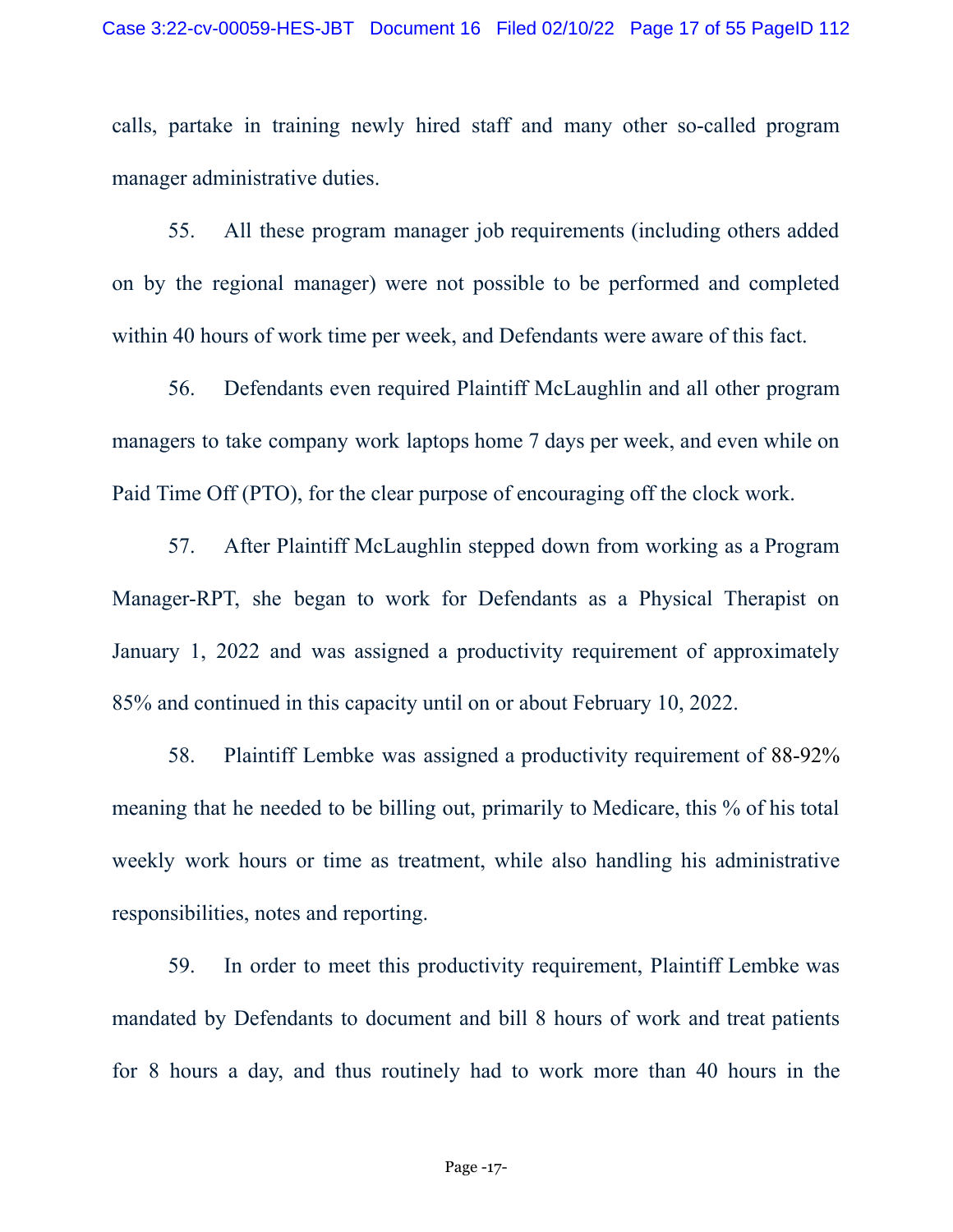workweek to complete all job duties and responsibilities, including inputting and entering notes and complete the reporting requirements.

60. However, Defendants had a strict company policy against any Therapist claiming and reporting overtime hours for any work week, even when both impossible to complete all the job requirements in the 40 hours, and even when management knew they were working off the clock and working more than 40 hours routinely and after the hours when treatment was provided to patients.

61. Lembke informed his Program Manager and others in Management about the overtime hours needed to be performed to maintain the productivity and complete all the data entry, therapy and treatment of patients, required notes, billing and reporting requirements; but management's response is that the company policy is that no overtime can be worked on the clock, or the therapist will be subject to discipline and termination of employment.

62. Thus Lembke, like other therapists, were left with a choice: suffer to work off the clock overtime hours or do the work on the clock and find themselves disciplined and subject to termination of employment.

63. From the beginning of Lembke's employment, he too was explained the **Company De Facto Policy** or rule: do whatever you have to in order to meet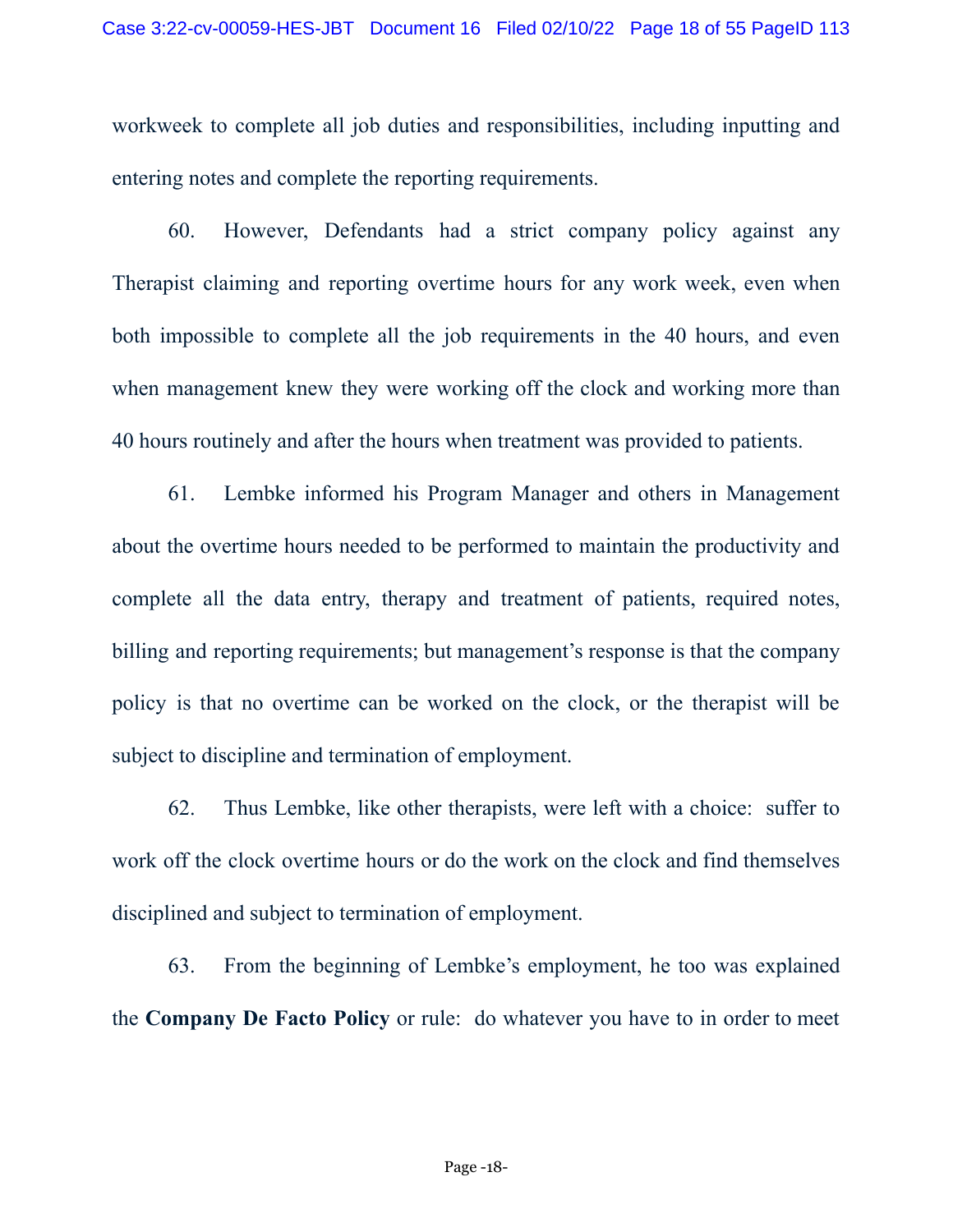goals, complete all job duties, hit productivity requirements, and including working off the clock, but never work overtime hours on the clock.

64. Plaintiffs Mclaughlin, Vanderveen and Lembke, for themselves, and on behalf of the putative class or classes of similarly situated who elect to opt-in to this action, claim herein that they are entitled to unpaid wages from Defendants for overtime work performed for which they did not receive overtime premium pay as required by the FLSA at time and one half their regular rates of pay.

65. Defendants employ, upon information and belief and investigation from representations made by Defendants on their own website, upwards of 17,000 therapists working from 2300 facilities or location within 43 states. Each of these facilities is believed to have 1 program manager, and thus with turnover, the class size just for program managers may be upwards of 3,000 employees, aside from the 17,000 to 20,000 therapists Defendants employ fully or on a PRN basis.

66. Upon information and belief, the Program Managers in the great majority of locations are all compensated as hourly, non-exempt employees pursuant to a single and common compensation plan. Moreover, prior to 2021, all newly hired and employed program managers were hourly, non-exempt employees.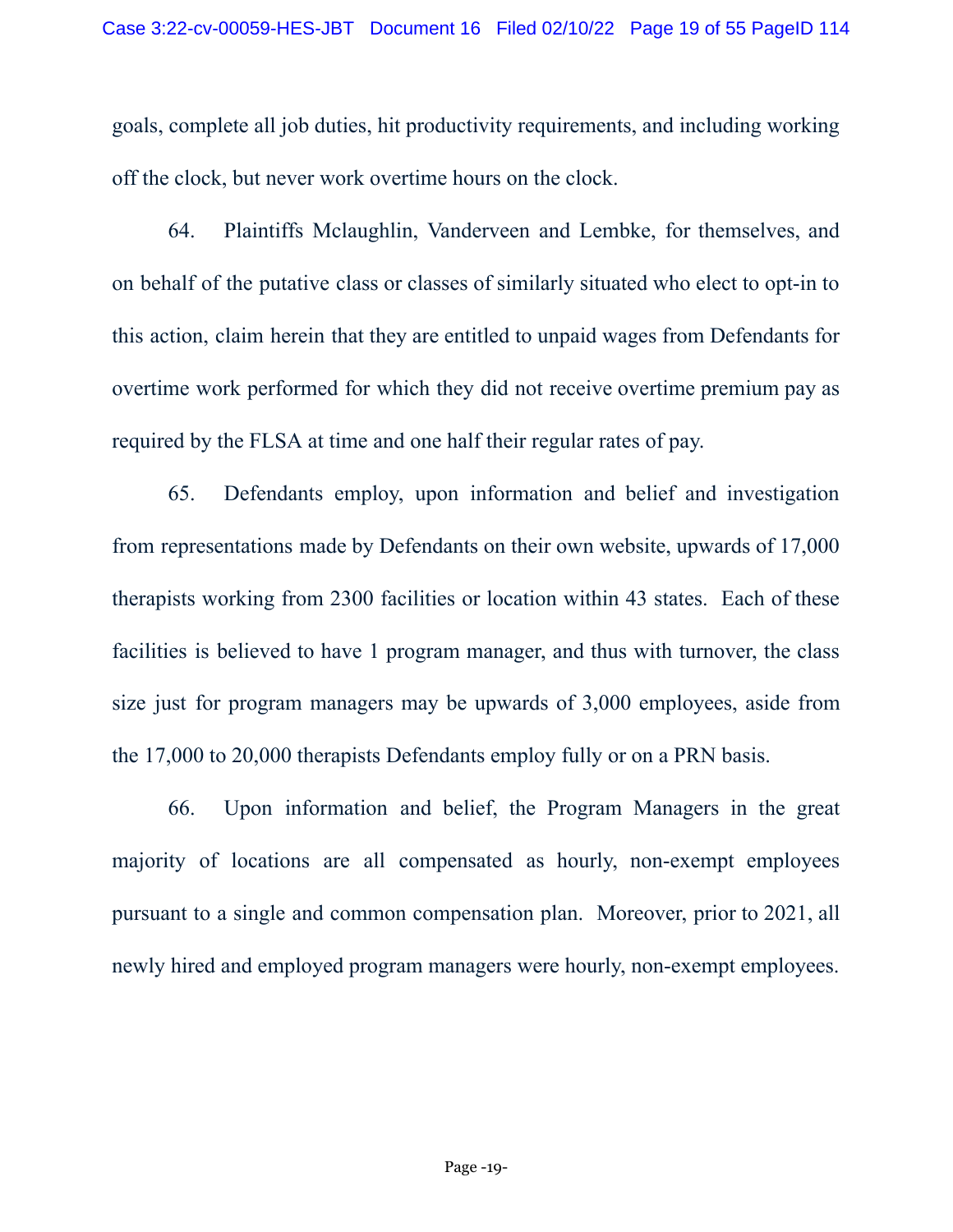67. Upon information and belief, at each location, Defendants employ 5 to 20 full time or PRN therapists such that the class of similarly situated therapists may be upwards of 20,000 or more for the 3-year relevant class period.

68. Upon information and belief, all therapists are paid on an hourly basis, and classified as non-exempt employees even to the present.

69. Defendants have maintained a single job description for the Program Manager position on a nationwide basis and has posted such jobs within the relevant 3-year class period demonstrating the job requirements for all program managers in the U.S. are similar, if not identical.

70. Similarly, Defendants maintain a nationwide single job description for each of the Therapist or Therapy positions.

71. Further, upon information and belief, all persons employed as Program Managers and Therapists have been required to perform their job duties in a uniform, similar manner; all are supervised and managed according to the same national standards and required to work under uniform policies and procedures set by the Defendants applicable to all offices or locations.

72. All Program Managers were discouraged from reporting the overtime hours worked through Defendants' De Facto Policy, including pressure from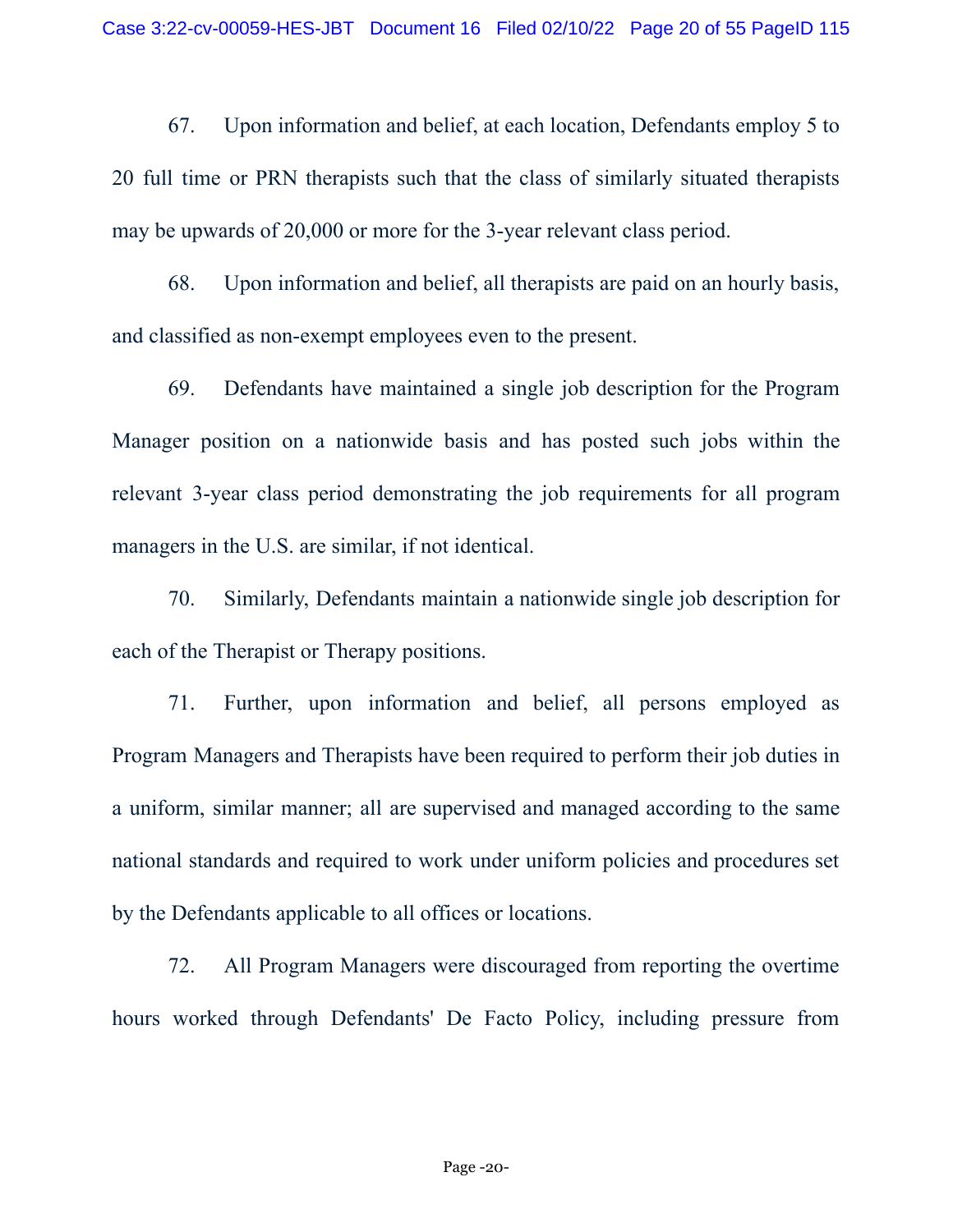superiors and by fear and intimidation about complaining of the off the clock hours and of being terminated.

73. When Plaintiffs McLaughlin and Vanderveen complained of the inability to complete all job duties within a 40-hour work week, including working on weekends and outside the office hours during the week, their managers made it clear to that they either kept up and did all the work off the clock, and handled the weekend and on call duties off the clock or suffer disciplinary action.

74. When Plaintiffs McLaughlin and Vanderveen were behind, they could not delegate their job duties and responsibilities to other employees to avoid incurring overtime hours and could not refuse to handle scheduling and staffing issues during evenings and weekends, and simultaneously were prohibited from clocking in for this work outside the office despite being required and necessary.

75. The company's regional managers and VP's discouraged Program Managers of complaining of the overtime hours and against clocking and performing overtime work on the clock, yet pressured and encouraged them to work on weekends and as many hours as required to perform all job requirements and acknowledged they knew this off the clock overtime was required and being done.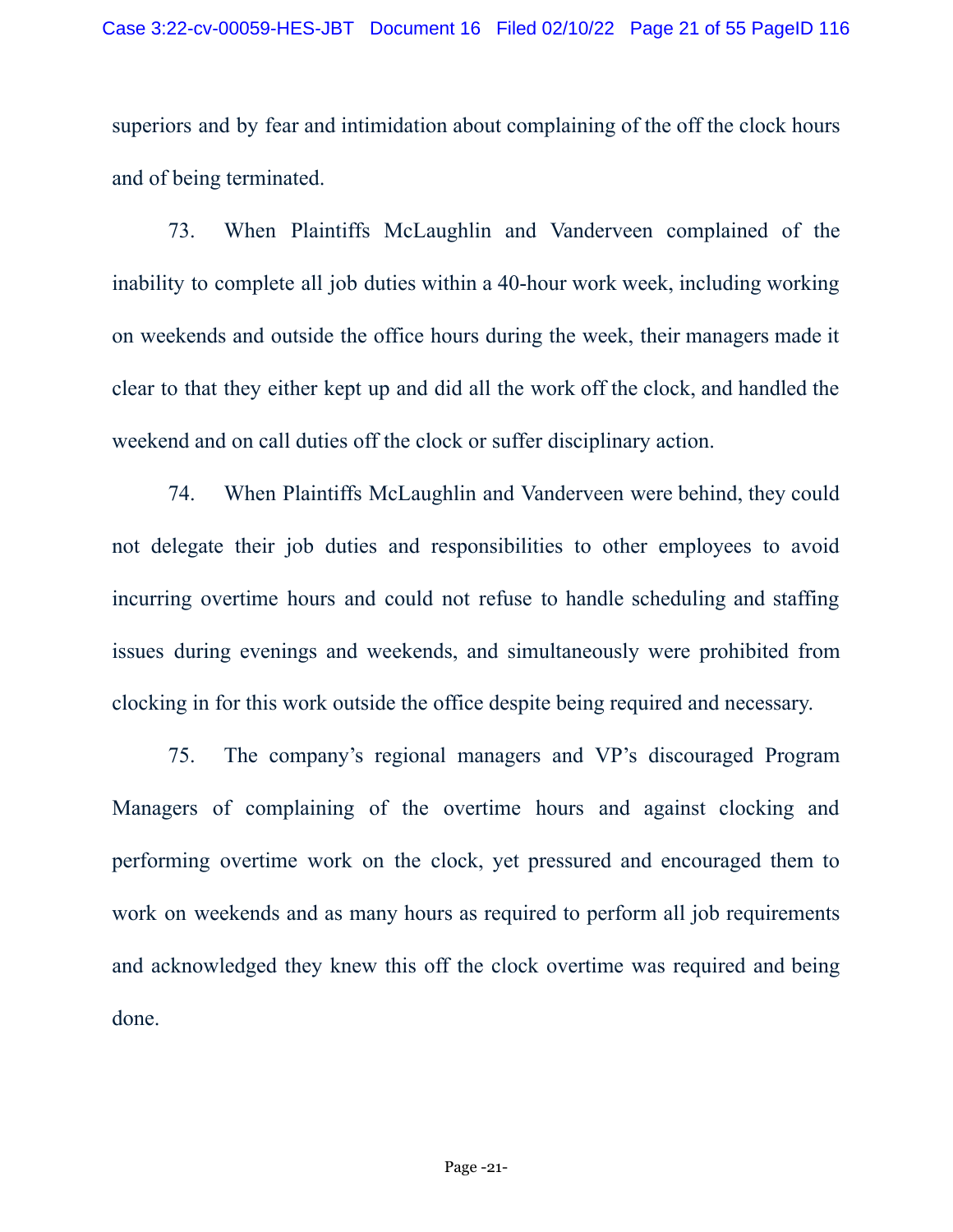76. The Defendants maintain a Nation-wide and company policy throughout the relevant three (3) year class period of willfully refusing to pay overtime wages for all overtime hours worked by program managers despite clear and actual knowledge program managers and therapists, including Plaintiffs, have routinely worked overtime hours which are unreported and "off the clock".

77. Defendants maintain a strict labor budget at each office or location, tied to Medicare billing and their "productivity rates" and throughout all the Plaintiffs' employment it was made clear to them, that asking for the fictitious and illusory pre-approval for performing overtime hours on the clock not only would just be denied, but would also draw the ire of their superiors and put a target on their backs for termination of their employment.

78. Upon information and belief, all program managers are supervised by Regional Managers and VP's who very closely monitor their performance, production and are aware when employees performed work on weekends or outside or away from the office and beyond regular business hours.

79. The overtime wage provisions set forth in FLSA §207 apply to Defendants and Defendants admit the same. Indeed, at all relevant times, Defendants' employee manual and company policies inform hourly paid employees such as Plaintiffs and all other program managers and therapists that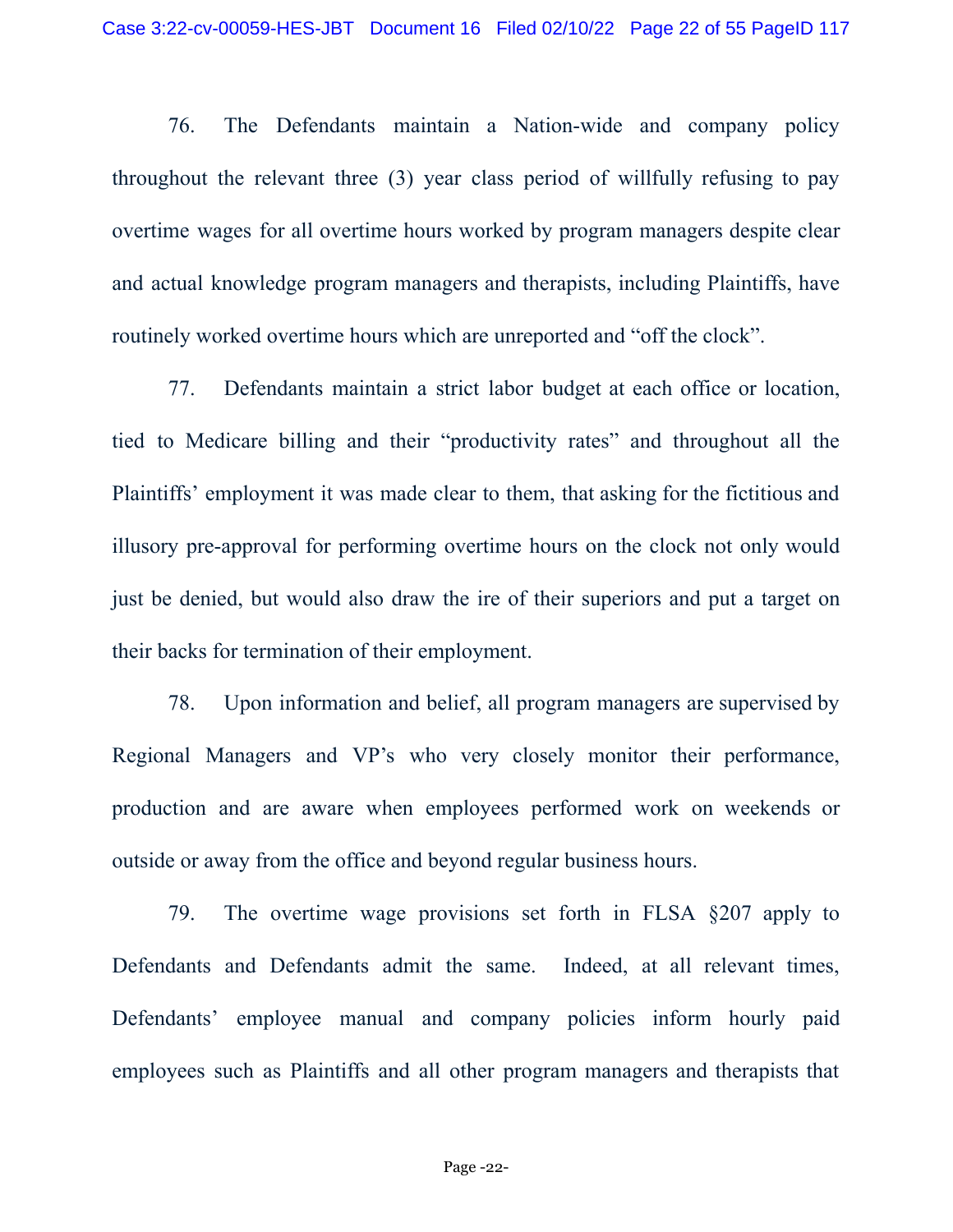they were entitled to be paid premiums for overtime hours worked at time and one half their regular rates of pay.

80. Plaintiffs, and all other similarly situated employees are currently or have previously been covered under FLSA §207.

81. Pursuant to FLSA §207, Defendants, as the employer of Plaintiffs and other similarly situated program managers and therapists was and is still required to pay one and one-half times each employee's hourly rate for hours worked in excess of forty (40) hours per week.

82. Defendants' overtime policies were circular, and the proverbial chicken and egg type game of do not claim or seek to claim overtime without pre-approval, while simultaneously discouraging reporting or complaining about the overtime hours incurred and worked or having to work on weekends etc.

83. Plaintiff Lembke was warned that if there was even a minute of overtime, unless pre-authorized, the time would be required to be edited off and he would be disciplined.

84. While demanding hourly paid employees edit off and shave-off overtimes is a per se violation of the FLSA and many state overtime laws, Defendants have demanded this of therapists and program managers, including for one or more of the opt in plaintiffs in this case.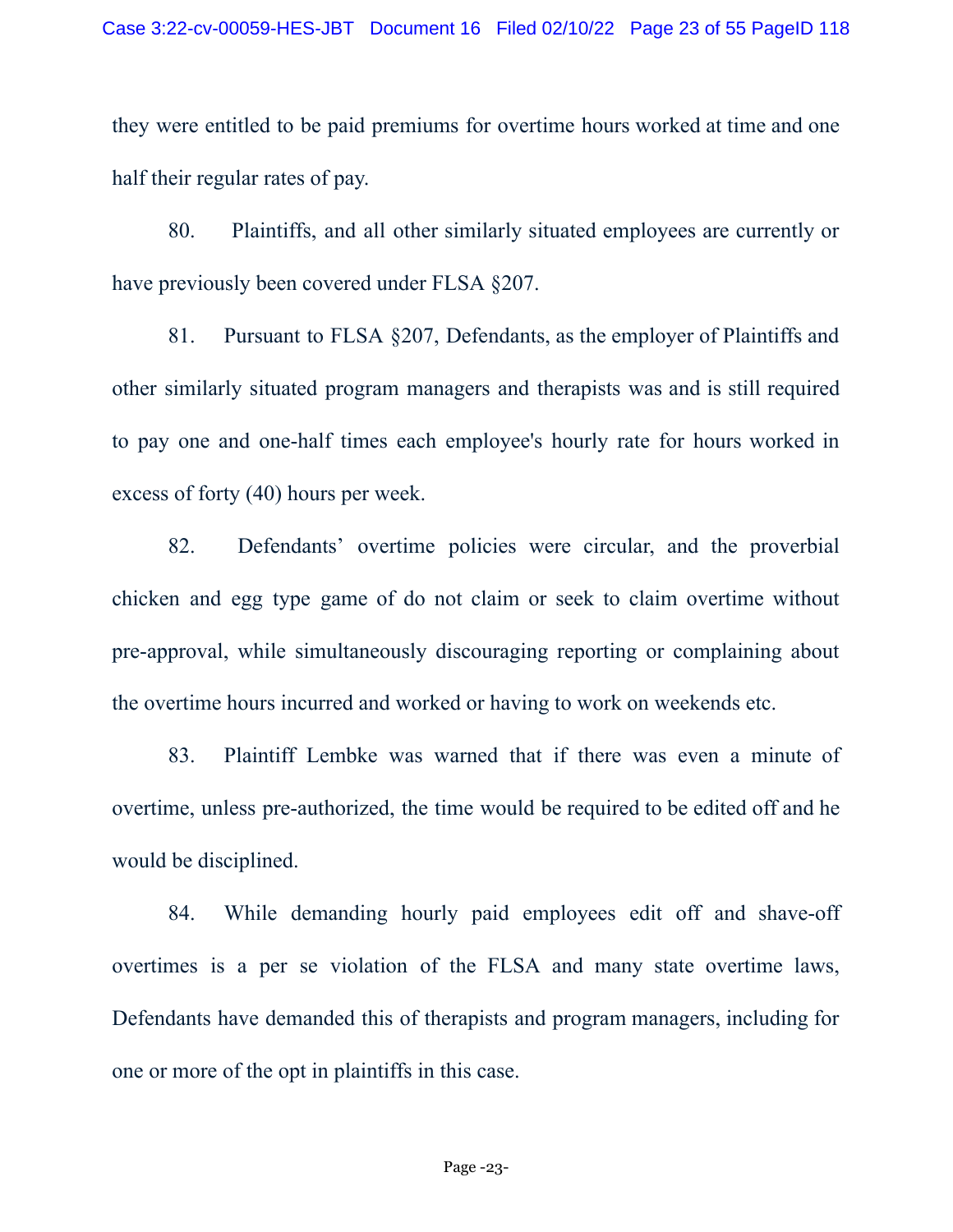85. Defendants discourage reporting of overtime hours and turn a "blind eye" to all the off the clock work because its primary revenue is from Medicare and the company scrutinizes all the hours and minutes of all the work performed by its staff as compared to the billing to Medicare to maximize profits.

86. Therapists' treatment minutes are tallied and put into a program or application and then compared to their work hours and scrutinized by management. If productivity is low, meaning not treating enough patients within the assigned 40 hours of paid time, therapists are subject to discipline.

87. Thus, Therapists (which includes all Program Managers as they are also therapists) are strongly discouraged against working on the clock for their routinely required overtime hours of work, much of which is routinely necessary in order for each person to complete the administrative work and reporting, and notes.

88. The Company maintained a "code of silence" when it came to the issue of overtime hours and overtime wages, with literally no company meetings or discussions about the requirements of the FLSA and meanwhile, did not discipline Plaintiffs or any other program managers they clearly knew were performing work off the clock and working away from the office, including working on weekends.

89. Defendants maintained a culture and environment of discouraging and intimidating program managers from submitting or reporting overtime hours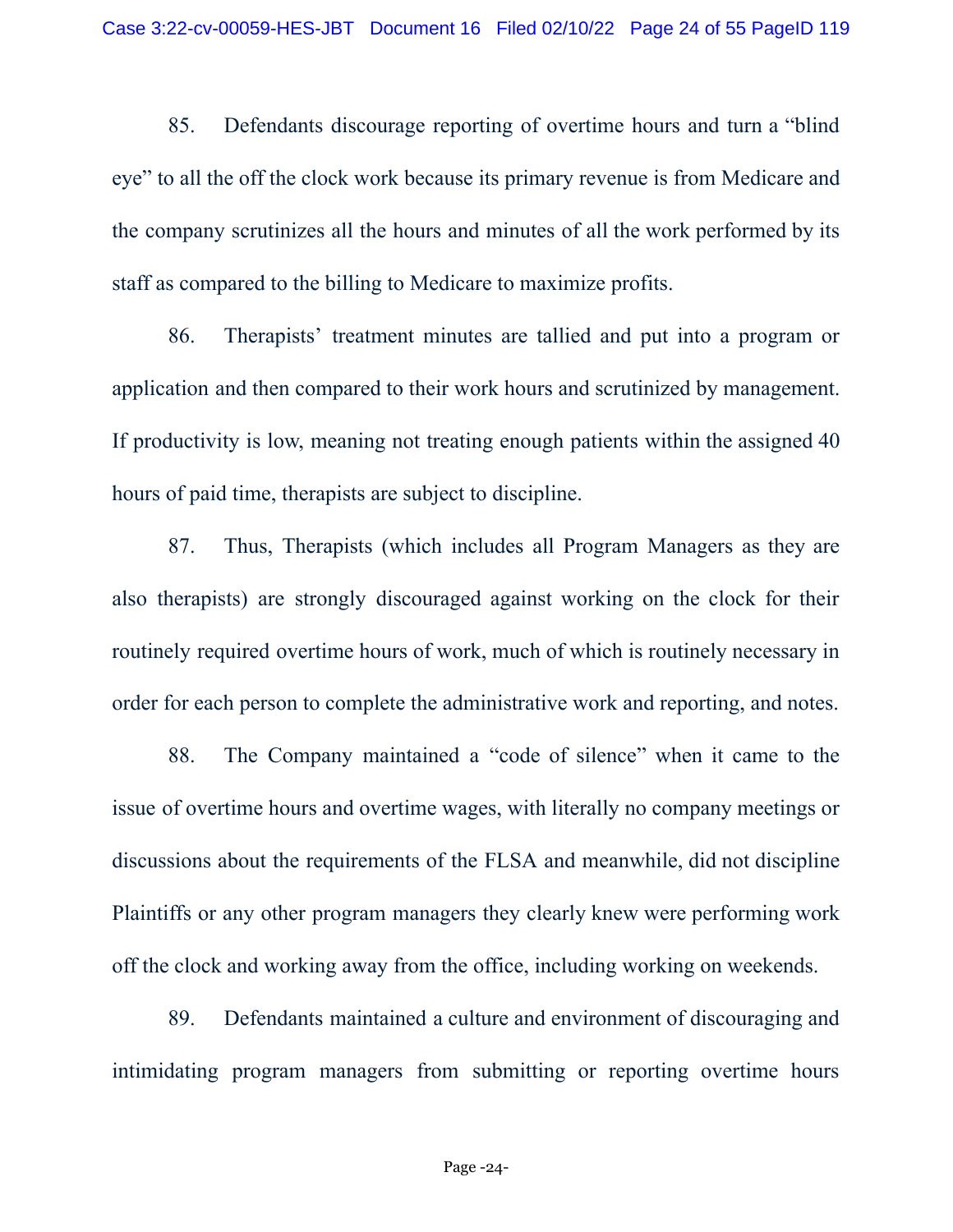worked; warning they had to find a way to do all their work and keep up, sacrificing personal time, or they would be subjected to termination of their jobs.

90. Defendants have not, throughout the relevant three (3) year class period, accurately and properly clocked, tracked or recorded the actual working hours of each program manager and all therapists in all of their facilities or locations throughout the U.S.

91. Most program managers worked a similar schedule of five (5) days per week, typically Monday to Friday, and starting from about 8:30 a.m. or earlier, with numerous daily and weekly meetings, and expected to stay at the facility no matter what time it was until they performed all their work treating patients and acting as therapists, and handling all their management and administrative duties, work and reporting.

92. McLaughlin and Vanderveen were also required to work 5 days a week, and even if they would have hit 40 hours on the  $4<sup>th</sup>$  day of work for the week, were still required to complete the full  $5<sup>th</sup>$  day of work and still yet handle all weekend and evening work required activities and yet not report more than 40 hours of work.

93. Program Managers could not simply just say on Friday morning they hit 40 hours and thus they must go home and cease working until Monday, wherein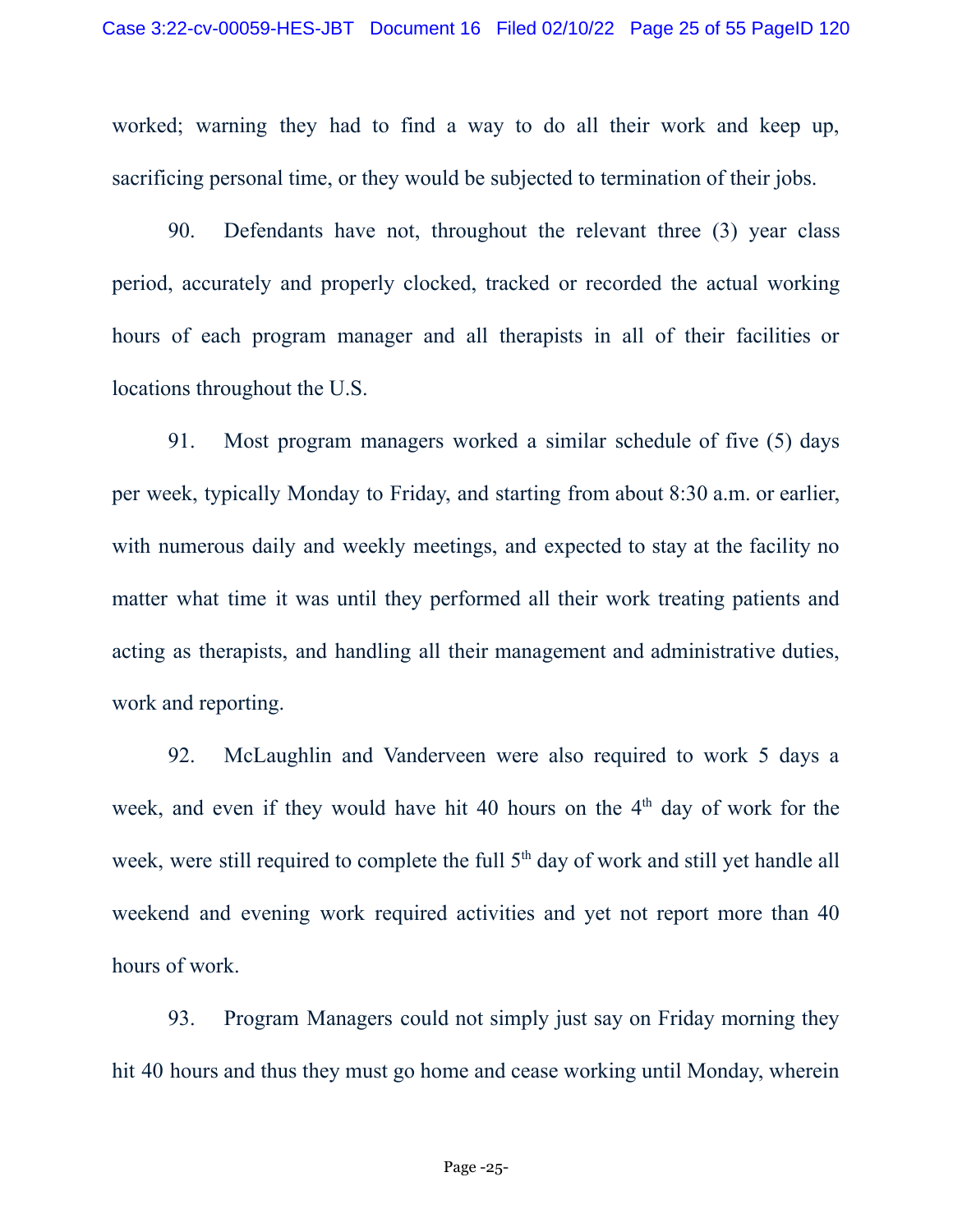if they did, they would certainly have faced discipline and termination, as well as putting the health and well-being of patients in jeopardy who might not receive the therapy that was medically necessary and required.

94. But for the overtime hours worked by program managers, including on call time, staffing and scheduling inherent in the position, the facilities would not operate properly, efficiently and patients would suffer, and that would lead to in all certainty termination of their employment.

95. Similarly, Lembke, like all other therapists, if they failed to timely and completely input and log in all their treatment notes and reporting while doing so off the clock, not only could they be in violation of regulations and standards of professionalism, they also would be subject to termination of employment.

96. All program managers and therapists were trained to perform their job duties and expected to perform their job duties in respectively similar manners throughout all the Select Rehab locations on a national basis.

#### **ALLEGATIONS FOR ILLINOIS WAGE ACT VIOLATIONS AND RULE 23 ILLINOIS CLASS ACTION**

97. Plaintiff VANDERVEEN brings and asserts her Illinois Minimum Wage Law overtime pay violations individually, and on behalf of all others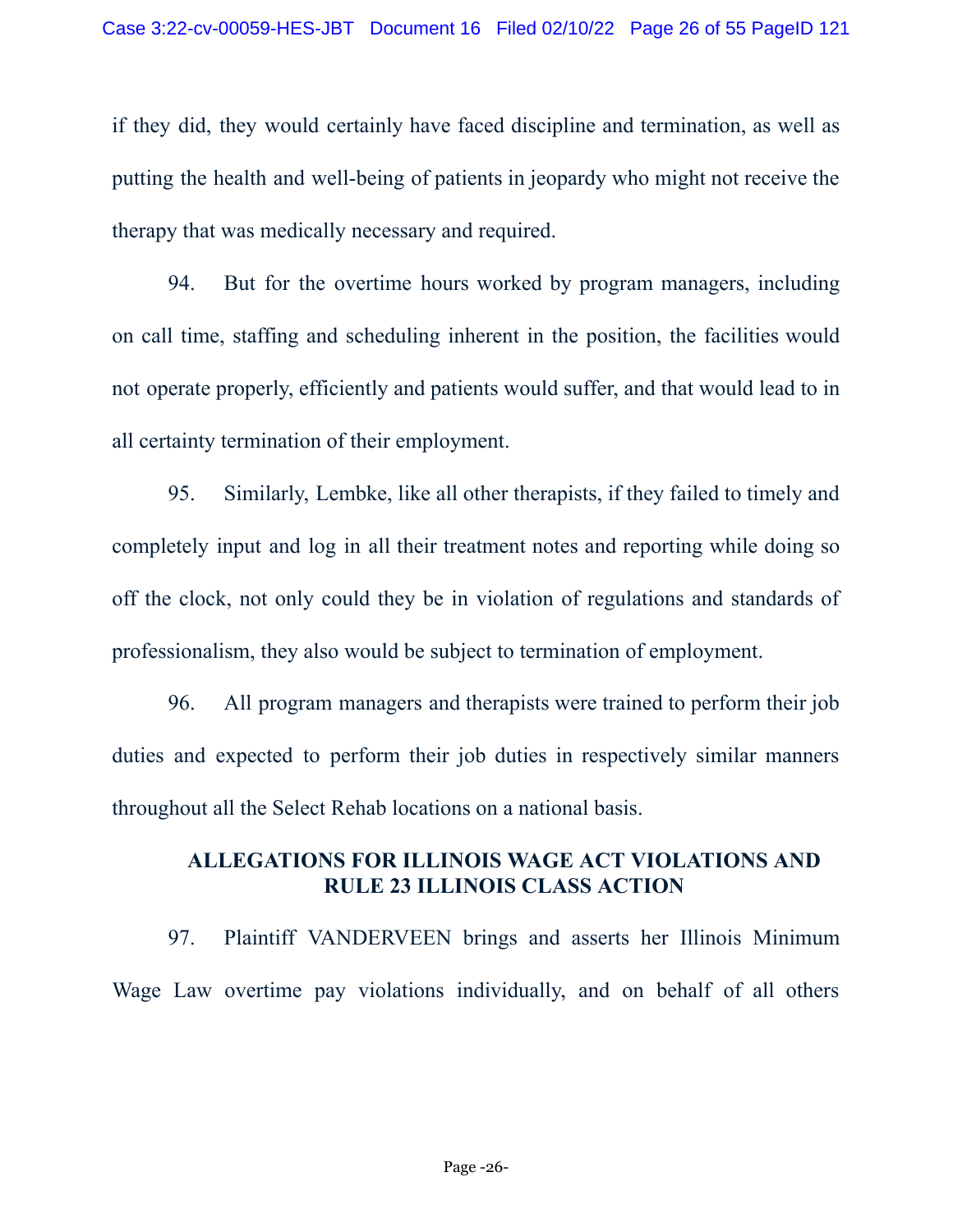similarly situated pursuant to Fed. R. Civ. P. 23(b)(3) on her own behalf, and on

behalf of the following putative class of similarly situated:

**All persons employed as Program Managers, Directors of Rehab, Occupational Therapists (OTR), Physical Therapists (RPT), Certified Occupational Therapy Assistants (COTA), Physical Therapist Assistants (PTA), Speech Language Pathologists (SLP), Rehab Technicians or other persons performing similar hourly, non-exempt positions under various other job titles, and who are currently employed by, or were previously employed by Select Rehabilitation LLC or Select Rehabilitation Inc. in the U.S. and its territories, within the three years preceding the filing of this lawsuit to the date of trial in this action.**

98. The Rule 23 Class is so numerous that joinder of all Rule 23 Class members in this case would be impractical. Plaintiff reasonably estimates there are 1,000 Rule 23 Class members. Rule 23 Class members should be easy to identify from Defendants' computer systems and electronic payroll and personnel records.

99. Defendants have acted or refused to act on grounds that apply generally to the class, so that final injunctive relief or corresponding declaratory relief is appropriate respecting the Illinois class as a whole.

100. Additionally, prosecuting separate actions by or against individual class members would create a risk of: inconsistent or varying adjudications with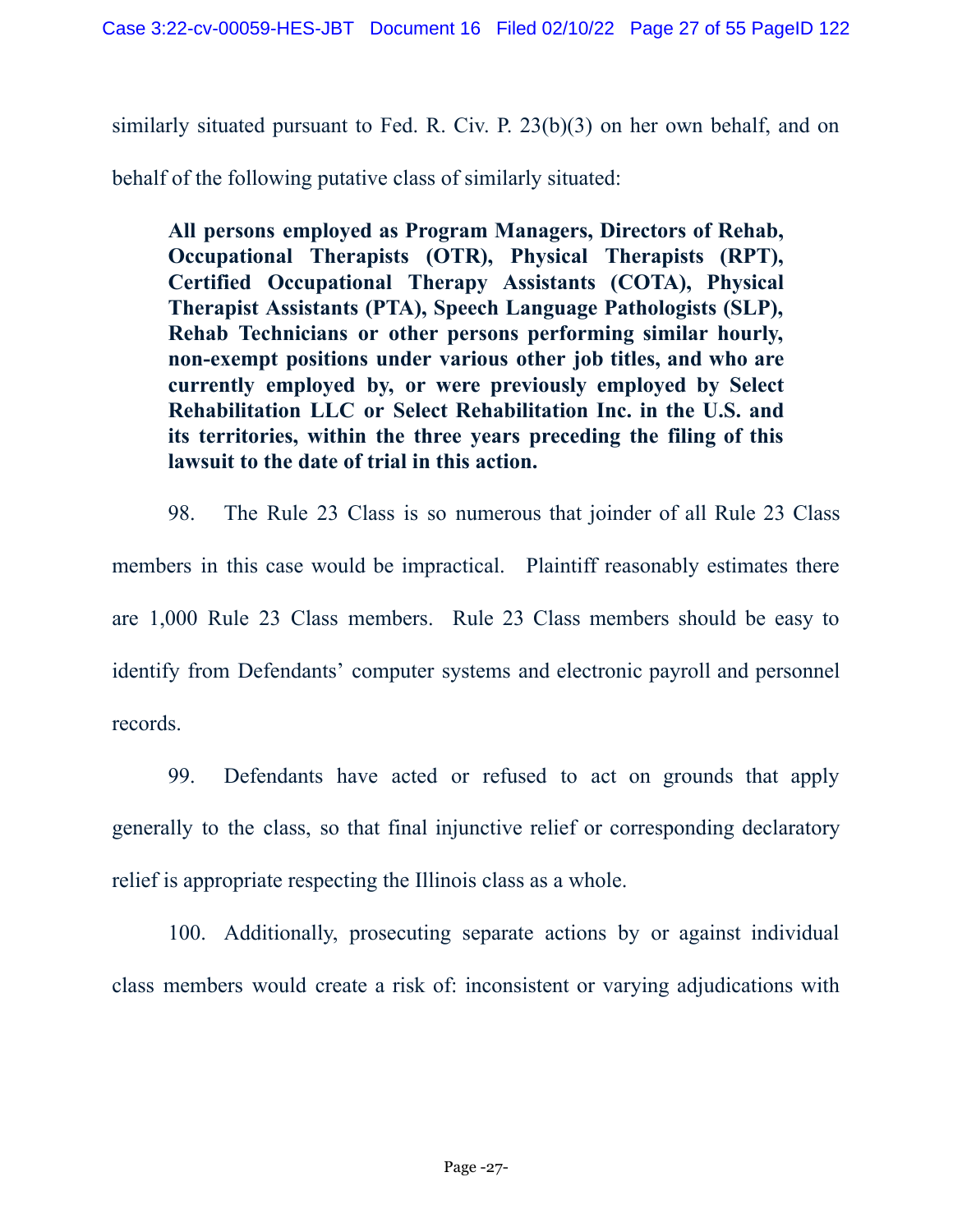respect to individual class members that would establish incompatible standards of conduct for the party opposing the class.

101. The individual overtime claims can be small, and therefore unlikely to be adjudicated on an individual basis and thus the prospect of no adjudication is inferior to the class action alternative.

102. Numerosity is satisfied as upon information and belief, Defendants operate and staff upwards of 32 to 60 or more locations in the State of Illinois from which they employ upwards of 1 PM and an average of 7 therapists at each location, including the following locations: Ambassador Nursing and Rehab, Belhaven Nursing and Rehab, Berkeley Nursing and Rehab, City View Multicare Center Continental Nursing and Rehab, Forestview Rehab and Nursing, Hope Creek Nursing and Rehab, Lakeview Rehab and Nursing, Midway Neurological Rehab Center, Momence Meadows Nursing and Rehab, Niles Nursing and Rehab, Oak Lawn Respiratory and Rehab, Parker Nursing and Rehab, Parkshore Estates Nursing and Rehab, Southpoint Nursing and Rehab, West Suburban Nursing and Rehab, Landmark of Desplaines Rehab and Nursing, Wheaton Care Center, Little Village Nursing and Rehab, Lemont Nursing and Rehab, Lakewood Nursing and Rehab, Estates of Hyde Park, Tri-State Nursing and Rehab, Landmark of Richton Park Rehab and Nursing, Kensington Place Nursing and Rehab, Countryside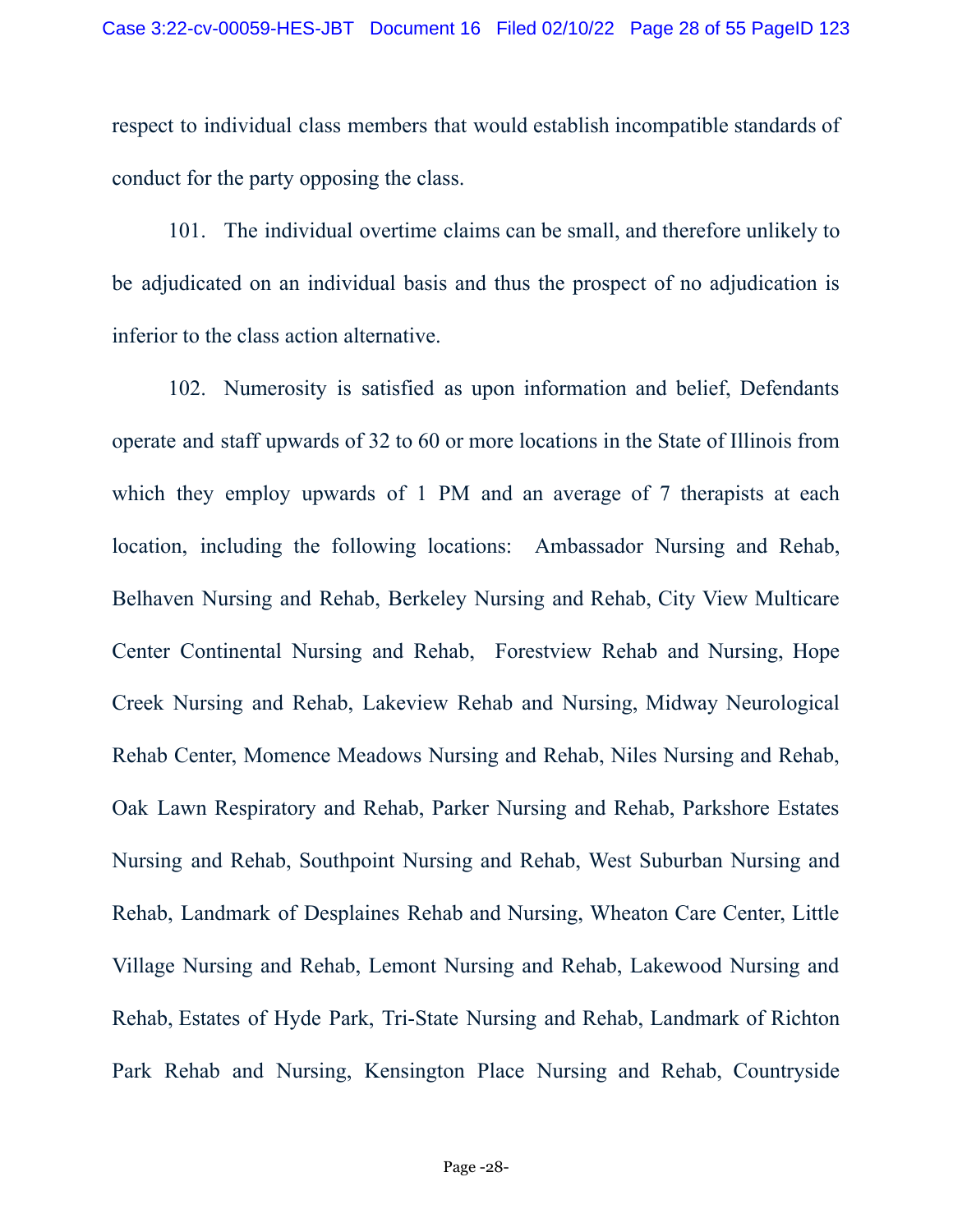Nursing and Rehab, St. James Wellness Rehab and Villas, Lincolnshire Health and Rehab, Prairie Manor Nursing and Rehab, Spring Mill Health Campus, Sheridan Village Nursing and Rehab, South Suburban Rehab Center.

103. Common questions of law and fact predominate in this action over any questions affecting individual members of the Rule 23 Illinois Class and are identical for all class members including:

- a. Whether Defendants violated the IMWL by failing to pay premium compensation to the Illinois Class members who worked in excess of forty (40) hours per week;
- b. Whether Defendant violated IMWL by failing to keep accurate records of employees' hours worked;
- c. Whether the Plaintiffs in the Illinois Class were willfully permitted to suffer to work off the clock and pursuant to a De Facto policy against reporting overtime hours or working overtime hours on the clock in violation of the state overtime wage laws;
- d. Whether Defendants knew or should have known that Program Managers and Therapists were working off the clock, including overtime hours without being paid for all such hours or had actual or constructive knowledge of the off the clock work;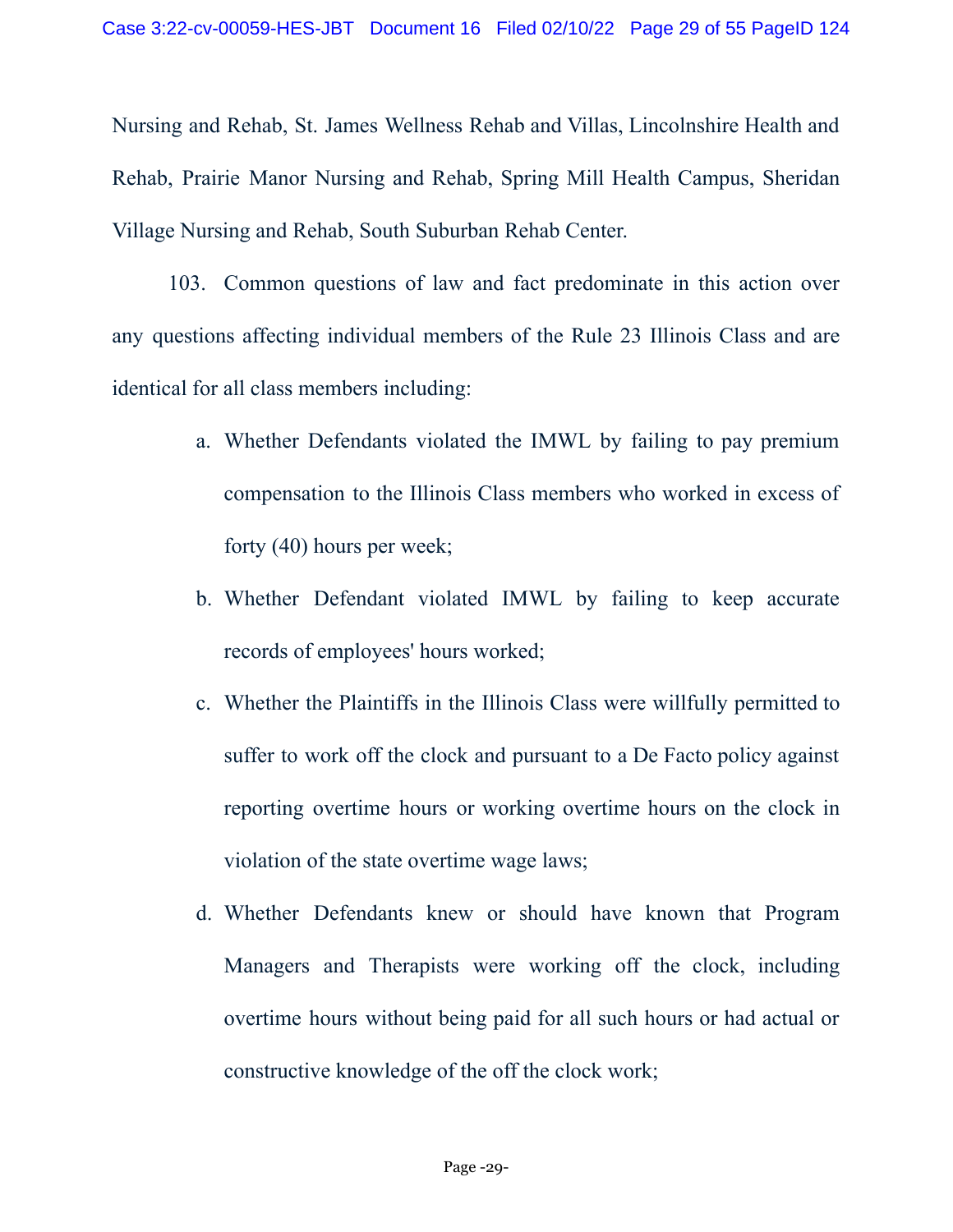- e. Whether the Defendants acted willfully in violation of the law such that a 3-year SOL should apply;
- f. Whether Defendants' actions and pay practices lacked a good faith basis under the Illinois Minimum Wage Law for its actions such that treble damages should be awarded;
- g. The proper measure of damages sustained by members of the Illinois Class and the restitution owed to them;

104. Plaintiff Vanderveen's claims are typical of those of the Illinois Putative Class and including such opt in party Plaintiffs from Illinois including Renee Ramos. Plaintiff Vanderveen, like other members of this putative class, and including party Plaintiff Ramos, routinely and pervasively throughout their term of employment within the relevant 3-year class period, suffered to work off the clock overtime hours and were subjected to Defendants' unlawful pay practices, including the De Facto policy against working on the clock when working required overtime hours.

105. Vanderveen's job duties and responsibilities as a program manager were also typical of other members of the Illinois Class, including scheduling, staffing, reports, audits, handling patient issues, patient treatment productivity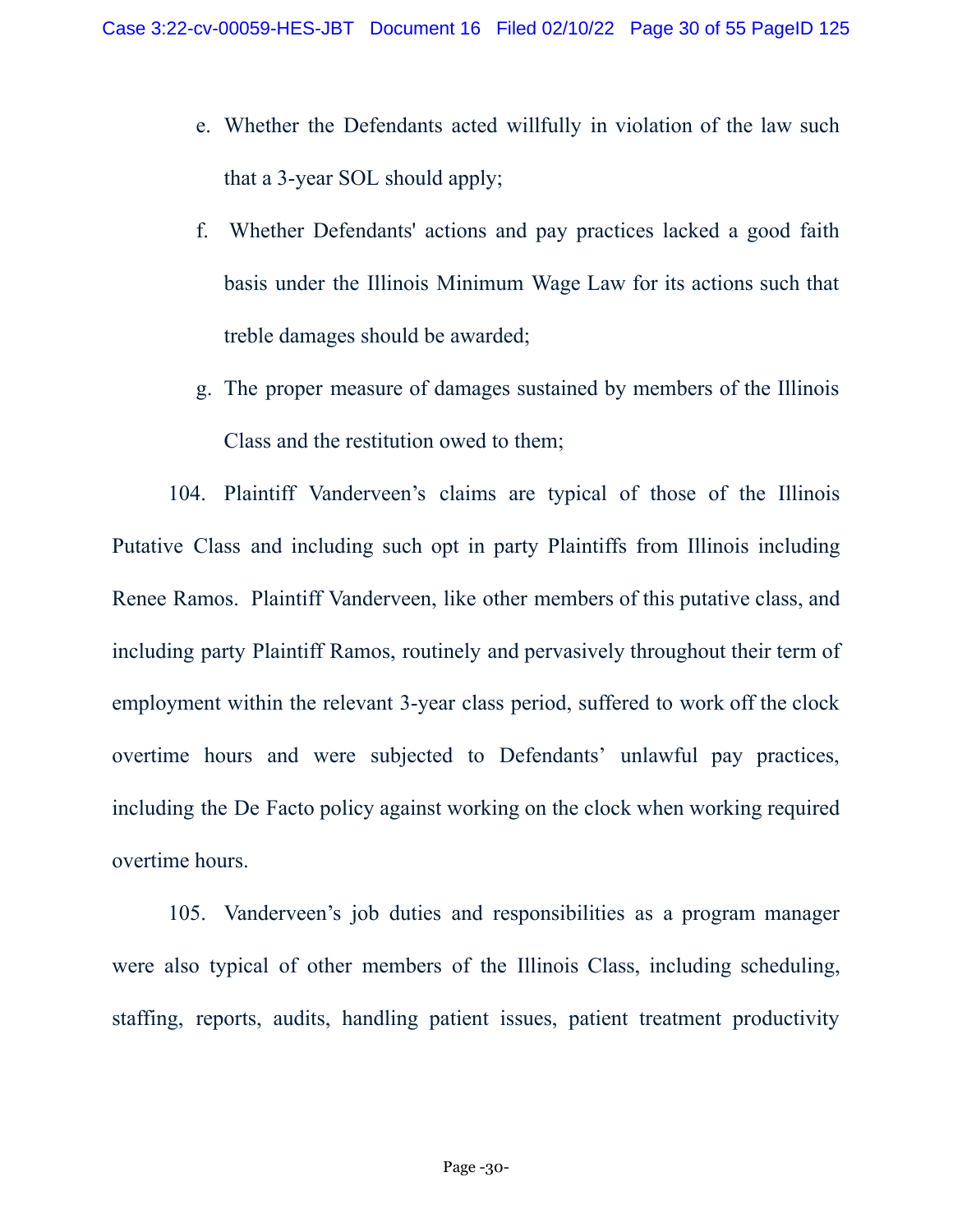requirements, and all other responsibilities as published in the Company job description applicable to all Program Managers.

106. Further, Vanderveen as an OT, had similar if not identical job duties and responsibilities of all other OT's and as stated in the Company Job Description, which primarily included providing therapy for patients within her medical specialty and completing mandated treatment or therapy notes, initial evaluations and discharge summaries.

107. All PM and Therapists were all classified as hourly, non-exempt employees, with the exception of perhaps PMs hired in 2021, which is a small minority of the PM's who comprise the putative class.

108. Plaintiff Vanderveen will fairly and adequately represent and protect the interests of the putative members of the Illinois Class because she has no disabling conflict(s) of interest that would be antagonistic to those of the other class members, and specifically Vanderveen is a member of the Illinois Class.

109. Plaintiff Vanderveen has retained legal counsel who is competent and experienced in class and collective action wage and hour litigation, including Illinois wage claims and other state overtime class actions.

110. Defendants have acted on grounds that apply generally to the Illinois Class in that it has common policies and practices of: (a) refusing to pay overtime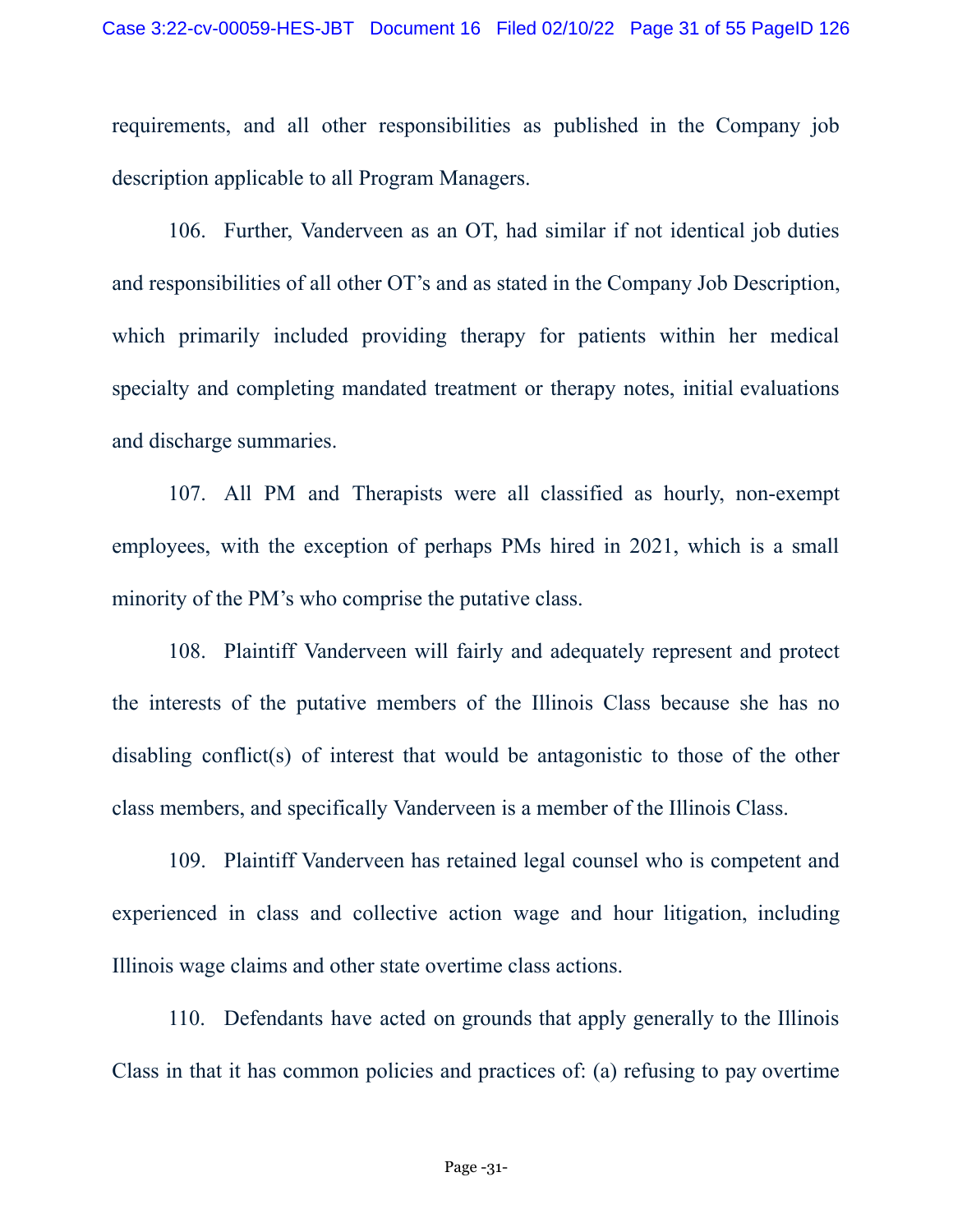compensation for all hours worked and permitting class members to suffer to work off the clock; (b) failing to maintain and provide accurate itemized wage statements to all members of the Illinois Class. Accordingly, injunctive and declaratory relief is appropriate for the Illinois Class as a whole.

111. Class treatment is superior to alternative methods to adjudicate this dispute because Plaintiff Vanderveen and the similarly situated Illinois Class Employees suffered similar treatment and harm as a result of systematic policies and practices, including the unlawful pay practice of permitting them to suffer to work off the clock pursuant to a company De Facto policy, and because absent a class action, Defendants' unlawful conduct will likely continue unremedied and unabated given that the damages suffered by individual class members are small compared to the expense and burden of individual litigation.

112. Class certification is also superior because it will obviate the need for unduly duplicative litigation which might result in inconsistent judgments about Defendants' practices. Because the elements of Rule 23(b)(3) are satisfied in this case, class certification is appropriate. See *Shady Grove Orthopedic Associates, P.A. v. Allstate Ins.,* 559 U.S. 393, 398 (2010) ("By its terms [Rule 23] creates a categorical rule entitling a plaintiff whose suit meets the specified criteria to pursue his claim as a class action").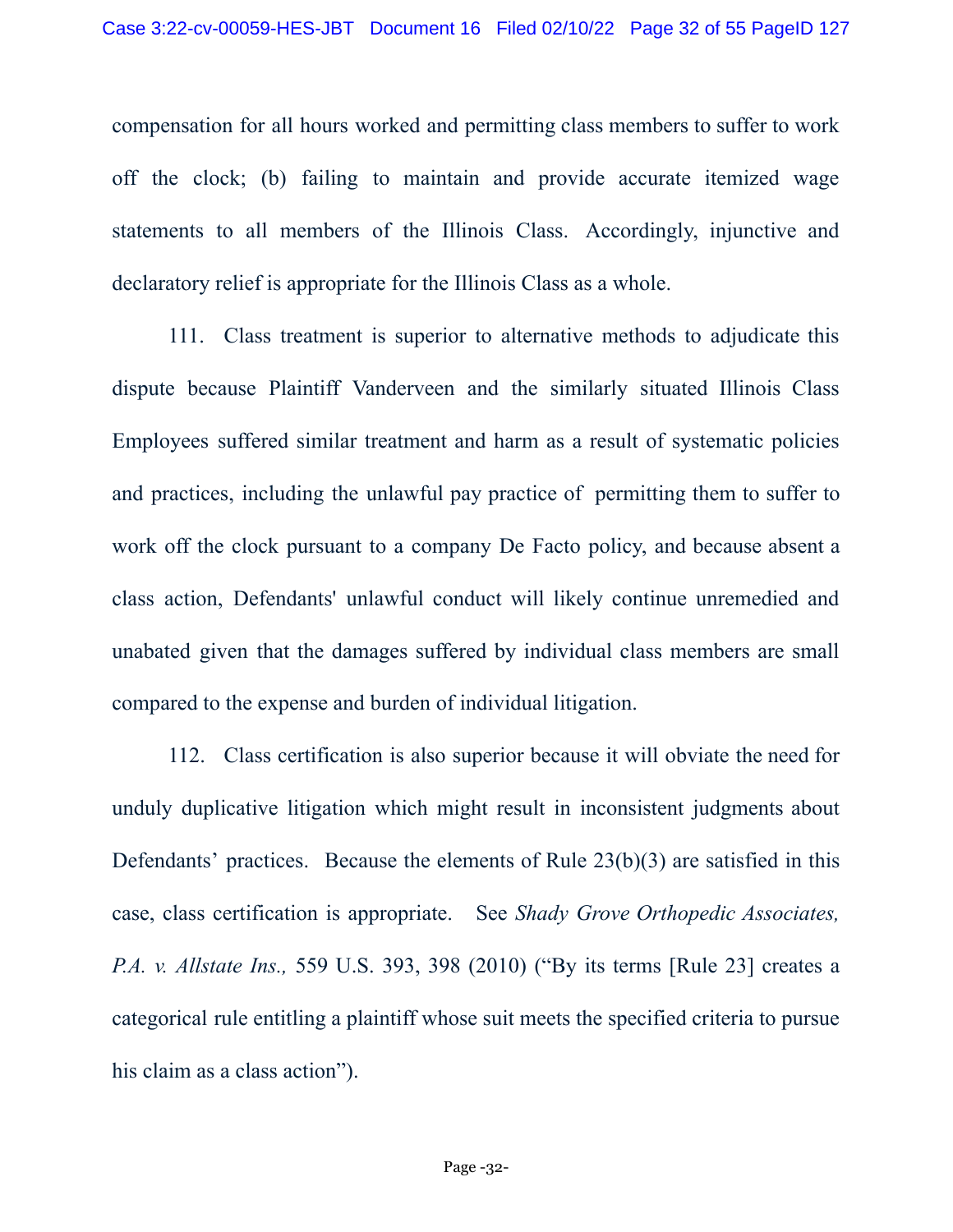113. Because Defendants acted and refused to act on grounds that apply generally to the Rule 23 Classes and declaratory relief is appropriate in this case with respect to the Rule 23 Classes as a whole, class certification pursuant to Rule 23(b)(2) is also appropriate.

## **COUNT I VIOLATIONS OF FLSA §207 AND DECLARATORY ACTION PURSUANT TO 28 U.S.C. SECTIONS 2201 and 2202**

114. Plaintiffs reallege and incorporate by reference paragraphs one (1) through Ninety Six (96) of this Complaint and fully restate and reallege all facts and claims herein as if fully stated.

115. Defendants have willfully and intentionally engaged in a common, pattern and practice of violating the provisions of the FLSA, by failing to pay all program managers and therapists and others performing similar job duties under various job titles, the required overtime wages and premiums for all hours worked over 40 in each and every work week.

116. Plaintiffs McLaughlin and Vanderveen and all other program managers, and hourly non-exempt managers or directors under other titles routinely worked on weekends and hours away from the office and all such time should have been counted as compensable overtime hours during each and every workweek that they and all others similarly situated worked.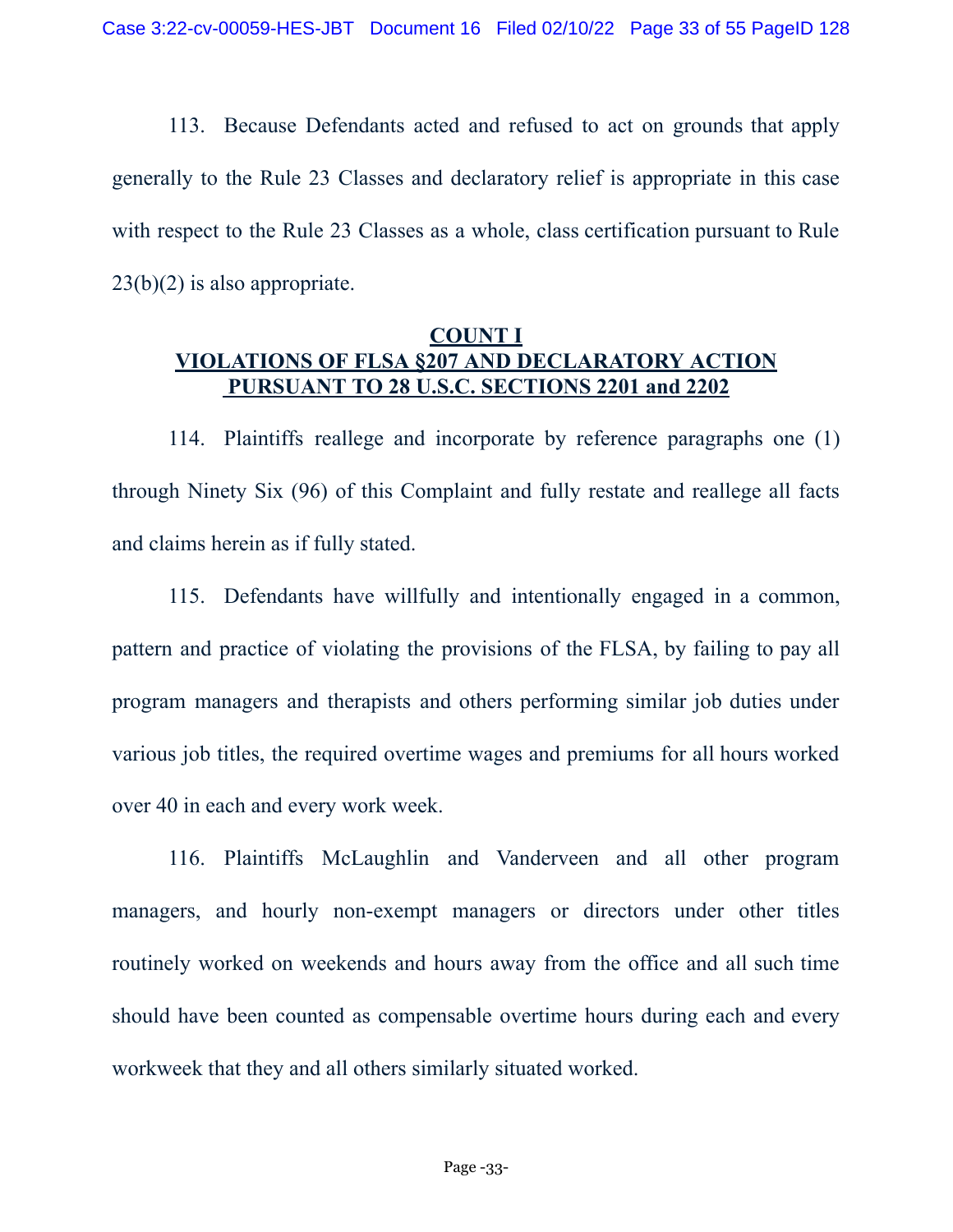117. Plaintiff Lembke, and all other Therapists, including therapy assistants, employed under various titles and disciplines, routinely worked off the clock hours and all such time should have been counted as compensable overtime hours.

118. Defendants knew that Plaintiffs and all other similarly situated program managers routinely performed work off the clock, both in the office and away from the office; this evening and weekend work included being on call for other staff related to scheduling and other matters in which program managers had to be able to receive and respond to emails, phone calls and text messages from other employees and which PMs were prohibited from clocking in for reporting and claiming these hours.

119. When Plaintiffs Vanderveen and McLaughlin and all other Program managers did perform such out of the office work, their managers were informed and made aware of this off the clock work and demonstrated acquiescence and expressed their expectations that such work comes with the job, and never wrote up McLaughlin or Vanderveen and formally disciplined them for doing so.

120. Plaintiffs McLaughlin, Vanderveen and other program managers had no means to report the times they spent dealing with out of the office communications with staff and other persons they were required to handle and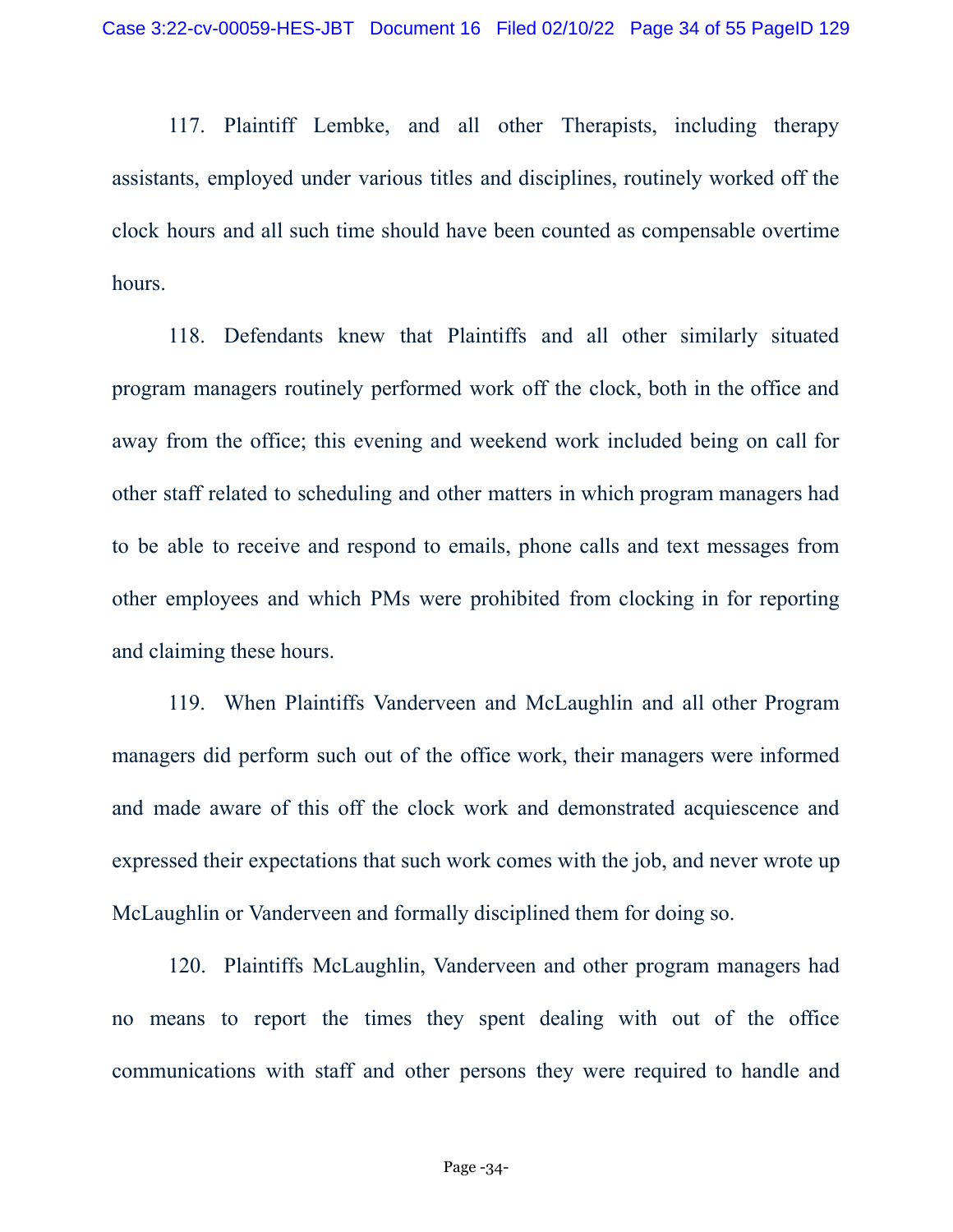respond to, such as emails, text messages and phone calls, and which Defendants knew was going on in most of their 2,300 locations.

121. Similarly, inherent in the staffing and scheduling responsibilities for the facilities and locations was having to perform scheduling and staffing work for the week ahead on their so-called days off on Saturdays and Sundays which McLaughlin and Vanderveen routinely did and with the knowledge of their superiors, and thus the company.

122. Program managers were required to use personal cell phones, have their company email on their phones and expected to respond to employees when they contacted them outside of the office. For instance, if a therapist was calling out sick, or there was a problem with a patient not scheduled with a therapist for the week ahead, if not for this weekend work patients would suffer, and the facilities would also become dysfunctional.

123. Defendants willfully failed and refused to provide any real means for Program Managers to report these additional times and work hours, and which should have been counted as compensable time and reporting as required by the FLSA and the regulations.

124. Defendants knew that Lembke and all other similarly situated therapists likewise were suffering to work off the clock to maintain productivity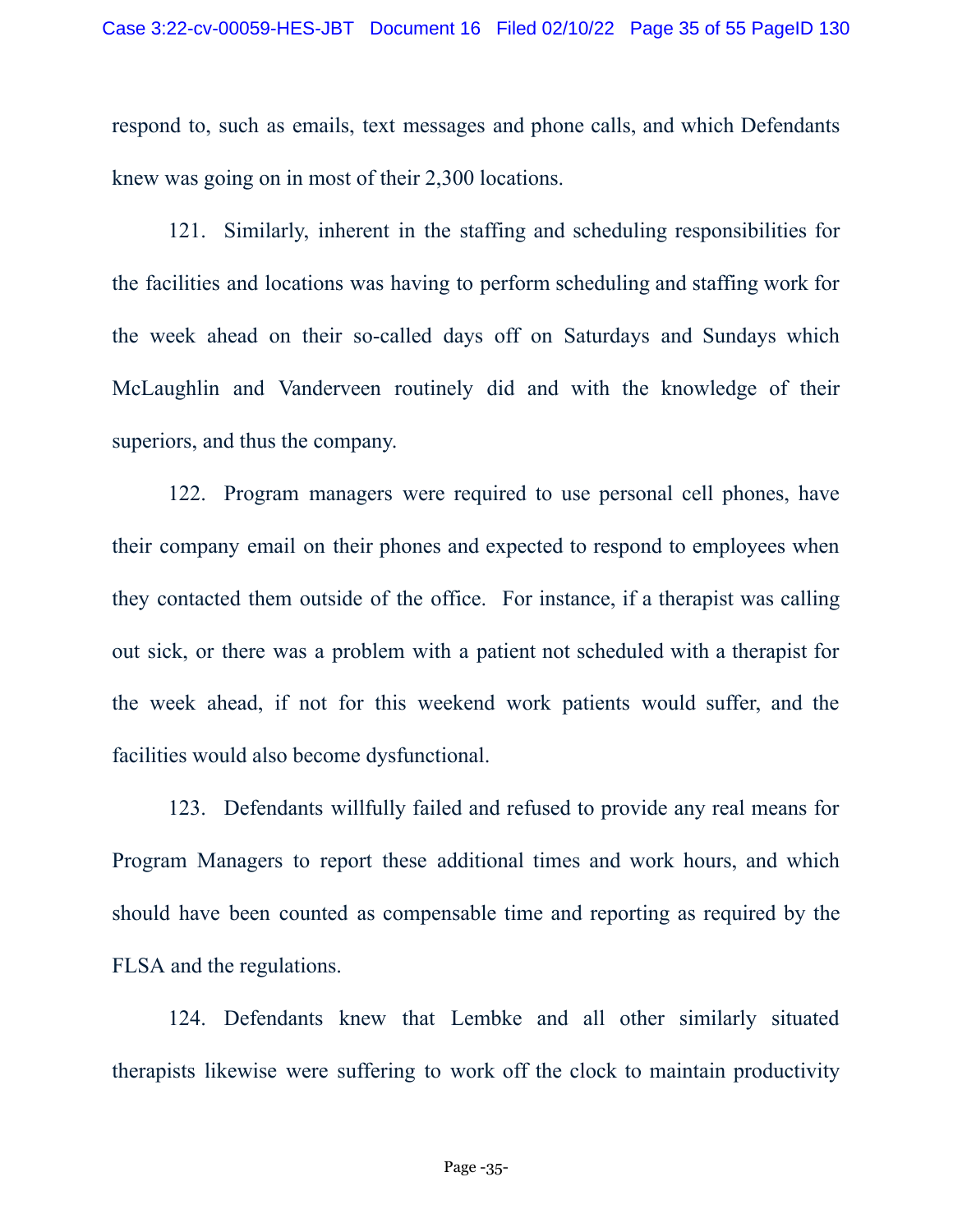while complying with the De Facto policy of working off the clock to complete all their job duties.

125. The double edged sword as expressed to the therapists by Defendants' managers was that if you worked overtime hours on the clock it would destroy your "productivity" and lead to discipline or termination of employment and so the company discouraged therapists from working overtime hours on the clock as well as blatantly encouraged it and approved it; but, meanwhile and simultaneously therapists who were so loaded with having to treat patients all day long found it necessary and inherent in the job to have to then complete all their notes and reporting off the clock or risk their own licenses and also termination of employment.

126. Plaintiffs were not permitted to and prohibited from just cancelling patients from their schedules in order to be certain the work would not put them in overtime hours or to avoid incurring necessary overtime hours.

127. Defendants had a duty and obligation under the FLSA, and as per CFR part 516, to contemporaneously track and record all work hours of hourly non-exempt employees, including program managers, therapists and other persons performing similar roles under any job titles.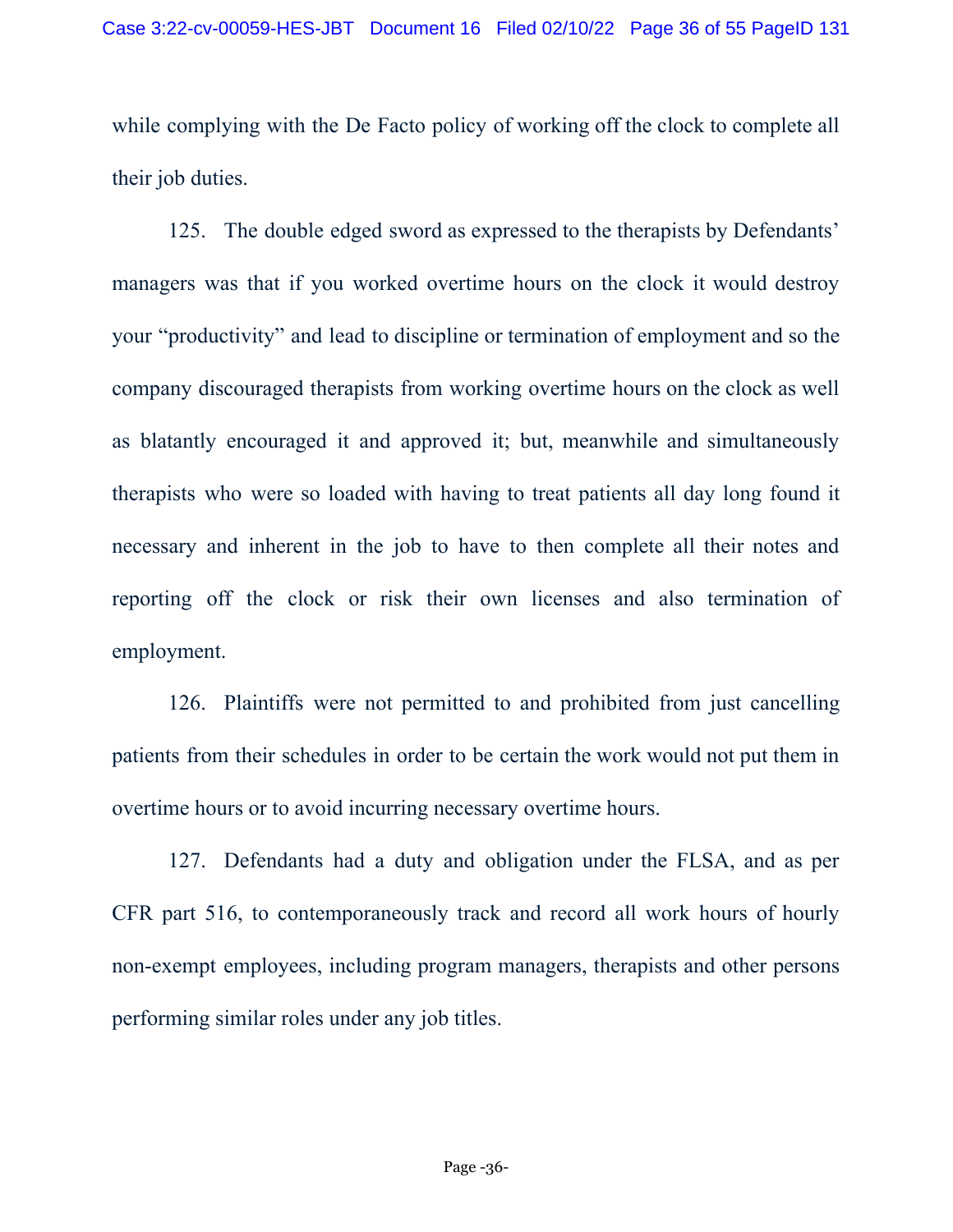128. As Defendants failed to institute any means to account for this required on-call time for Program Managers to log in such communications, the process knowingly left Plaintiffs McLaughlin and Vanderveen, and all other similar employees, subject to working off the clock and routinely working overtime, compensable hours without being paid for all the hours worked.

129. Defendants' conduct and actions of turning a blind eye, ignoring the fact that time sheets showing eight (8) hours every day, and forty (40) hours every week were clearly known to be inaccurate and an understatement of all Plaintiffs' and all other program managers and therapists actual working hours, resulted in a willful violations of the overtime wage law of Section 207 of the FLSA, and throughout the 3 years preceding the filing of this complaint to the present.

130. Defendants' actions constitute permitting Plaintiffs and all other PMs and Therapists to suffer to work off the clock without being paid for all hours.

131. The FLSA requires any employer who has actual or constructive knowledge of employees working off the clock to either cease and stop the conduct or be held liable and responsible for paying the overtime premiums for such off the clock hours, in addition to double the sum as liquidated damages.

132. Said differently, while Defendants had a so-called policy to prevent and deter Program Managers from working off the clock, Defendants knowingly,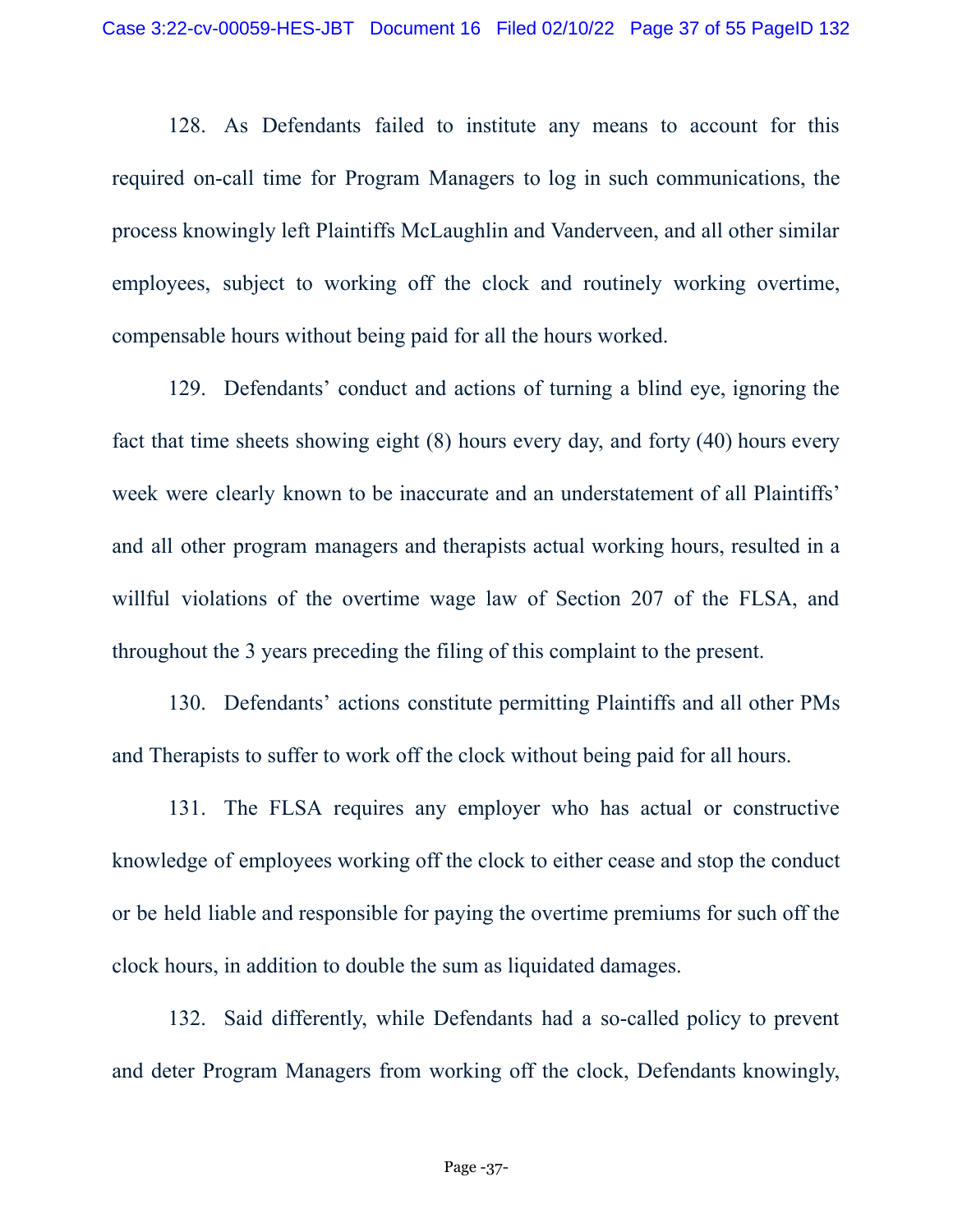actively and/or constructively permitted Plaintiffs and all others similarly situated to suffer to work off the clock and without being paid for all such overtime hours while reaping the benefits of their unpaid labor and sweat. Thus, Defendants knowingly didn't enforce its own alleged company policy, and knowingly disregarded it.

133. The FLSA holds that such off the clock work Defendants knew of or had reasons to know but did nothing to preclude or halt, and which was encouraged and permitted is compensable overtime hours due to be paid to Plaintiffs and all others similarly situated who worked overtime hours without pay during the preceding 3 years, and up through to the date of trial.

134. Defendants maintained a De Facto Policy to discourage reporting and claiming overtime hours, but meanwhile reaped the benefits of the additional work activities and work hours of the PM and therapists and the savings of many, many millions of dollars in labor costs.

135. At any given time throughout the preceding 3-year period, Regional Managers and others in supervisory positions were aware of Plaintiffs McLaughlin, Vanderveen and other PM, as well as Lembke and others similarly situated working off the clock and that their time sheets were inaccurate and not capturing all their work hours.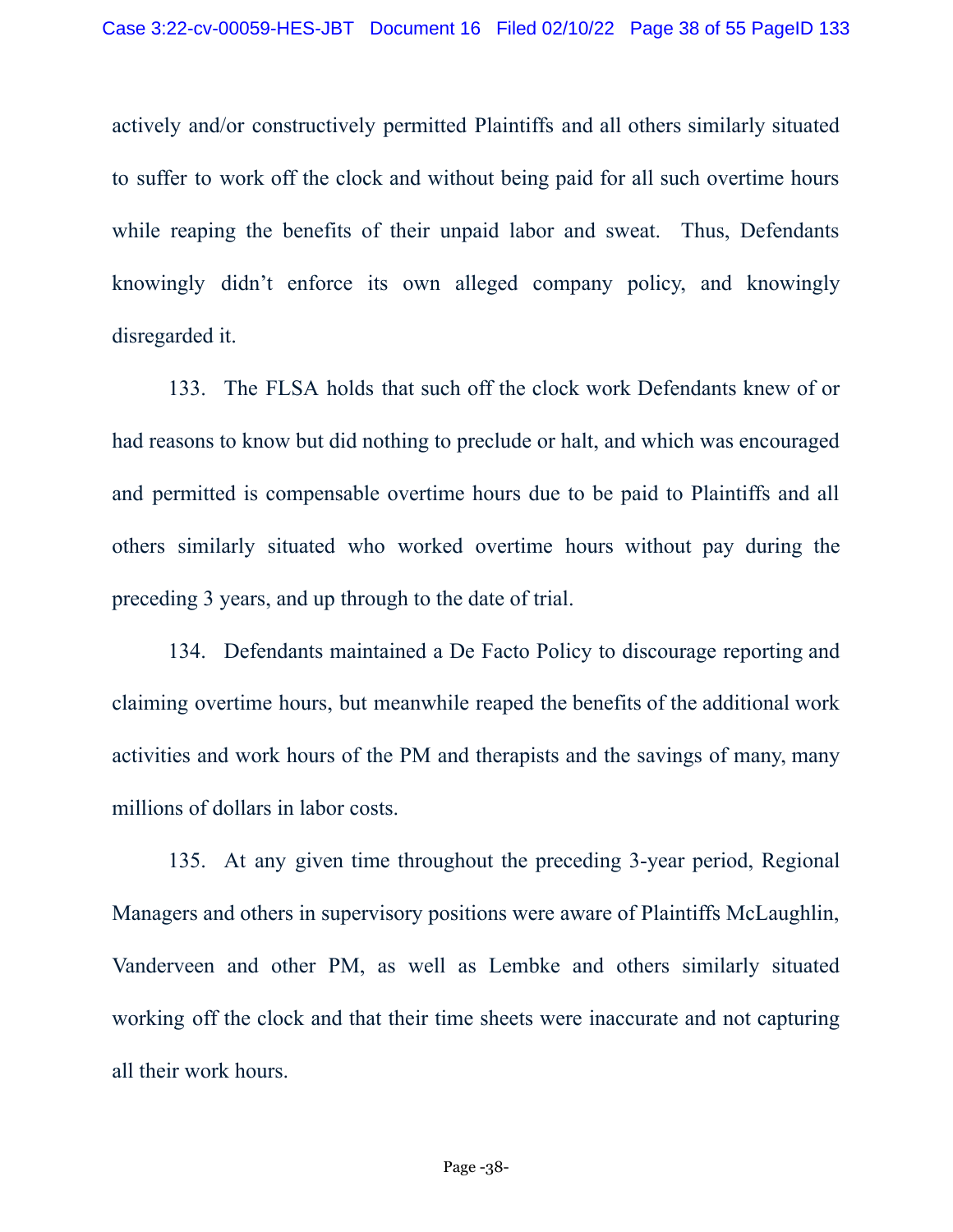136. Similarly, at any given time throughout the preceding 3-year period, Regional Managers, as well as PM's were aware of Plaintiff Lembke and other similarly situated Therapists working off the clock and that their time sheets were inaccurate and not capturing all their work hours.

137. Indeed, all PMs and Therapists including Plaintiffs were intimidated against reporting the extra compensable overtime hours and told to focus on their productivity goals and responsibilities while simultaneously being pressured to keep up or be subject to disciplinary action, including termination of their employment.

138. The Defendants intentionally created a work environment that was oppressive, laced with fear and intimidation against reporting overtime hours and complaining about not being paid for all overtime hours, as claiming overtime hours worked would draw ire and scrutiny of management.

139. Defendants have willfully and with reckless disregard for the requirements of the FLSA and its regulations, failed to pay Plaintiffs and the Putative Class or Classes, comprised of all current and former similarly hourly, non-exempt PM (and all others in similar roles under various job titles) and Therapists, a premium or overtime wages for all work hours over (40) hours in one or more work weeks as mandated by FLSA §207.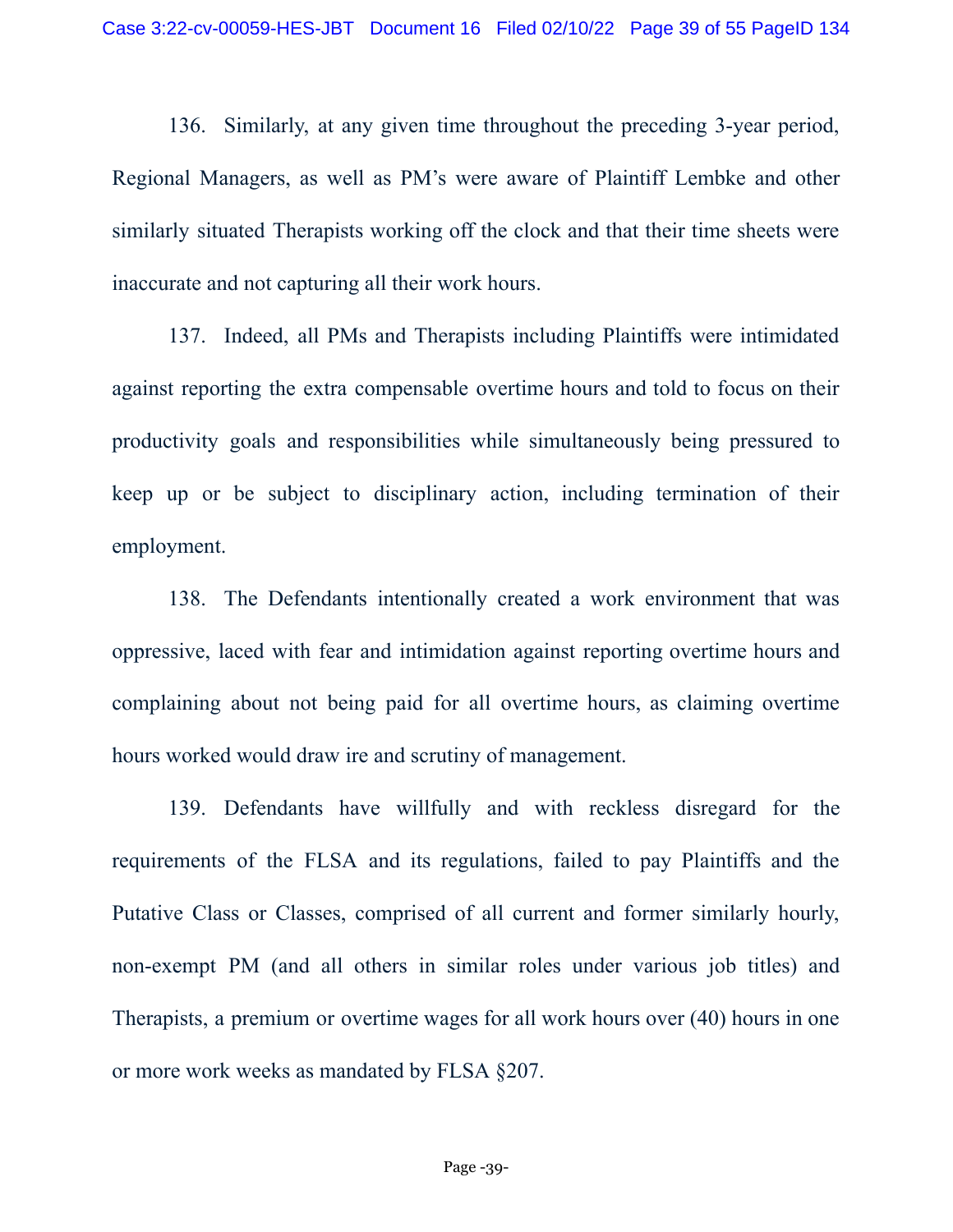140. Defendants do not have a good faith basis for these described unlawful pay practices, such that Plaintiffs and each and every member of the putative class is entitled to be paid an equal sum in overtime wages owed at rates of one and one half times their respective regular rates of pay as liquidated damages. *See Johnson v. Big Lots Stores, Inc.*, 604 F.Supp.2d 903 at 925 (E.D. La. 2009).

141. Defendants knowingly and willfully failed to track the hours worked by Plaintiffs and the class of similarly situated employees who comprise the Putative and proposed Class or classes.

142. Defendants encouraged and pressured PM and therapists to work as many hours as they had to off the clock in order to handle all their job duties and responsibilities and has direct, if not constructive knowledge of PM and Therapists working overtime hours while off the clock.

143. By failing to record, report, and/or preserve records of all minutes and hours worked by Plaintiffs and the class of similarly situated, the Defendants have failed to make, keep, and preserve records with respect to each of its employees sufficient to determine their wages, hours, and other conditions of employment in violation of the FLSA 29 USC 201 et seq., including 29 USC Sec. 211(c) and 215 (a).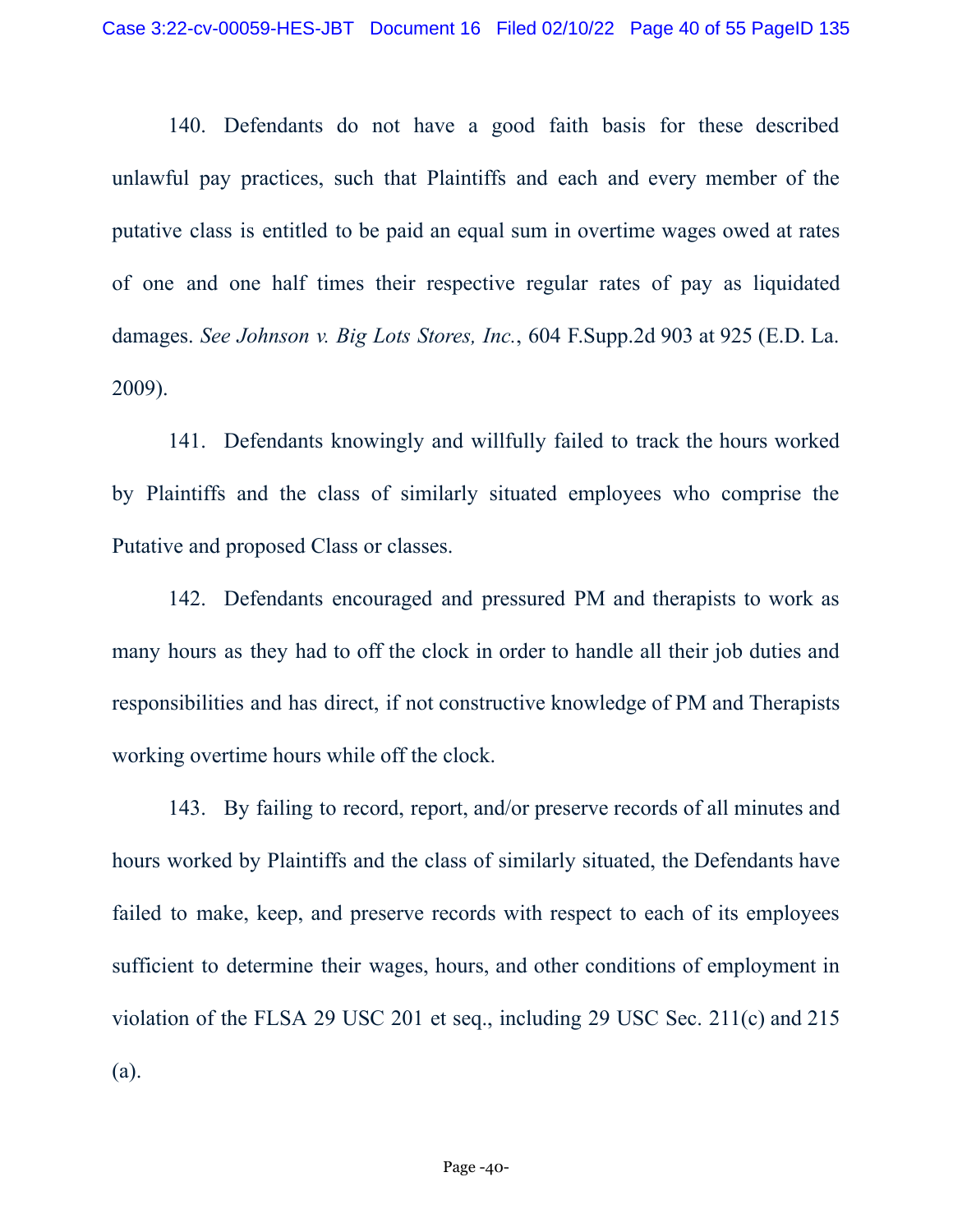144. Defendants knew or should have known that the act of permitting PM and Therapists to work off the clock, including working on weekends, was insufficient and evades the wage and hour requirements of the FLSA such that a three (3) year statute of limitations applies.

145. To summarize, Defendants have willfully and lacking in good faith, violated the FLSA by the following unlawful pay practices applicable to Plaintiffs, and the class of similarly situated persons: a) Willfully requiring PM to be on call and perform necessary staffing and scheduling work away from the office and on weekends without a means to report this time and; b) maintaining a De Facto policy against reporting all overtime hours worked and working overtime hours on the clock; and c) permitting McLaughlin, Vanderveen, Lembke and all other similarly situated PM and Therapists to suffer to work off the clock without being paid for all hours worked.

146. As a result of Defendants' willful violations of the FLSA, Plaintiffs and the Plaintiff Class or classes, composed of all other present and former PM, Therapists and others similarly situated, have suffered economic damages by Defendants' failure to pay overtime compensation in accordance with FLSA §207.

147. Due to Defendants' willful violations of the FLSA, a three-year statute of limitations applies to the FLSA violations committed by Defendants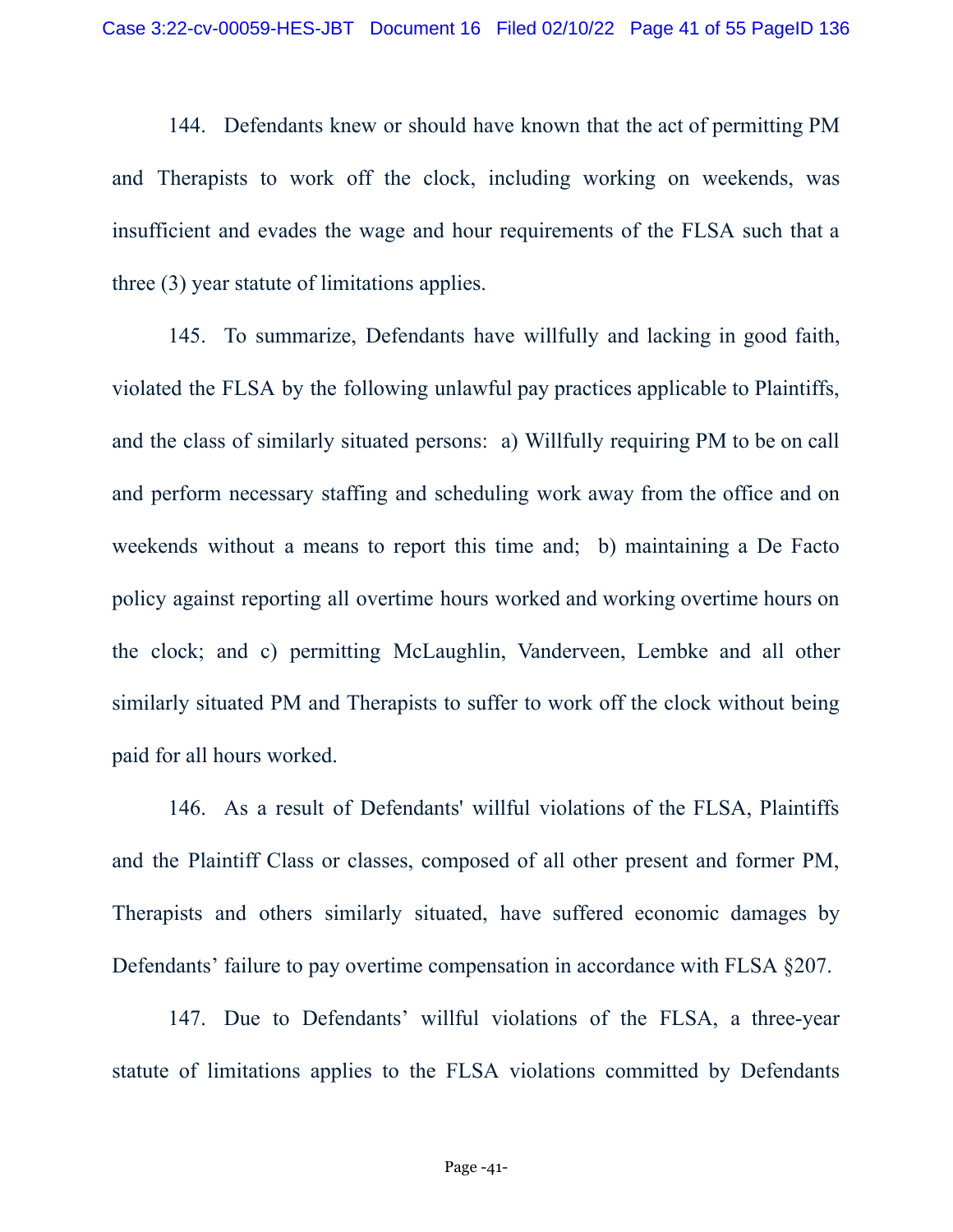pursuant to 29 U.S.C. §255(a), and Plaintiffs and those similarly situated are required to be paid for all unpaid overtime hours incurring over the preceding 3 years from the filing of this complaint.

148. As a result of Defendants' unlawful acts and pay practices described herein, Plaintiffs and the Putative Class of all other similarly situated non-exempt employees have been deprived of overtime compensation in amounts to be determined at trial; and are entitled to recovery of all such amounts, plus the payment of liquidated damages in amount equal to the overtime wages due and awarded, payment of prejudgment interest, attorneys' fees, costs and other compensation pursuant to 29 U.S.C. §216(b), as well as injunctive relief pursuant to 29 U.S.C. §217.

## **COUNT II FAILURE TO MAINTAIN TRUE & ACCURATE RECORDS OF HOURS WORKED**

149. Plaintiffs adopt and reallege paragraphs 1 through 96 as if fully set forth herein.

150. Evidence reflecting the precise number of overtime hours worked by Plaintiffs and every member of the Class, as well as the applicable compensation rates, is in the possession of Defendants.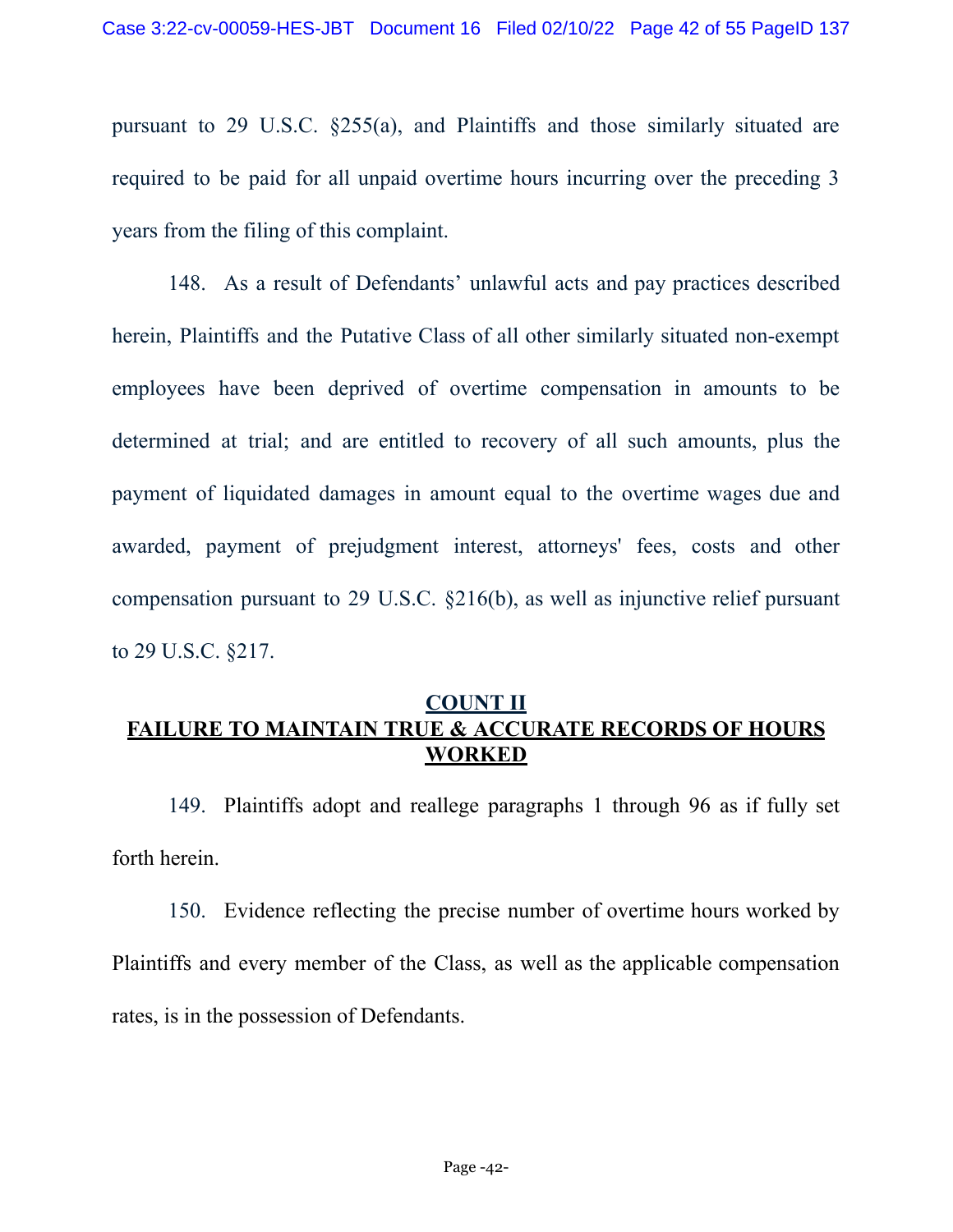151. However, and to the extent records are unavailable, Plaintiffs, and members of the Class, may establish the hours they worked solely by their testimony and the burden of overcoming such testimony shifts to the employer. *Anderson v. Mt. Clemens Pottery Co.*, 328 U.S. 680 (1946).

152. All employers subject to the FLSA must maintain and preserve certain records describing the wages, hours and working conditions of their employees.

153. With respect to an employee subject to the FLSA provisions, the following records must be kept:

- a. Personal information, including employee's name, home address, occupation, sex, and birth date if under nineteen (19) years of age;
- b. Hour and day when work week begins;
- c. Regular hourly pay rate for any week when overtime is worked;
- d. Total hours worked each workday and each workweek;
- e. Total daily or weekly straight-time earnings;
- f. Total overtime pay for the workweek;
- g. Deductions from or additions to wages;
- h. Total wages paid each pay period; and
- i. Date of payment and pay period covered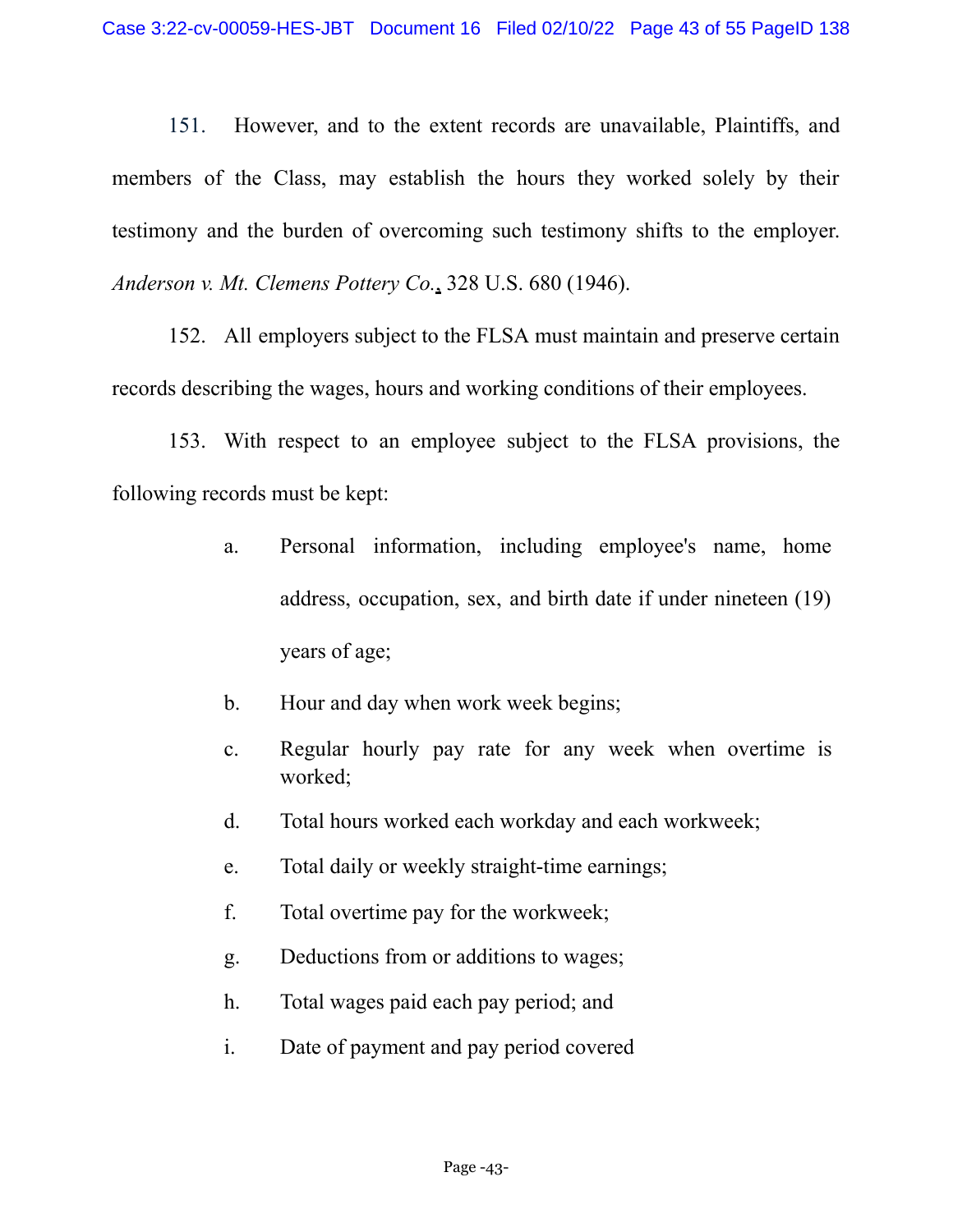154. Failure to comply with the recordkeeping requirements is a violation of the FLSA for which criminal or civil sanctions may be imposed, whether or not other statutory violations exist. *See,* 29 U.S.C. § 215(a)(5); *Also See, Dunlop v. Gray-Goto, Inc.*, 528 F.2d 792 (10th Cir. 1976).

155. Accurate records are not only required for regulatory purposes, they are critical to an employer's defense of claims that it violated the Act. An employer that fails to maintain the required records cannot avoid liability in a wage-hour case through argument that there is insufficient evidence of the claimed hours worked. *See, Wirtz v. First State Abstract Ins. Co.,* 362 F.2d 83 (8th Cir. 1966); *Boekemeier v. Fourth Universalist Soc'y,* 86 F. Supp. 2d 280 (S.D.N.Y. 2000).

156. An employer's failure to maintain records may create a presumption in the aggrieved employee's favor. *See, Myers v. The Copper Cellar Corp.*, 192 F.3d 546, 551 n.9 (7th Cir. 1999), *citing Anderson v. Mt. Clemens Pottery Co.*, 328 U.S. 680 (1946).

157. Defendants failed to accurately and contemporaneously record, track and report the Plaintiffs' and Class of similarly situated members', time and work hours as required under the FLSA and the related DOL regulations.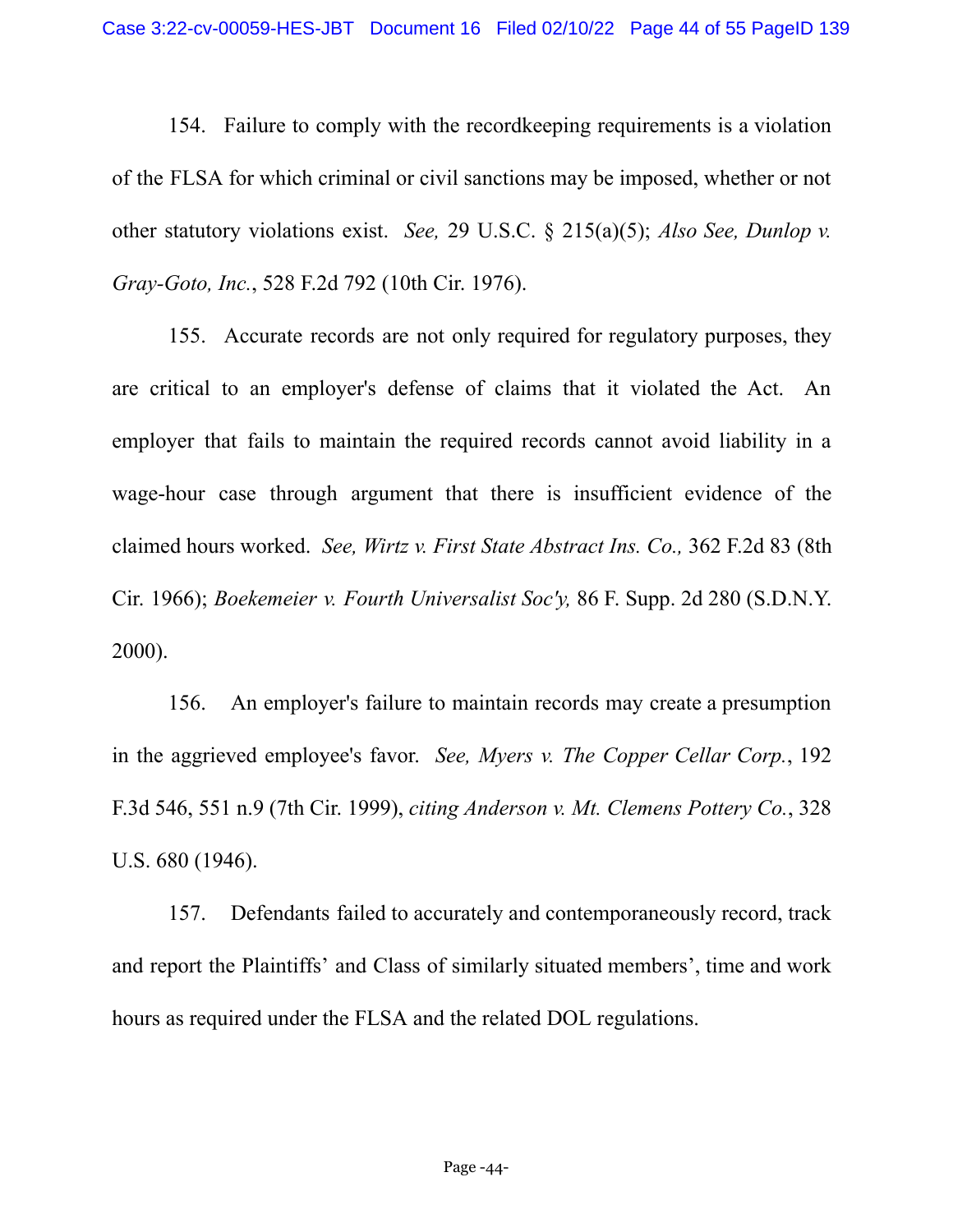158. Defendants failed to make, keep and preserve records, with respect to each of its employees sufficient to determine the wages, hours and other conditions and practices of employment in violation of 29 CFR 516.2 and 29 U.S.C. §§ 211, 216 and related laws.

#### **COUNT III**

# **INDIVIDUAL CLAIMS OF ALL CURRENT AND FUTURE OPT IN PARTY PLAINTIFFS FOR VIOLATION OF THE OVERTIME REQUIREMENTS OF ILLINOIS MINIMUM WAGE LAW 820 ILCS § 105/1, et seq. ; AND RULE 23 CLASS ACTION FOR ALL OTHERS SIMILARLY SITUATED**

159. Crystal Vanderveen, and all current and future FLSA section 216b collective action opt in Party Plaintiffs, including Renee Ramos, individually reallege and reincorporate all allegations contained in Paragraphs 1-96 as if incorporated.

160. Plaintiff Vanderveen, individually and on behalf of all others similarly situated employees of Defendants who worked in the state of Illinois herein re-allege and incorporate all the allegations in paragraphs 1-96 if fully stated herein.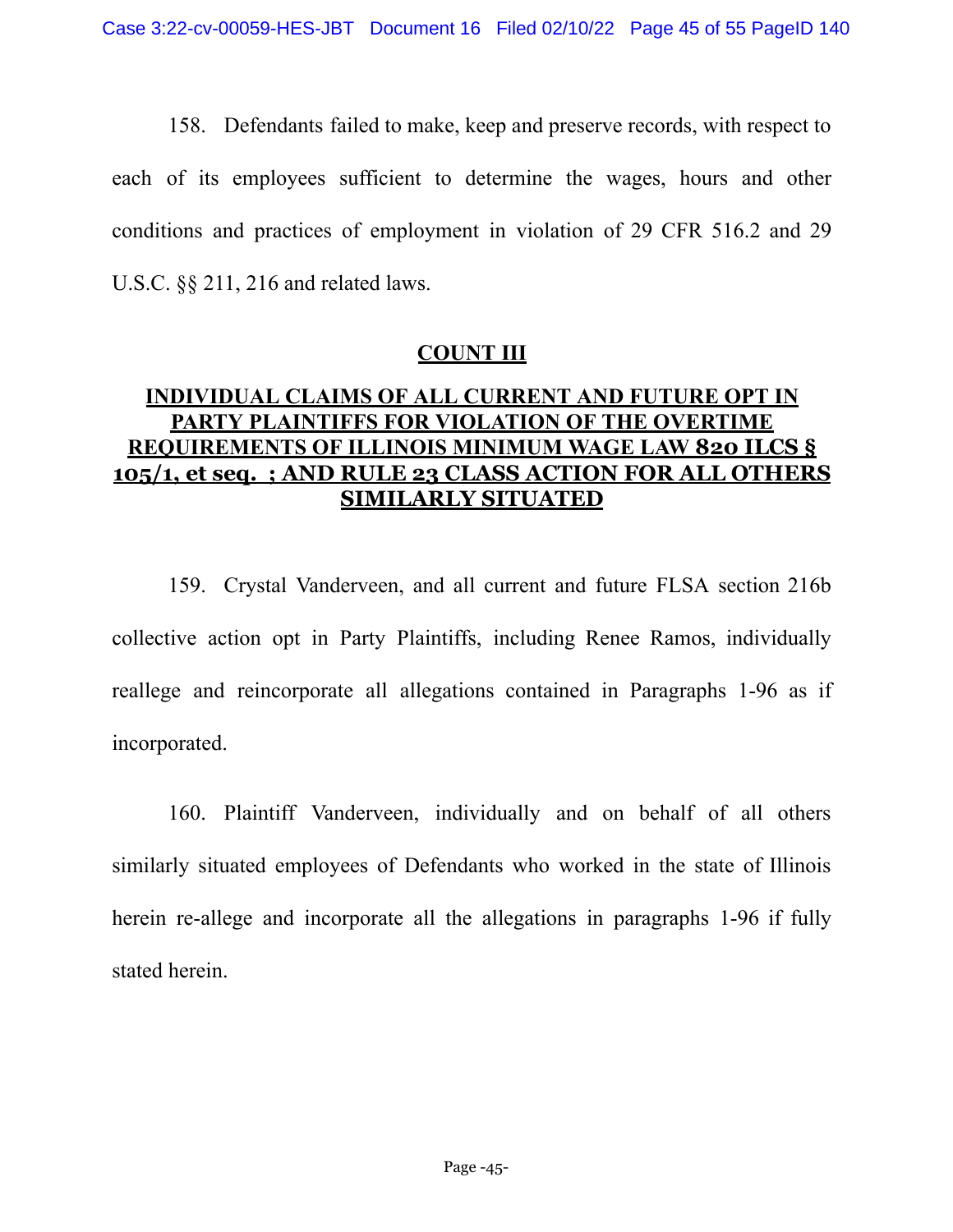161. Vanderveen and current opt in party Plaintiffs, Ramos, who worked in the state of Illinois for Defendants, assert their rights under Illinois state law, and for all future opt in Illinois party plaintiffs.

162. All Plaintiffs who opt in and join the FLSA collective action become party plaintiffs similarly to the Named Plaintiffs and nothing more is required of them to present their claims, and further are required to present their other related claims under Illinois law in this action or such claims are waived and barred.

163. Thus, hereinafter, all Plaintiffs who opt into the FLSA Section 216b collective action have a right and obligation to timely present all claims they have or could have asserted or filed against the Defendants, and thus includes their individual claims for violations of the IMWL; and regardless of whether a Rule 23 class is ultimately certified.

164. The overtime law wages for hourly paid, non-exempt employees under Illinois law are identical in all respects to the FLSA, both of which mandate payment for all overtime hours worked.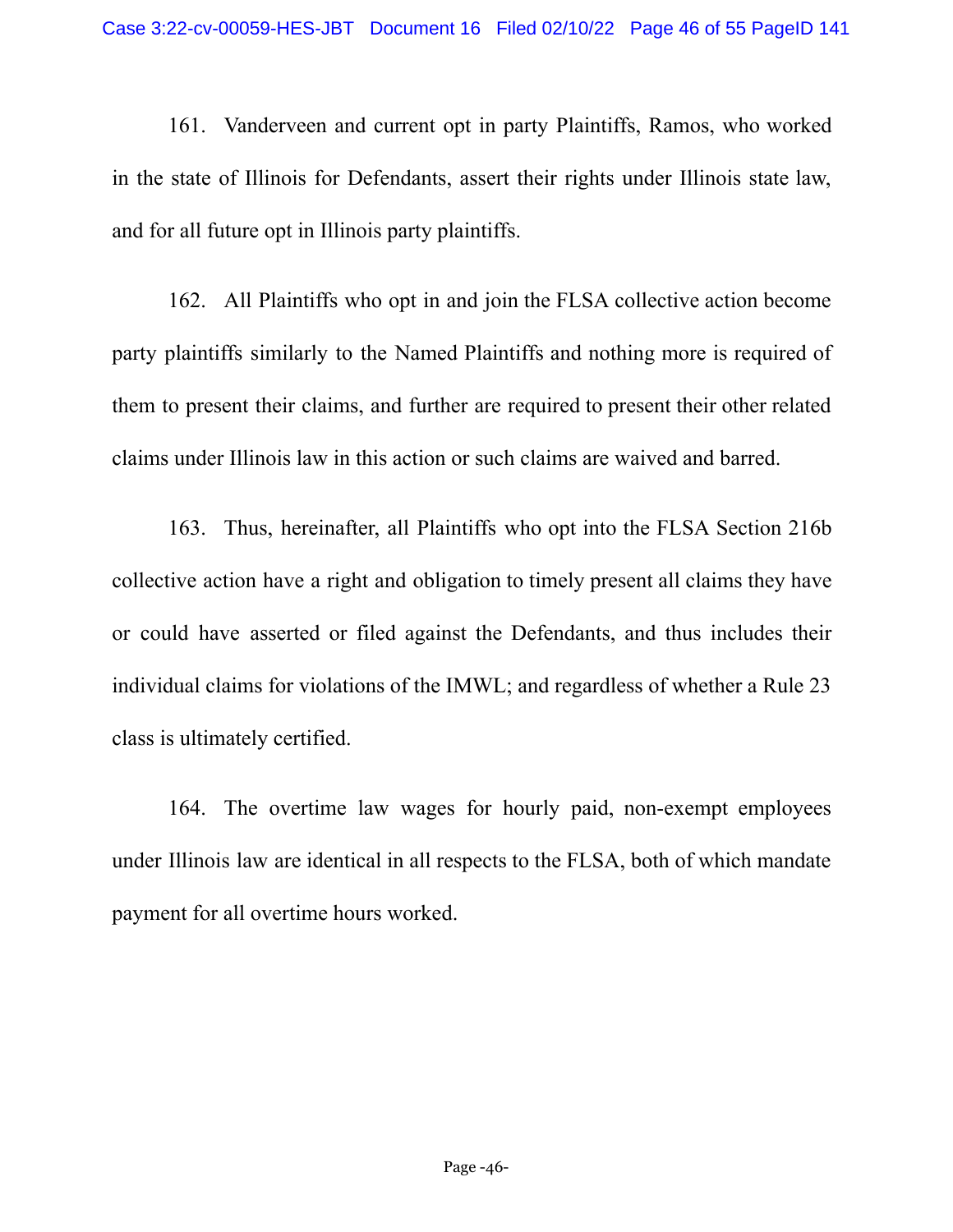165. At all times relevant to the action, Defendants were an employer covered by the overtime mandates of the Illinois Minimum Wage Law ("IMWL"), 820 ILCS § 105/1, et seq.

166. Plaintiff Vanderveen and the Rule 23 Illinois Class members are employees entitled to the IMWL's protections as employees under this Act.

167. Plaintiff Vanderveen was at all times material a member of the Illinois Class and was similarly situated to the members she seeks to represent.

168. The IMWL entitles employees to compensation for every hour worked in a workweek, and time and one half their regular rate of pay for all overtime hours worked that Defendant knew or should have known about.

169. Plaintiff Vanderveen, the opt in party Plaintiffs including but not limited to Ramos, and all others similarly situated were promised orally and in writings by Defendants that they were classified as non-exempt employees under the state and Federal wage laws and entitled to be paid premiums for all hours worked more than 40 in each workweek.

170. The IMWL entitles employees to overtime compensation "not less than time and one-half of the regular rate of pay of the employee for those hours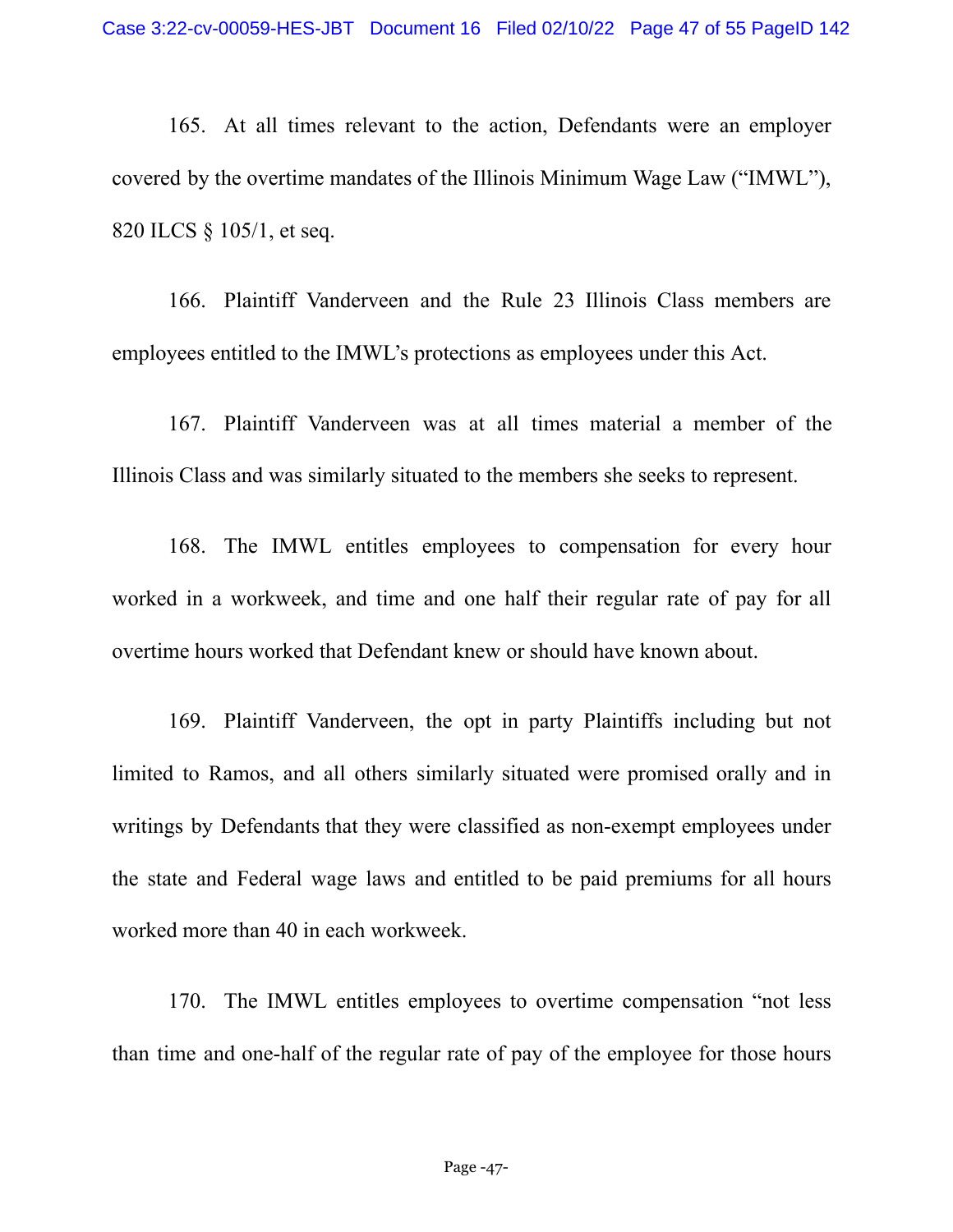in excess of 40 hours per week." *See* 820 ILCS 105/4a (from Ch. 48, par. 1004a) Sec. 4a. (1)

171. Defendants violated the IMWL by regularly and repeatedly failing to compensate Plaintiff Vanderveen, opt in party plaintiff Ramos and the Rule 23 Illinois Class for all overtime hours worked, meaning all hours worked more than 40 in any work week. (820 ILCS 105/4a) (from Ch. 48, par. 1004a, Sec. 4a. (1)

172. The foregoing conduct, as alleged, violates IMWL and any relevant rules adopted by the state of Illinois. At all relevant times, Defendants have been, and continues to be, "employers" within the meaning of the IMWL. At all relevant times, Defendants employed "employee[s]," including each of the members of the Illinois Class, within the meaning of the Illinois Wage Laws.

173. The Illinois Wage Laws require an employer, such as Defendants, to pay all compensation due to employees on their regular paydays, and the failure to do so entitles Vanderveen, Ramos and all future opt in Party Plaintiffs as well as the putative class of similarly situated, a penalty of 5% for each month such wages remain unpaid.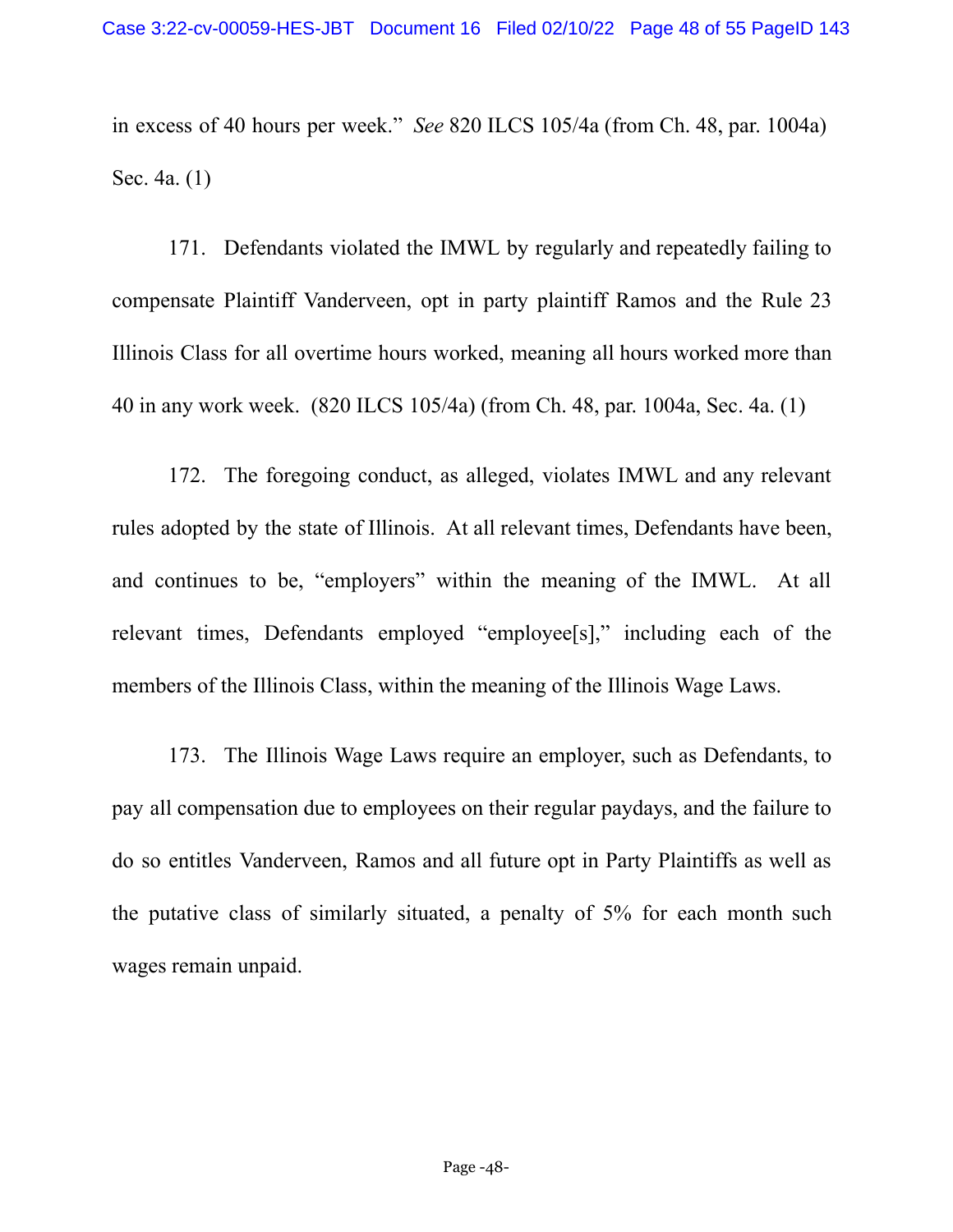174. At all relevant times, Defendants had a policy and practice of failing and refusing to pay overtime pay to the Illinois Wage Class members for their hours worked in excess of forty hours per workweek by permitting them to suffer to work off the clock.

175. Defendants willfully violated Illinois Wage Laws including, but not necessarily limited to, **820 ILCS 105/4a (from Ch. 48, par. 1004a), Sec. 4a.,** by failing to pay Plaintiffs Vanderveen, and all current opt in party plaintiffs including Ramos, all future opt in party Plaintiffs, as well as the Illinois Class members, overtime premiums for all work performed in excess of forty hours in a workweek and hence, failing to pay all wages accrued to these workers on their regular scheduled paydays.

176. As a result of Defendants' failure to record, report, credit, and furnish to each member of the Illinois Class their respective wage and hour records showing all wages earned and due for all work performed, Defendants failed to make, keep, preserve, and furnish such records in violation of **820 ILCS § 105/1 et seq**.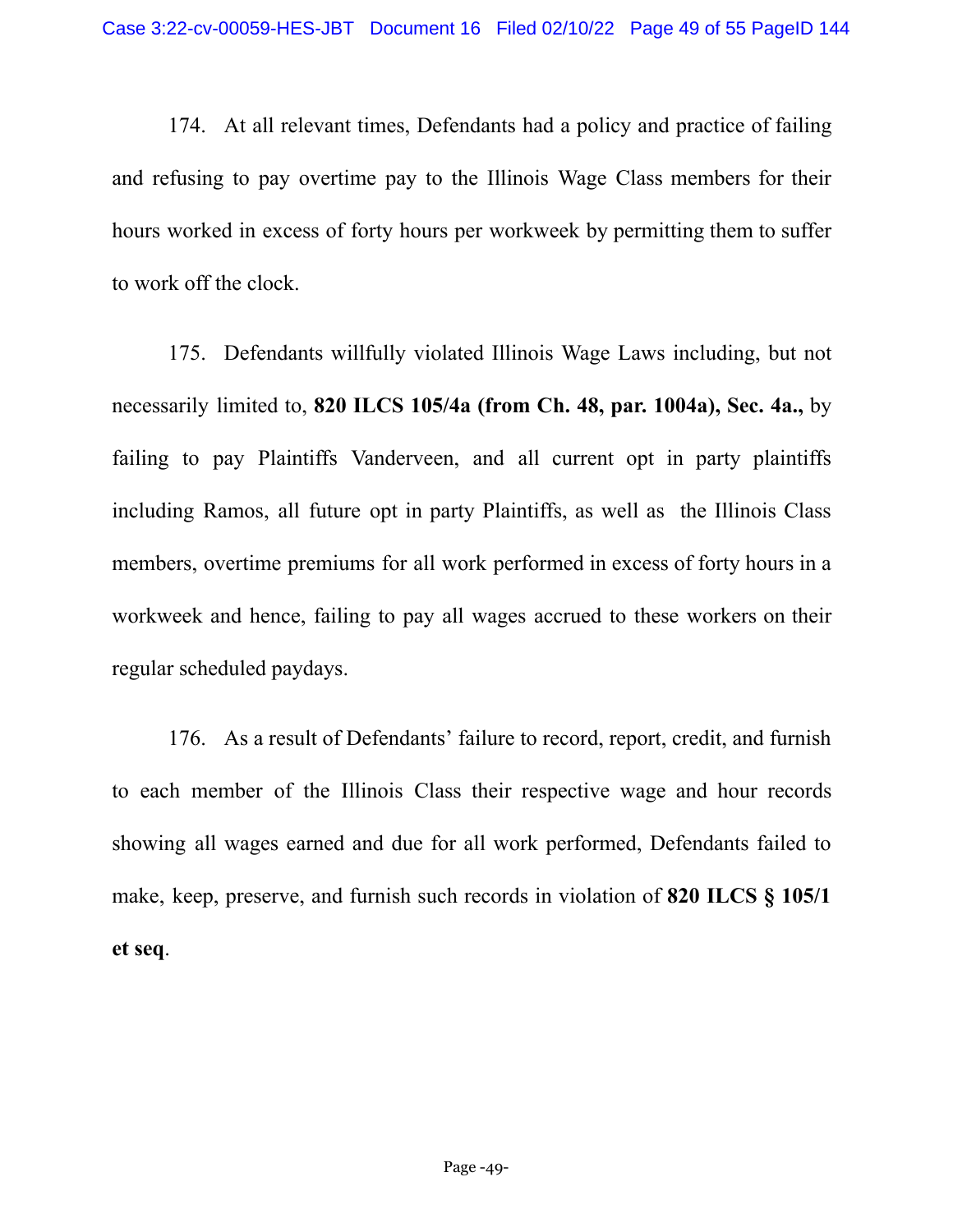177. Plaintiff Vanderveen and the Illinois Class seek recovery of attorneys' fees, costs, and expenses of this action to be paid by Defendants.

178. Plaintiff Vanderveen, the current and future opt in party Plaintiffs including Ramos, and the Illinois Class seek damages in the amount of the respective unpaid overtime wages earned and due at the regular hourly wage rate, and at a rate not less than one and one-half times the regular rate of pay for work performed in excess of forty hours in a workweek.

179. As a result, Illinois Class members have and will continue to suffer loss of income and other damages. Accordingly, Vanderveen, all current and future opt in party plaintiffs from Illinois including Ramos, and the Rule 23 Illinois Class are entitled to recover their unpaid wages owed, plus 3 times the sum owed as treble damages, a 5% penalty and interest for each month such wages were not timely paid, plus reimbursement and recovery of their incurred litigation costs and attorneys' fees, and other appropriate relief under the IMWL at an amount to be proven at trial.

**WHEREFORE,** Plaintiffs CHRSTINE MCLAUGHLIN, CRYSTAL VANDERVEEN and JUSTIN LEMBKE, individually, and on behalf of all other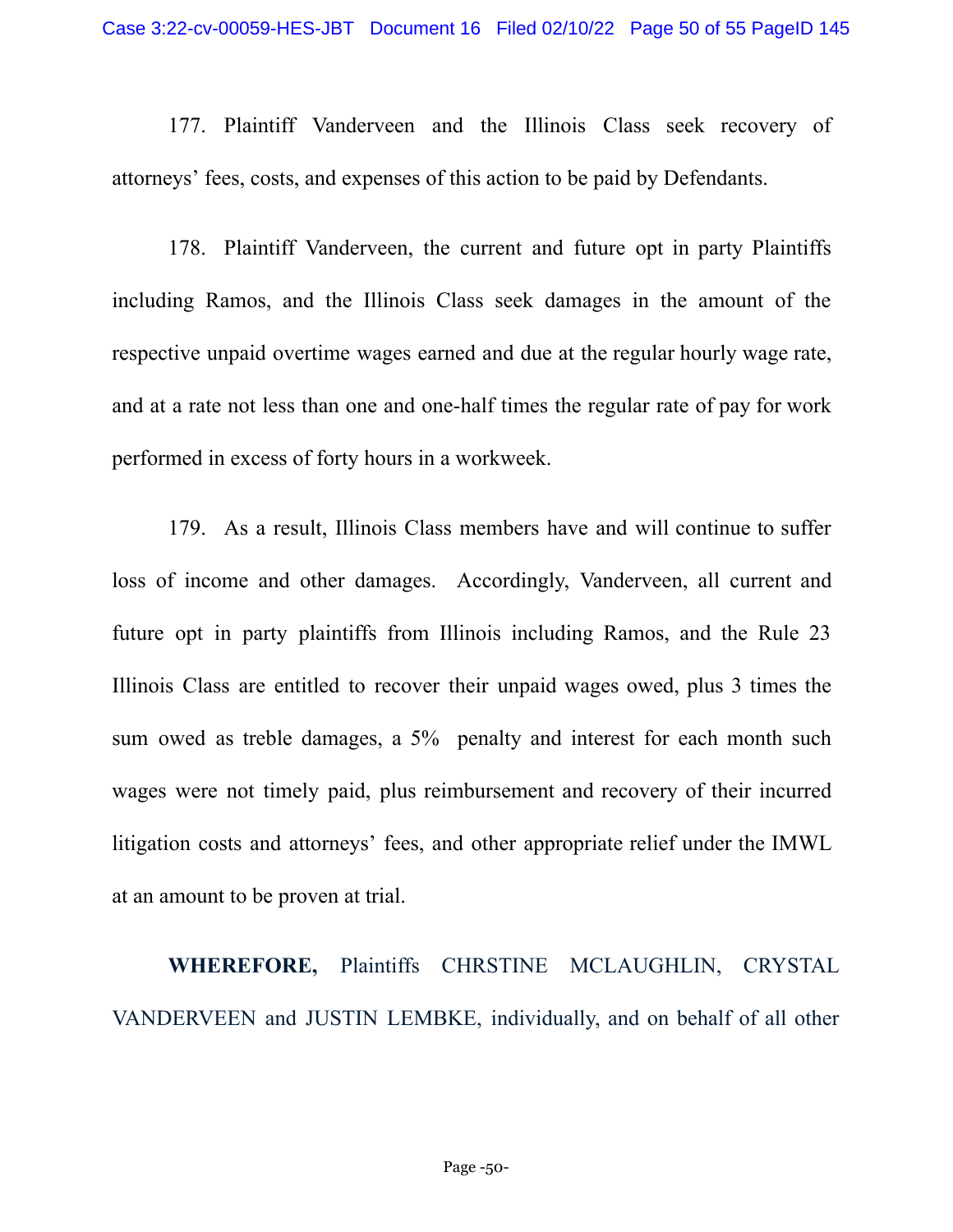similarly situated, past and present Program Managers and Therapists, seek the following relief:

- a. Designation of this action as a collective action and conditionally and finally certify this action as such pursuant to the  $11<sup>th</sup>$  Cir 2 stage process;
- b. That Plaintiffs CHRSTINE MCLAUGHLIN, CRYSTAL VANDERVEN and JUSTIN LEMBKE be allowed to send notice of this collective action under court supervision to all past and present PROGRAM MANAGERS (and all other similar positions under different job titles) and Therapists employed by Defendants at any time during the three (3) year period immediately preceding the filing of this suit, through and including the date of this Court's issuance of the Court Supervised Notice for each respective class; and further ORDER Defendants to produce a list of all similarly situated therapists and program managers working in any facility in the United States and its Territories within the preceding 3 years to the present;
- c. Designate Plaintiffs, CHRISTINE MCLAUGHLIN, CRYSTAL VANDERVEEN and JUSTIN LEMBKE as Representatives of the Collective members and opt in party plaintiffs for purposes of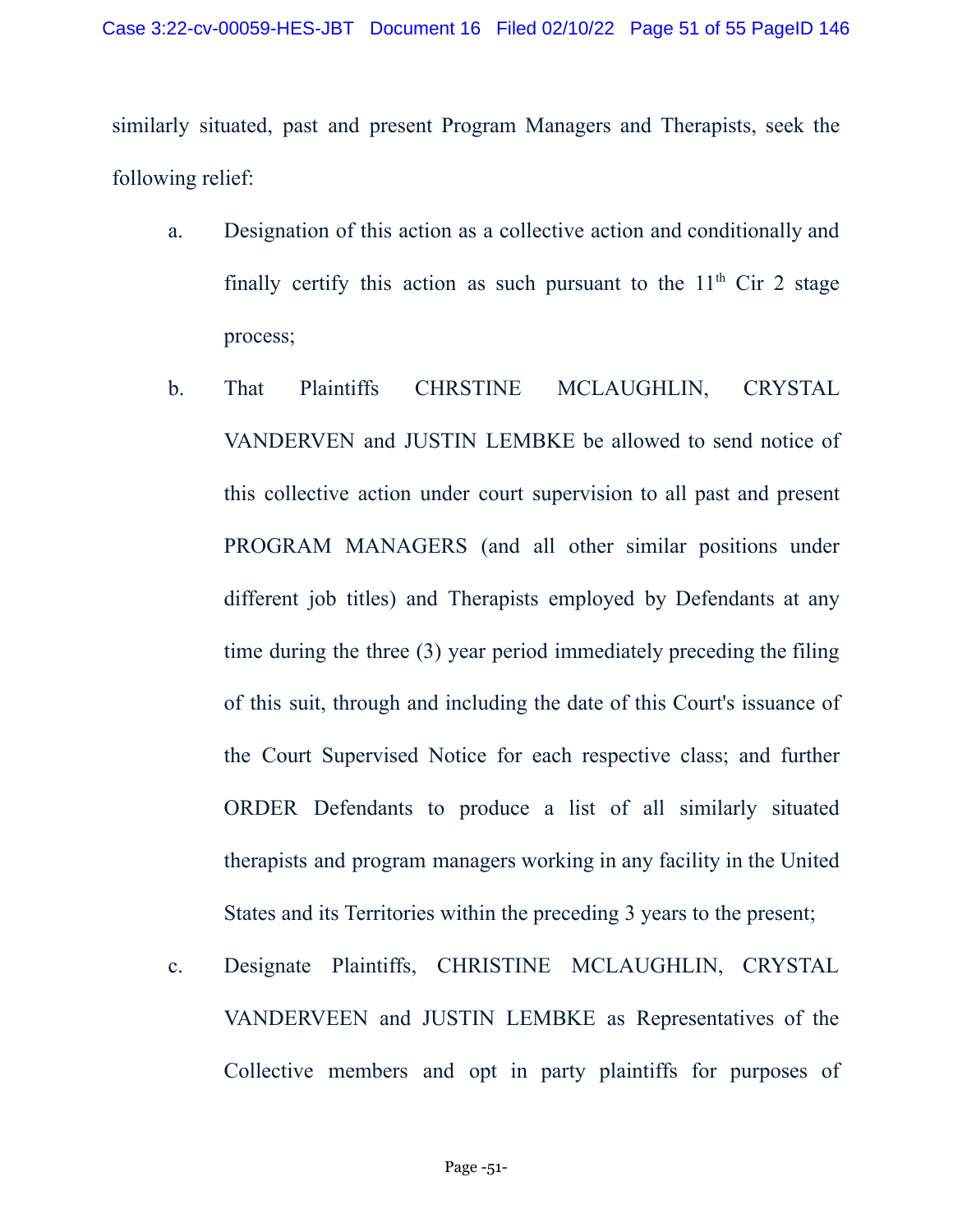engaging in mediation, with the authority to execute any Collective or Class settlement agreement the parties might reach, which is subject to Court's approval before making any such agreement binding.

- d. That all past and present Program Managers and Therapists be informed of the nature of this collective action, and the similarly situated employee's right to join this lawsuit if they believe that they worked overtime hours without being paid premiums or any pay for all such hours worked;
- e. That the Court find and declare Defendants in violation of the overtime compensation provisions of the FLSA;
- f. That the Court find and declare Defendants' violations of the FLSA were and are willful;
- g. That the Court enjoin Defendants, under 29 U.S.C. § 217, from withholding future payment of overtime compensation owed to members of the Putative Class or Collective;
- h. That the Court award to Plaintiffs, CHRSTINE MCLAUGHLIN, CRYSTAL VANDERVEEN and JUSTIN LEMBKE, and all others similarly situated who consent to join this action as party plaintiffs, overtime compensation at a rate of one and one half time their regular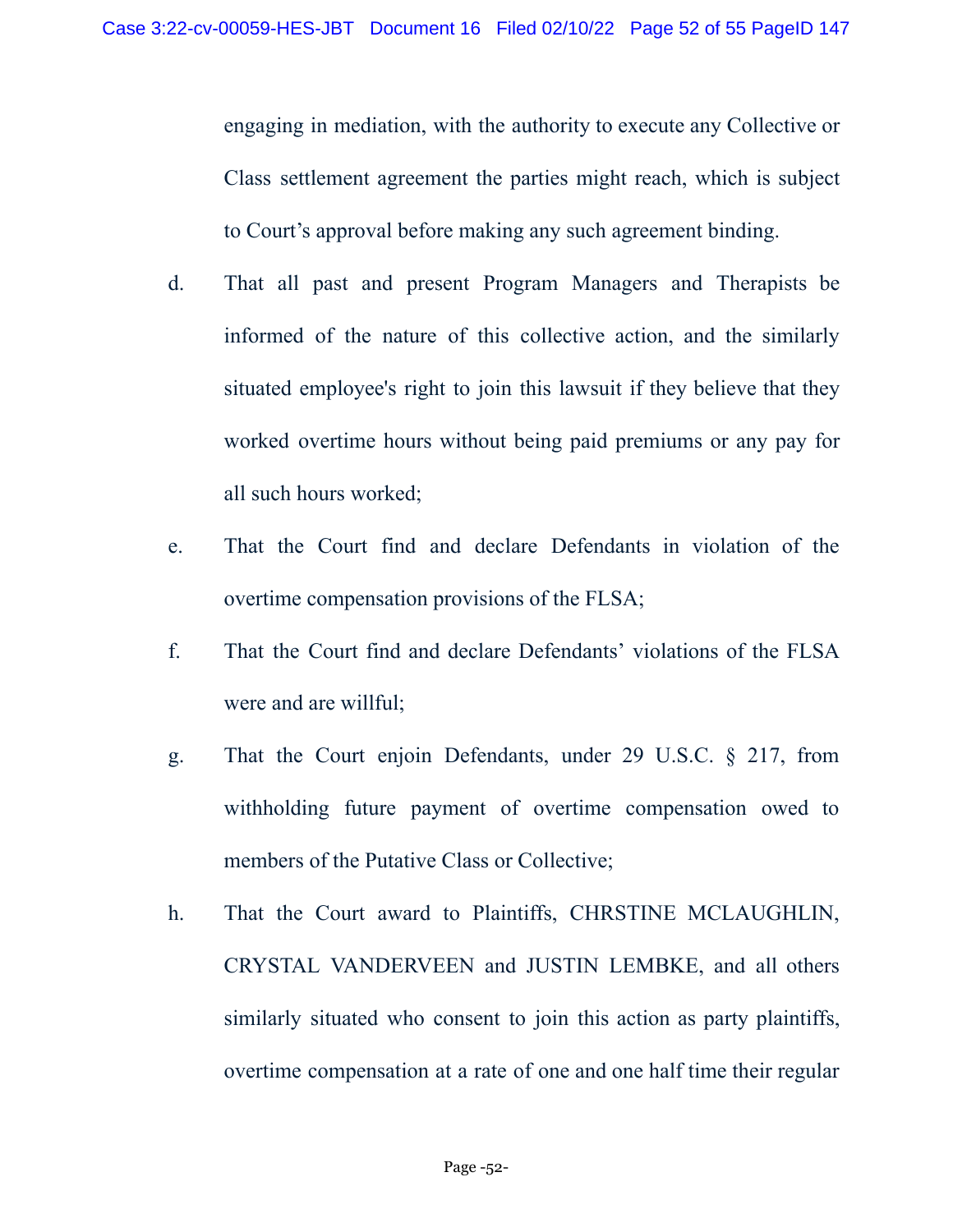rates of pay, including the value of all compensation earned, for previous hours worked in excess of forty (40) for any given week during the past three years up through the date of trial;

- i. That the Court award all Plaintiffs an equal sum in overtime wages as liquidated damages pursuant to FLSA 216b;
- j. That the Court award Plaintiffs, CHRSTINE MCLAUGHLIN, CRYSTALL VANDERVEEN, JUSTIN LEMBKE and the Plaintiffs who opt into this action, recovery of their reasonable attorneys' fees and costs and expenses of litigation pursuant to FLSA § 216, including expert fees;
- k. That the Court issue in order of judgment under 29 U.S.C 216-17, 28 U.S.C. 2201 and 2202 finding that the Defendants unlawfully and willfully violated the FLSA by failing to pay overtime wages and failing to properly and willfully failing to accurately record all hours worked of non-exempt employees, as well as issue an INJUNCTION barring the Defendants from further violating the FLSA;
- l. Award Prejudgment and post-judgment interest, as provided by law: and;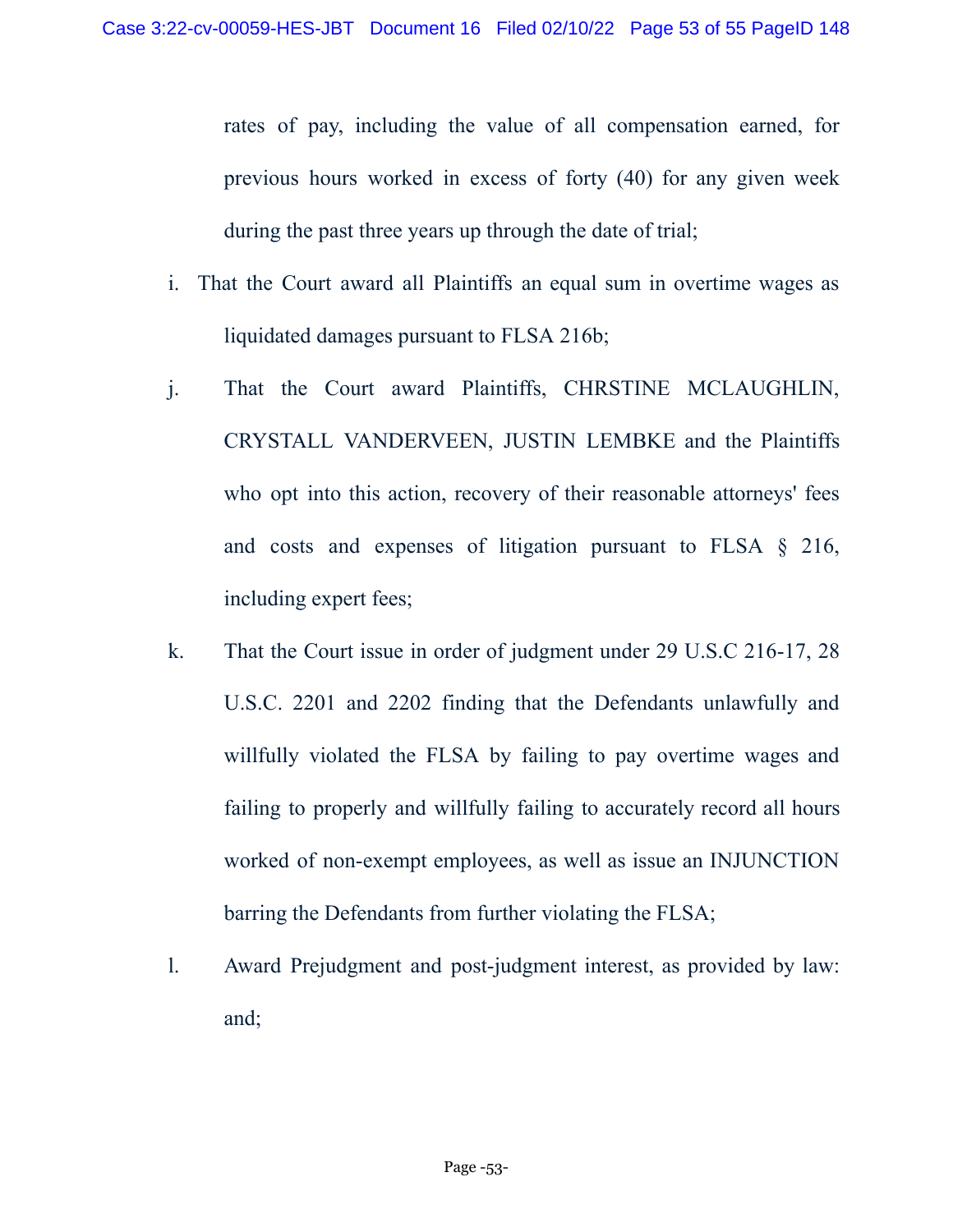- m. That the Court certify the proposed putative Illinois class pursuant to Rule 23 and award damages to all those similarly situated, including treble damages and penalties of 5% for each month such awarded overtime wages are past due;
- n. That the Court appoint Vanderveen as class representative of the Illinois class and the lawyers of Feldman Legal Group, including attorney Mitchell Feldman, Esq., as class counsel for the Illinois class;
- o. Award Plaintiff Vanderveen, and all current and future opt in Plaintiffs who were employed in the state of Illinois, treble damages for all overtime wages awarded plus 5% penalty for each month such wages were unpaid;
- p. That the court award attorney's fees and costs and expenses of litigation incurred pursuant to IMWL;
- q. That the Court award any other legal and equitable relief as this Court may deem appropriate, including the value of underpaid matching funds in company pension or 401k plans.

## **DEMAND FOR JURY TRIAL**

Pursuant to Rule 38(b) of the Federal Rules of Civil Procedure, Plaintiffs demand a trial by jury on all questions of fact raised by this Complaint.